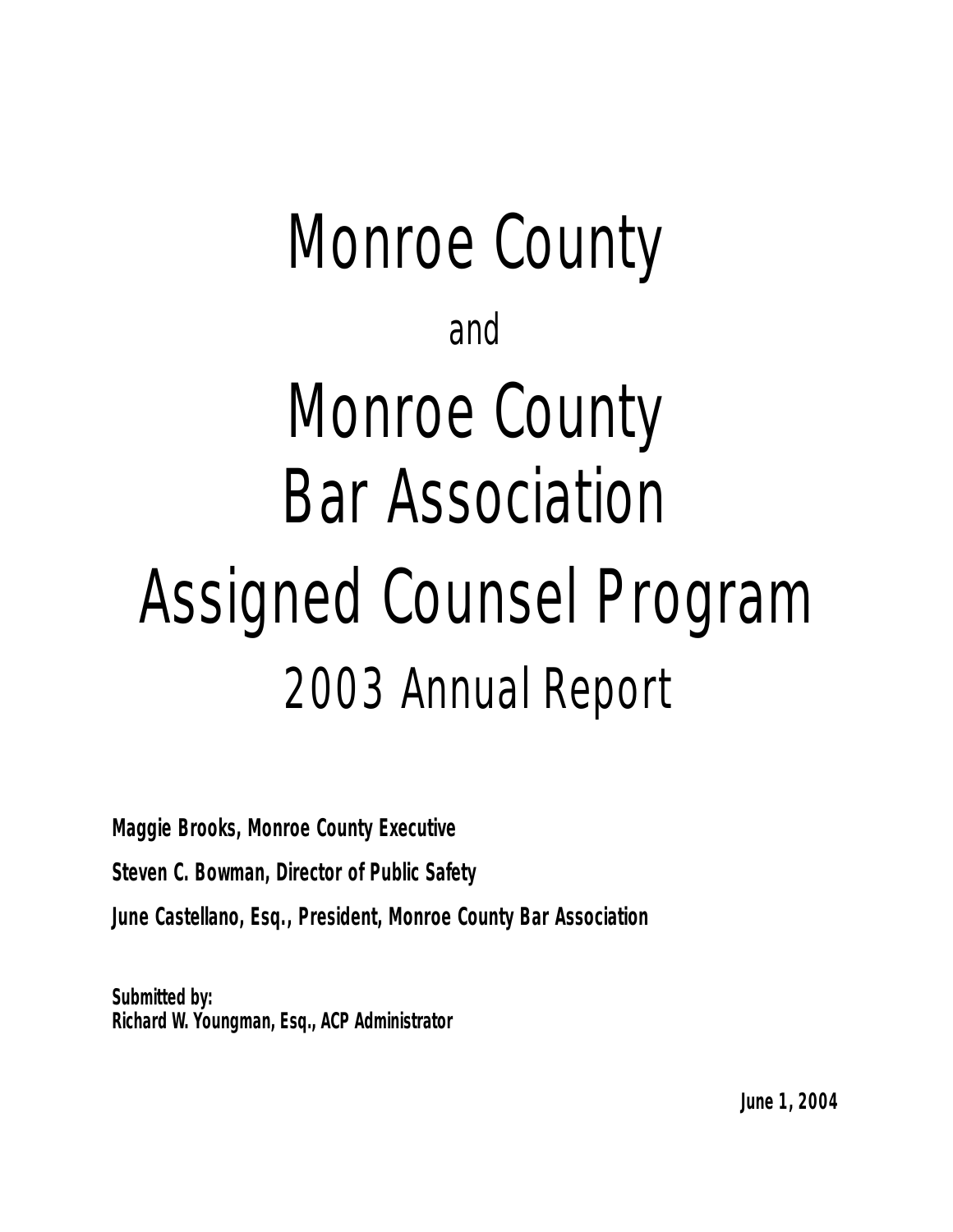## TABLE OF CONTENTS

| "To Provide A Coordinated And Centralized Assignment System For Conflict Cases"3<br>"To Provide A More Equitable Distribution Of Conflict Assignments Among Lawyers"3<br>"To Maintain Uniform And Proper Billing Practices And To Ensure Cost Accountability Of Services" 4 |
|-----------------------------------------------------------------------------------------------------------------------------------------------------------------------------------------------------------------------------------------------------------------------------|
|                                                                                                                                                                                                                                                                             |
|                                                                                                                                                                                                                                                                             |
|                                                                                                                                                                                                                                                                             |
|                                                                                                                                                                                                                                                                             |
|                                                                                                                                                                                                                                                                             |
|                                                                                                                                                                                                                                                                             |
|                                                                                                                                                                                                                                                                             |
|                                                                                                                                                                                                                                                                             |
|                                                                                                                                                                                                                                                                             |
|                                                                                                                                                                                                                                                                             |
|                                                                                                                                                                                                                                                                             |
|                                                                                                                                                                                                                                                                             |
|                                                                                                                                                                                                                                                                             |
|                                                                                                                                                                                                                                                                             |
|                                                                                                                                                                                                                                                                             |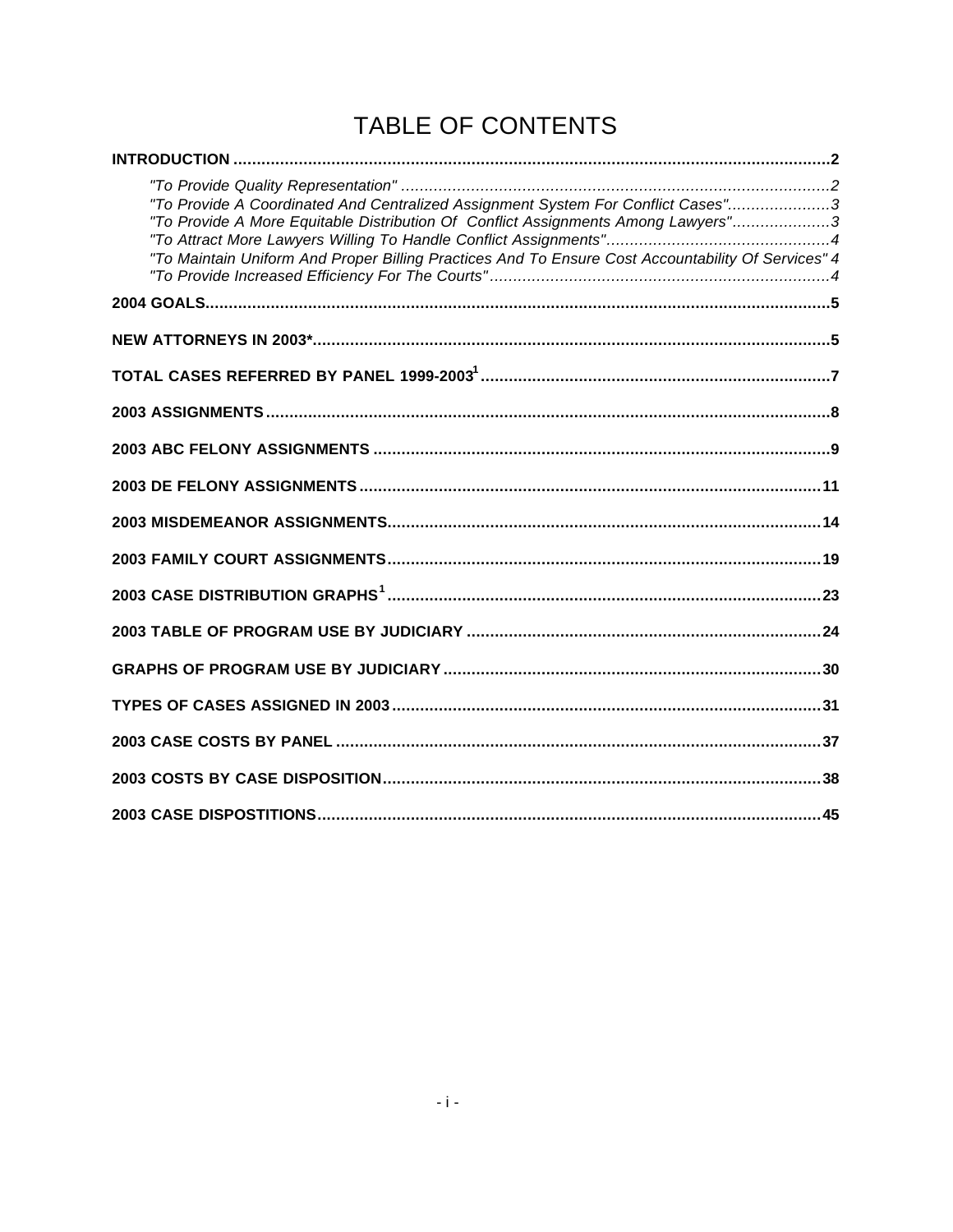### **Introduction**

2003 was the twelfth year the Assigned Counsel Program operated in all courts. It was also the year in which the Monroe County and the Monroe County Bar Association agreed to an amendment of the Monroe County Bar Association Sponsored Plan for Conflict Assignments to include provision for a Conflict Defender Office. Planning for such an office began in 2002 and culminated in the opening of the office in April 2003.

The amended plan calls for a permanent office staffed by at least seven attorneys and appropriate support staff. The attorneys in the office represent clients in conflict cases in Family Court, Rochester City Court and all of the appellate courts. All cases in Local Criminal Court and all felony cases are still assigned to private counsel under the Plan.

The following statistical information shows the Program's relative success in meeting the goals of the Monroe County Bar Association Sponsored Plan for Conflict Assignments as stated below.

"The objectives of this conflict assignments plan are to provide quality representation to eligible indigent defendants or other litigants in those cases where the Public Defender has a conflict of interest; to provide a coordinated and centralized assignment system for conflict cases arising in the courts specified in Article IV herein, to provide a more equitable distribution of conflict assignments among lawyers; to attract more lawyers willing to handle conflict assignments, to maintain uniform and proper billing practices; to ensure cost accountability of services, and to provide increased efficiency for the courts by making qualified attorneys more readily available to handle conflict cases." *Monroe County Bar Association Sponsored Plan for Conflict Assignments*, ARTICLE II. Plan Objectives

#### **"To Provide Quality Representation"**

The Program received only three initial complaints involving questionable, unethical or illegal conduct by participating attorneys. This is the lowest number of complaints received since the inception of the Assigned Counse Program. Clients were the source of the complaints. The Monroe County Bar Association referred no complaints filed by clients. The Program has jurisdiction over open cases only. After investigation, the Assigned Counsel Program closed all complaints with no action taken against the attorney. All complaints were disposed of either by the attorney and client reaching a mutually acceptable understanding or by the attorney's withdrawal from the case with the permission of the court. The Program removed one attorneys from the panel lists due to suspension by the Appellate Division.

All complaints required only administrative action. No referral to the Assigned Counsel Program Review Committee was necessary.

The Program's Motion and Brief Bank now contains several hundred documents. No index is yet available. However, in 2003 more motions and other documents were converted to electronic format and posted on the Program's Internet web site. Access to the documents is restricted to Program participants.

In 2001, the Program started an electronic newsletter. During 2003, the newsletter was sent on a periodic basis to all panel members providing e-mail addresses to the Program. The weekly e-newsletter provides the panel members with more current and timely information than the printed newsletter of the past. The Program not only saved money in postage and printing, but increased the number of newsletters sent to the panel members. Information of a critical nature was sent conventionally. Throughout 2003 the Program sent the panel attorneys various bulletins and newsletters informing the panel members of upcoming seminars and events and encouraging them to take advantage of the opportunities offered by these programs to increase their knowledge and legal skills.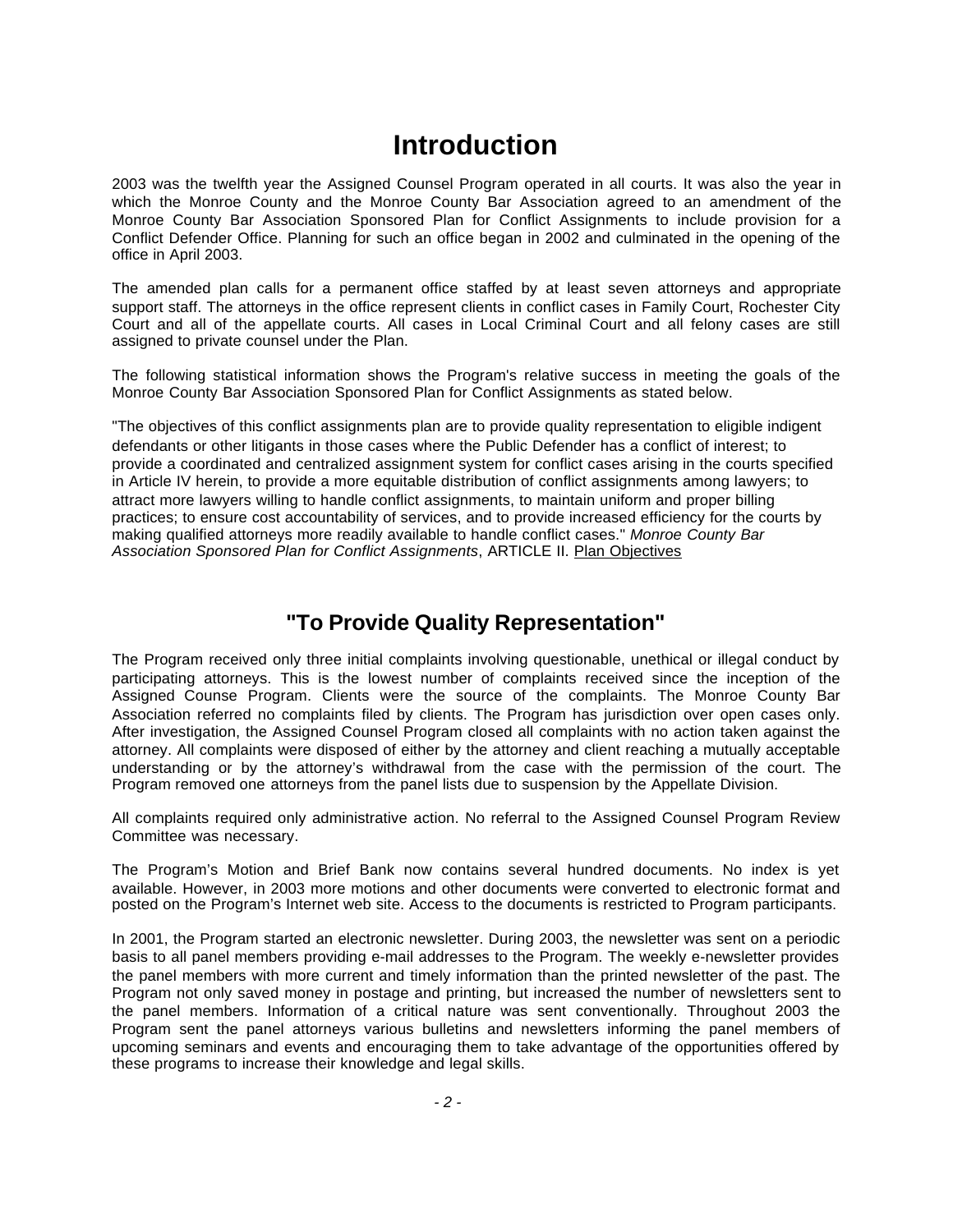Since the CLE requirements of the Assigned Counsel Program overlap with the Mandatory Continuing Legal Education requirements of the State of New York, compliance is near 100%.

The Program's computer hardware and software systems were upgraded during 2003 and improvements were made to the database to accommodate the formation of the Conflict Defender Office. The Administrator upgraded and improved the Program's Internet site with better graphics and more information, more links to other sites of interest to panel members and the news and notes section was made more timely. Documents were added to the Motion and Brief Bank section of the web site.

#### **"To Provide A Coordinated And Centralized Assignment System For Conflict Cases"**

The Assigned Counsel Program is fully computerized. The Program enters all cases reported to it in a centralized database that tracks the representation from assignment through payment of the voucher. This system avoids duplication of representation by showing all open case for a particular client thus insuring that there is a continuity of representation if the client is arrested on new charges. This system also promptly closes any case thus clearing any potential conflict of interest that the Public Defender might have in representing the client in future case.

During 2003, the Program started a project to upgrade and enhance the case management program to provide more and faster information and to accommodate the needs of the Conflict Defender Office. Assignments referred by the courts continue to be assigned from a rotating list of available attorneys. The Program, thanks to the dedicated efforts of Toni Armstrong, is very successful in insuring continuity of counsel where a client is re-arrested on new charges even when the arrests span differing jurisdictions. Additionally, the Program continues to track conflict of interest information so that counsel is not unnecessarily assigned when the Public Defender could ethically continue.

#### **"To Provide A More Equitable Distribution Of Conflict Assignments Among Lawyers"**

While not perfect, the Program does achieve a significant improvement over the previous system of assignment of conflict cases. The Program constantly strives for new and better systems to distribute assignments more equitably among the participating attorneys. In criminal cases, the current system is highly effective. There are still several local criminal courts that do not fully utilize the services of the Program in the assignment of counsel. This sometimes leads to a client having multiple attorneys for different pending charges.

A reduction both in the number of attorneys accepting assignments and number of assignments accepted by attorneys who still take assignments, led to a situation where the distribution of cases was not as uniform as in past years. Experienced attorneys accepted fewer and fewer assigned cases, especially in serious felony cases. While the Program has experienced only an 8% reduction in the number of attorneys on the panels (compared to a statewide 30-40% reduction), the attorneys remaining are take fewer cases. This leads to a situation where a smaller number of attorneys are bearing the burden of assigned cases.

Hopefully passage of legislation raising the hourly rates paid under Article 18-B of the County Law to \$60.00 per hour for misdemeanor and lesser cases and \$75 per hour for all other cases will increase attorney participation.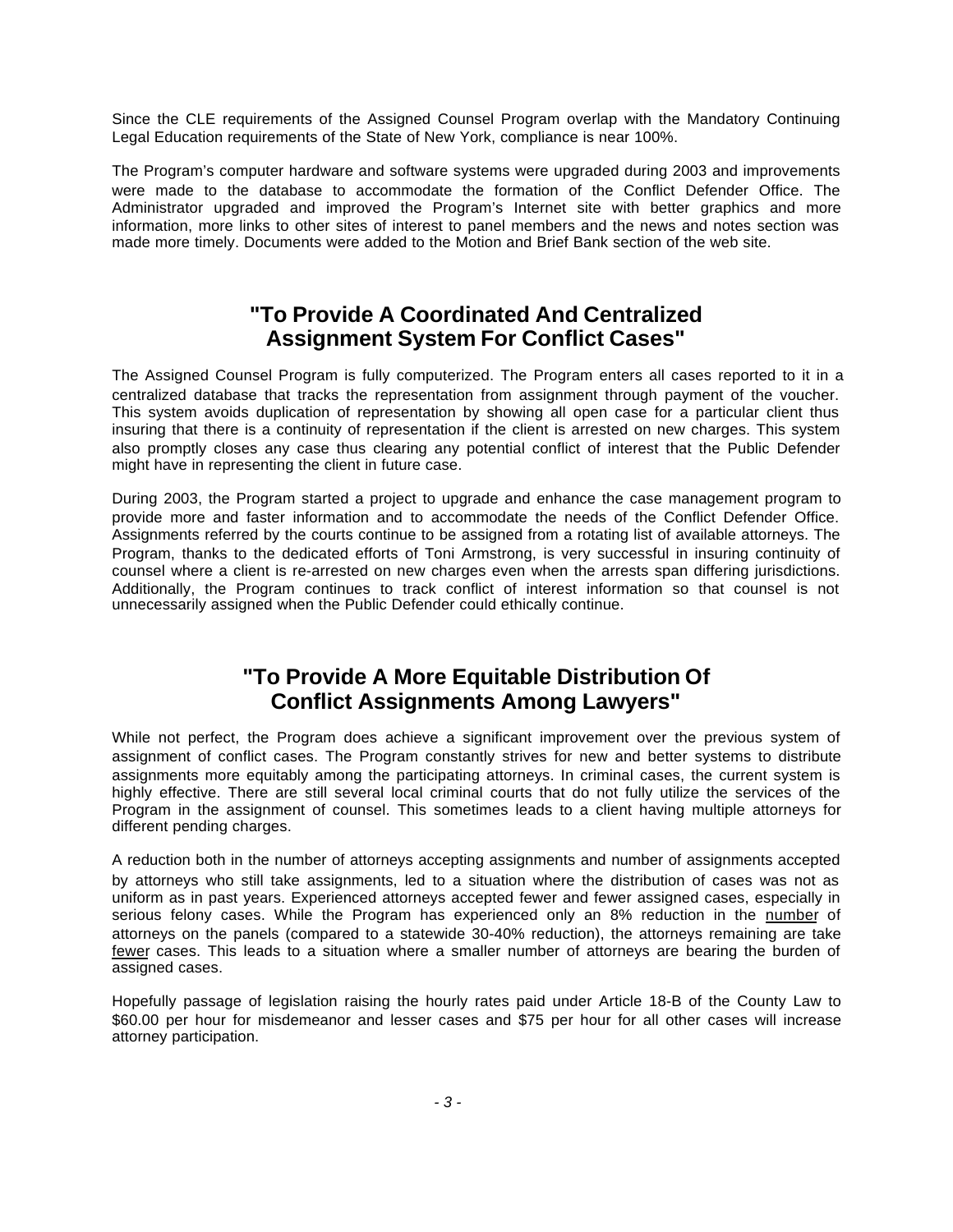Equitable distribution of cases remained low in Family Court cases. A mechanism must be found to address the inequities in Family Court assignments. The fact that a very few attorneys receive the bulk of the assignments places an undue burden on those attorneys and can impact directly on the quality of representation. More training through the appropriate committee of the Bar Association is necessary to familiarize the panel attorneys with local Family Court practice. The panel requirements should be reviewed with the Family Court judges to see if they are stringent enough. Lack of confidence in the quality of representation is a possible factor in the Judges' reluctance to use the full services offered by the Assigned Counsel Program. A Family Court component of a Trial Institute might alleviate the concern of the Family Court judges regarding the training of assigned counsel.

#### **"To Attract More Lawyers Willing To Handle Conflict Assignments"**

Included in this report is a list of new panel members added during 2003.

Although the Program takes every opportunity to remind the current panel members to apply for the more restrictive panels once they achieve the requisite qualifications. In 2003 the Program experienced an increase in the number of qualified felony attorneys. This might be credited to the anticipated rate increase effective January 1, 2004. The requirements for inclusion on a felony panel include having conducted a misdemeanor jury trial or participated in jury selection in such a case coupled with conduct of a bench trial. Since so few misdemeanor trials are held each year, it is difficult for an attorney to meet this requirement.

#### **"To Maintain Uniform And Proper Billing Practices And To Ensure Cost Accountability Of Services"**

The changeover to the Conflict Defender Office with its attendant move to a different facility, problems with the information services infrastructure at the new location and the required training of a new employee, led to a situation where the office became seriously deficient in the timely processing of payment vouchers. This backlog existed from April to September 2003. With the assistance of the Monroe County Department of Information Services and the hard work of the clerical staff, the backlog was erased.

The Program has returned to the processing of routine vouchers and sending them to the Judge within 48 hours of receipt. The Administrator reviews each voucher before processing to insure compliance with the voucher regulations and notifies each attorney of any noncompliance to educate the attorney on proper procedures. The review and notification help maintain proper and uniform billing practices among the participating attorneys.

#### **"To Provide Increased Efficiency For The Courts"**

Those courts fully utilizing the services of the Assigned Counsel Program report a positive impact on the efficiency in obtaining assigned counsel in conflict cases. They report a significant decrease in the burden on the court staff in finding attorneys willing to accept assignments, a decrease in the number of phone calls necessary to contact an attorney for assignment, a decrease in the voucher processing time since the vouchers are now clearly labeled as to the matter and already reviewed with comments by the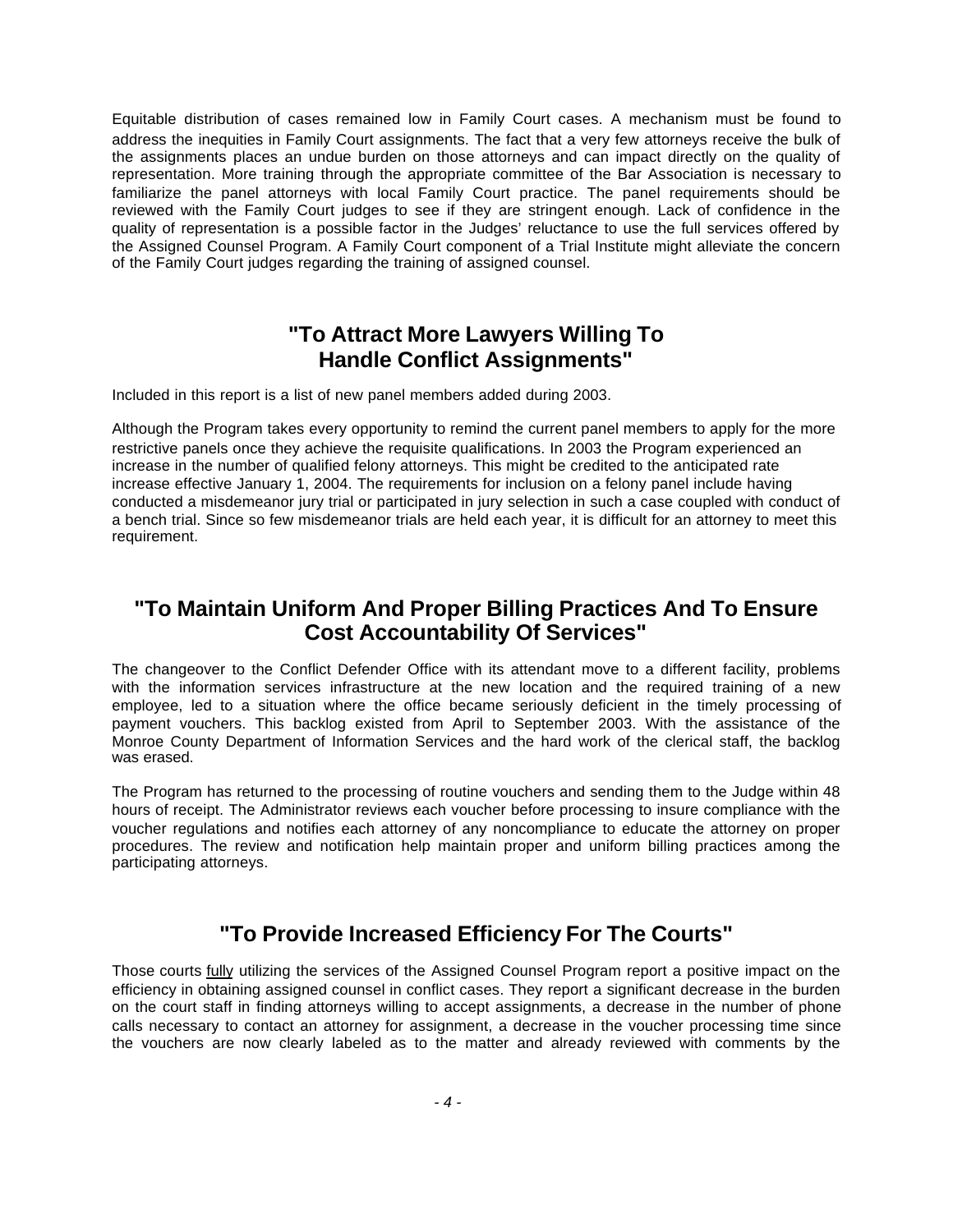Administrator, and a prompt response from the Assigned Counsel Program in obtaining assigned counsel.

In 1992, the County Executives Office began a program of training in Total Quality Management for the employees of Monroe County. That training continues. This training increases the efficiency of the internal operation and makes the Program more responsive to the needs of the Courts and the participating attorneys. The Strategic Framework of the Assigned Counsel Program is complete and development and refinement of the key result measures continues.

### **2004 Goals**

The following are the goals for 2004:

- Continue scanning of selected documents from the Motion and Brief Bank so panel members can obtain electronic copies of the documents and so they can continue to be posted on the Internet for downloading.
- Add appellate attorney to the Conflict Defender Office.
- Add additional clerical staff to the Conflict Defender Office.
- Develop new distribution system for the E-Newsletter to reach more panel members
- Increase frequency of E-Newsletter distribution
- Improve Family Court assignment system
- Recruit more attorneys for the felony panels.
- Develop any necessary procedures to comply with the anticipated State of New York standards and requirements accompanying state contribution to increased assigned counsel fees under Article 18-B of the County Law.

|                       | Panel             |  |                     |                 |             |                       |
|-----------------------|-------------------|--|---------------------|-----------------|-------------|-----------------------|
| <b>Attorney</b>       | <b>ABC Felony</b> |  | Appellate DE Felony | Family<br>Court | Misdemeanor | Grand<br><b>Total</b> |
| Anderson, Christopher |                   |  |                     |                 |             |                       |
| Bartus, Gregory J.    |                   |  |                     |                 |             |                       |
| Bogulski, Frank       |                   |  |                     |                 |             |                       |
| Brown, James E.       |                   |  |                     |                 |             | 61                    |

### **New Attorneys in 2003\*<sup>1</sup>**

 $<sup>1</sup>$  Panel for which the attorney was approved in 2003. Attorney may have been approved in a previous</sup> year for a different panel or panels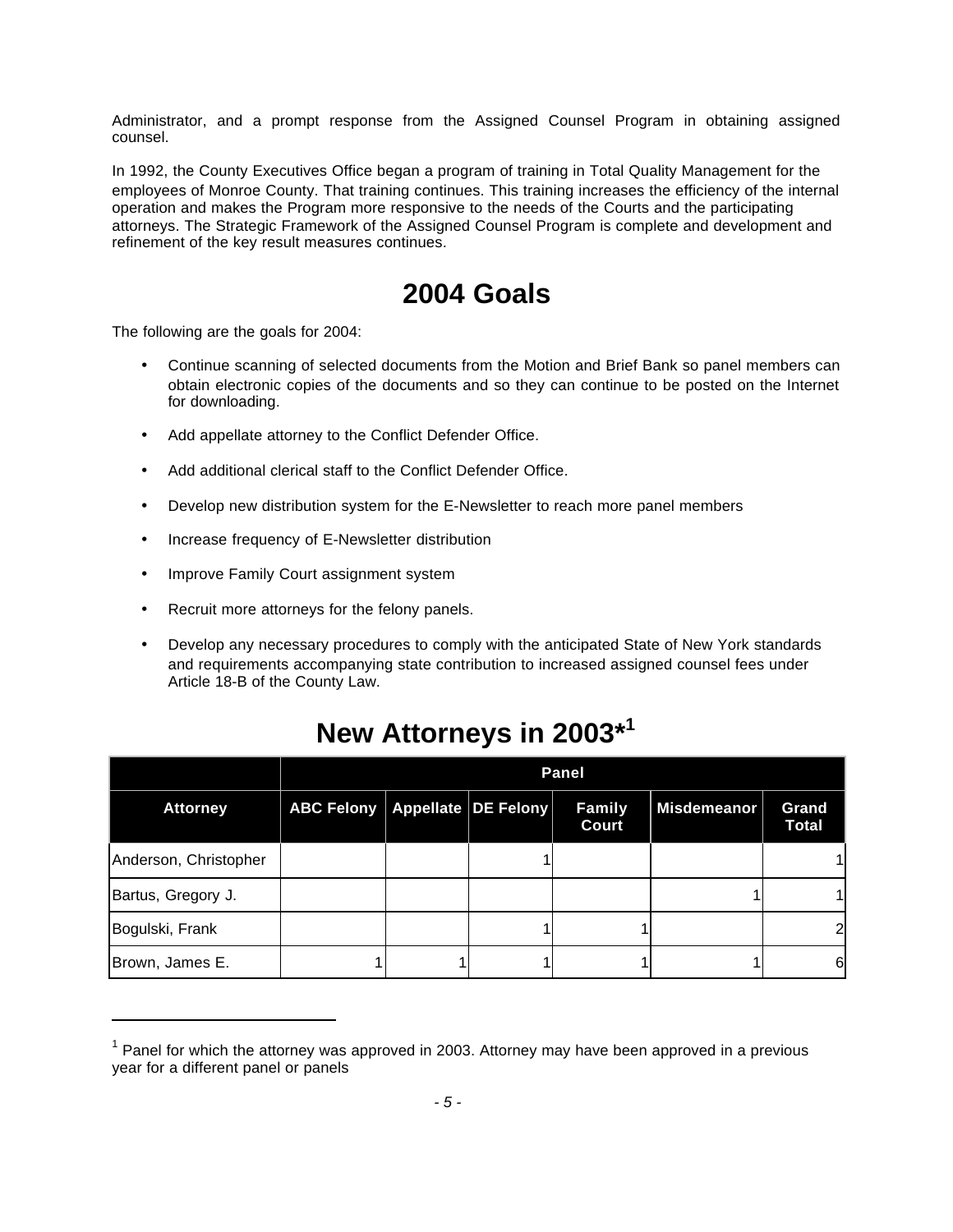|                        | <b>Panel</b>      |                  |                  |                        |                    |                       |
|------------------------|-------------------|------------------|------------------|------------------------|--------------------|-----------------------|
| <b>Attorney</b>        | <b>ABC Felony</b> | <b>Appellate</b> | <b>DE Felony</b> | <b>Family</b><br>Court | <b>Misdemeanor</b> | Grand<br><b>Total</b> |
| Cianca, Julie A.       | 1                 |                  | 1                |                        | 1                  | 3                     |
| Crimi, Jr., Charles F. | 1                 |                  | 1                |                        |                    |                       |
| Erickson, Steven K.    |                   | 1                |                  | 1                      |                    |                       |
| Gibbons, Patricia Ann  |                   |                  |                  | 1                      |                    |                       |
| Handelman, Eric D.     |                   |                  |                  |                        | 1                  |                       |
| Hurwitz, Phillip R.    | 1                 |                  |                  |                        |                    |                       |
| Infantino, Marc        |                   |                  | 1                | 1                      |                    |                       |
| Jost, Anna             |                   |                  |                  |                        |                    |                       |
| MacAulay, Paul D.      | 1                 |                  | 1                |                        | 1                  |                       |
| Maslow, Lisa J.        |                   | 1                |                  | 1                      |                    | 2                     |
| Mix, Matthew J.        |                   |                  | 1                | 1                      | 1                  |                       |
| Proano, Galo M.        |                   |                  | 1                |                        |                    |                       |
| Robb, Lori Ann         |                   | 1                |                  | 1                      | 1                  |                       |
| Rose, Angelo A.        | 1                 | 1                | 1                |                        |                    |                       |
| Shoolman, Carl         |                   |                  |                  | 1                      |                    |                       |
| Splain, Thomas M.      | 1                 |                  | 1                |                        | 1                  | 3                     |
| Walsh, Jr., James E.   | 1                 |                  | 1                |                        |                    | 2                     |
| Young, Mark A.         |                   |                  |                  |                        | 1                  |                       |
| <b>Grand Total</b>     | 8                 | 8                | 13               | 9                      | 9                  | 48                    |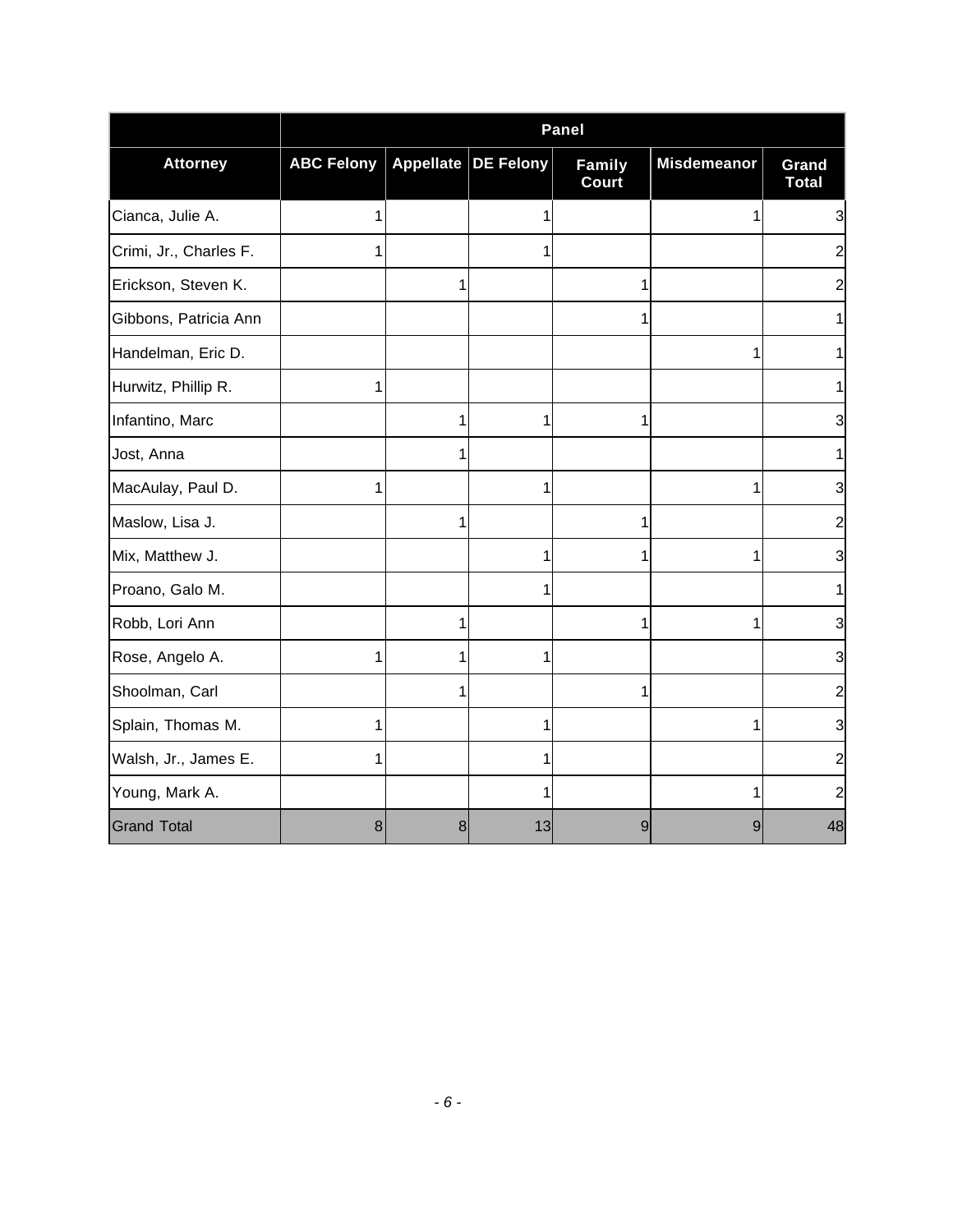## **Total Cases Referred by Panel 1999-2003<sup>1</sup>**

| Panel               | 1999 | 2000 | 2001 | 2002 | 2003 |
|---------------------|------|------|------|------|------|
| <b>ABC Felony</b>   | 740  | 654  | 592  | 584  | 603  |
| <b>DE Felony</b>    | 383  | 379  | 449  | 461  | 419  |
| Misdemeanor         | 1566 | 1468 | 1413 | 1788 | 1875 |
| <b>Family Court</b> | 1073 | 1125 | 1137 | 1299 | 1326 |
| Appellate           | 77   | 55   | 39   | 22   | 17   |
| Probation/Parole    | 191  | 184  | 204  | 205  | 226  |
| Other               | 30   | 30   | 37   | 48   | 47   |



*1. Does not represent number of assignments made, only initial cases referred for assignment.*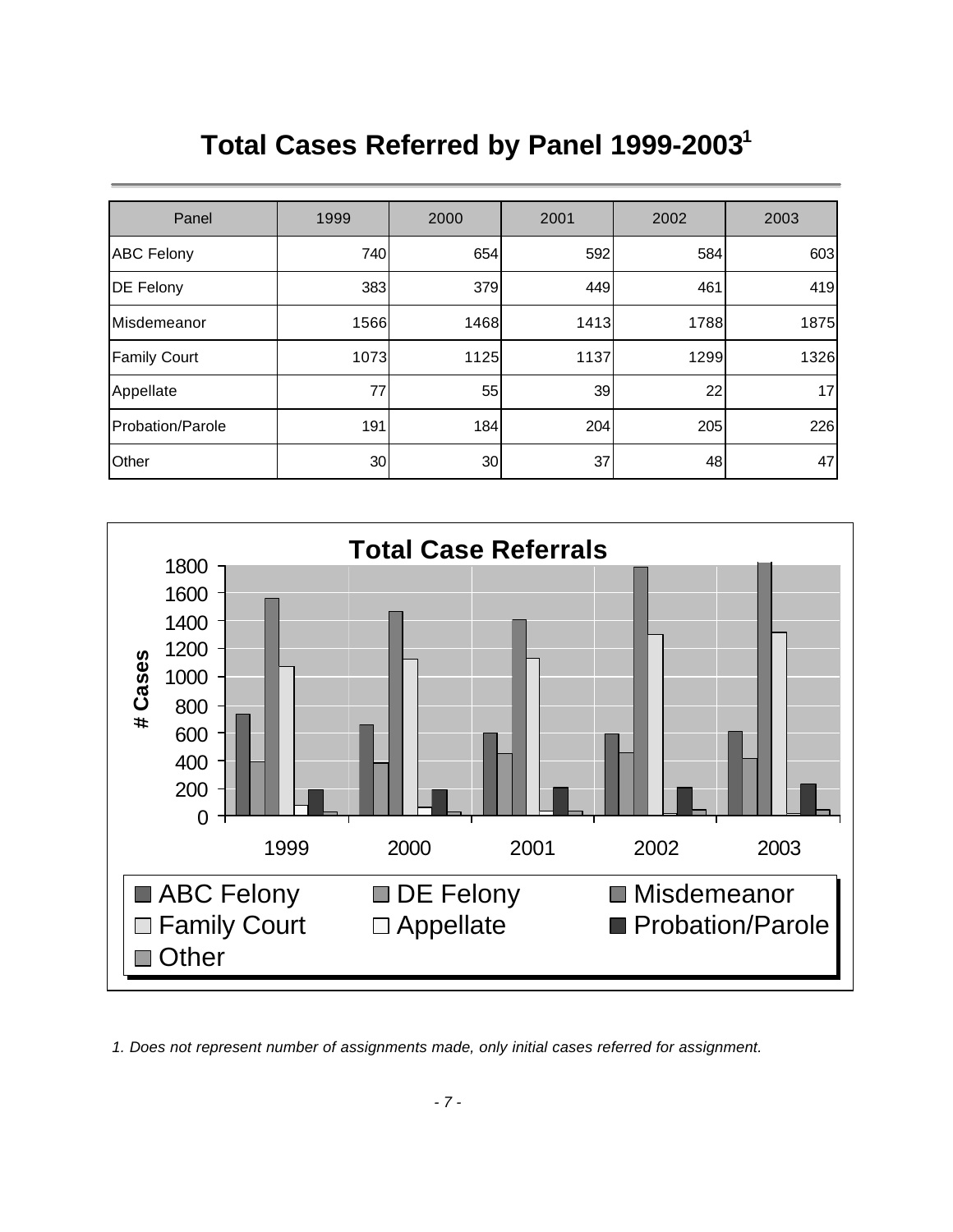## **2003 Assignments**

The following charts show the assignments each attorney received in 2003. The number of assignments is higher than the number of cases referred because in some cases more than one attorney receives an assignment for a case. Also, an attorney might be assigned in 2003 to a case originally referred in a previous year. This occurs most often after a court relieves one attorney and either the court or the Assigned Counsel Program assigns a new attorney.

Several factors should be considered in looking at these tables. First, approved panel members receive more assignments than non-approved panel members do. Some of the attorneys with a low number of assignments are non-approved panel members. Most often, such an attorney is court assigned. Secondly, those attorneys gaining membership on a panel for the first time during 2003 will have fewer assignments in that panel because they were not on the panel for an entire year. Thirdly, an increasing number of attorneys declined a significant number of assignments, requested removal from the Program for long periods of time or resigned from the Program during 2003, especially the attorneys on the ABC felony panel. While the report includes non-approved attorneys, new panel members, attorneys declining appointments, and attorneys temporarily removed from panels at their own request, concentrating on those members who participated for the full year as approved members of a particular panel gives a truer picture of the equitable distribution of assignments.

The success of the program in achieving equitable distribution of cases is still excellent even when including all the attorneys and despite the decreasing number of participants. It is very good when concentrating on attorneys who started the year on a particular panel. The last column of each table contains a running percentage of the total assignments. The more attorneys listed in a table before the percentage reaches fifty suggests a more equitable case distribution in that panel.

Of particular significance in this report is the fact that in the criminal courts, where the Assigned Counsel Program assigns a large percentage of cases, there is a more even distribution of assignments. This is attributable to the fact that, by comparison, Family Court has a much lower percentage of cases assigned by the Assigned Counsel Program. Most assignments are directly by the court. Attaining more equitable distribution of cases is difficult, if not impossible. The Administrator and Advisory Committee must work diligently to provide a workable solution to the inequities of the Family Court assignments. Looking at the last column of the tables, it takes significantly fewer attorneys for the Family Court assignments to reach a high percentage than it does for the criminal court assignments.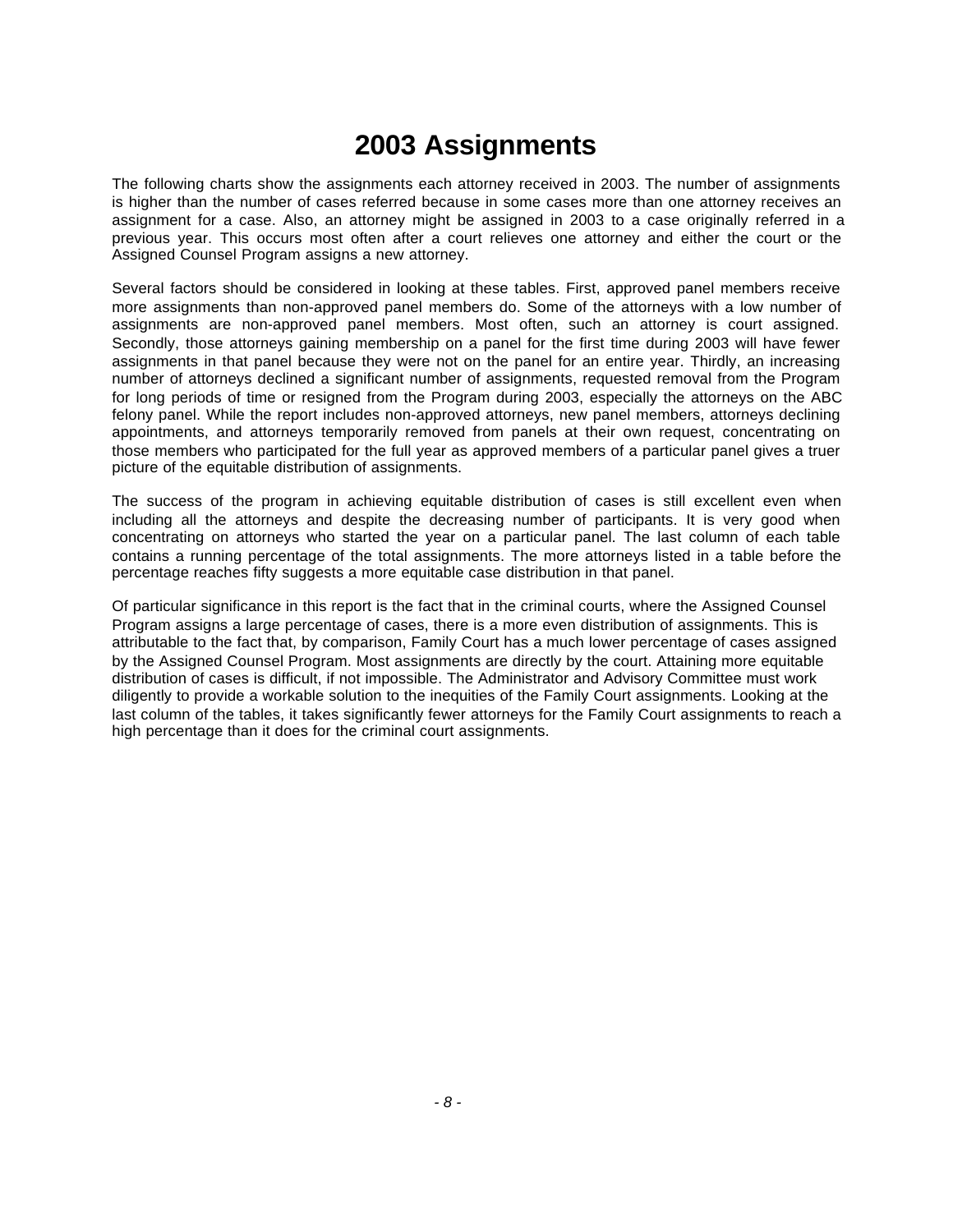| <b>2003 ABC Felony Assignments</b> |  |
|------------------------------------|--|
|------------------------------------|--|

|                        | Assigned By |                |                    |
|------------------------|-------------|----------------|--------------------|
| Attorney               | <b>ACP</b>  | Court          | <b>Grand Total</b> |
| Shapiro, Robert A.     | 50          | 3              | 53                 |
| Feindt, Mary E.        | 40          | 4              | 44                 |
| Funk, Mark D.          | 29          | 6              | 35                 |
| Krane, Joel N.         | 28          | 4              | 32                 |
| Kristal, Peter L.      | 25          | $\overline{2}$ | 27                 |
| Farrell, Barbara E.    | 23          | 3              | 26                 |
| Hinman, James S.       | 23          | 3              | 26                 |
| Crimi, Jr., Charles F. | 22          |                | 22                 |
| Garretson, Scott A.    | 21          | 1              | 22                 |
| Pilato, Louis P.       | 15          | 6              | 21                 |
| Shulman, Brian J.      | 8           | 12             | 20                 |
| Holliday, Billie D.    | 15          | 1              | 16                 |
| Damelio, Joseph S.     | 4           | 11             | 15                 |
| Scibetta, Michael P.   | 14          | 1              | 15                 |
| Thompson, Donald M.    | 12          | 3              | 15                 |
| Schiano, Michael P.    | 8           | 6              | 14                 |
| MacAulay, Paul D.      | 12          | 1              | 13                 |
| Vacca, James P.        | 13          |                | 13                 |
| Barr, Culver K.        | 11          | 1              | 12                 |
| Aramini, Mary E.       | 9           | $\overline{2}$ | 11                 |
| Egger, Jan P.          | 10          | 1              | 11                 |
| Brown, J. Raymond      | 10          |                | 10                 |
| Rizzo, James J.        | 10          |                | 10                 |
| Bitetti, Gary          | 7           | $\overline{c}$ | $\overline{9}$     |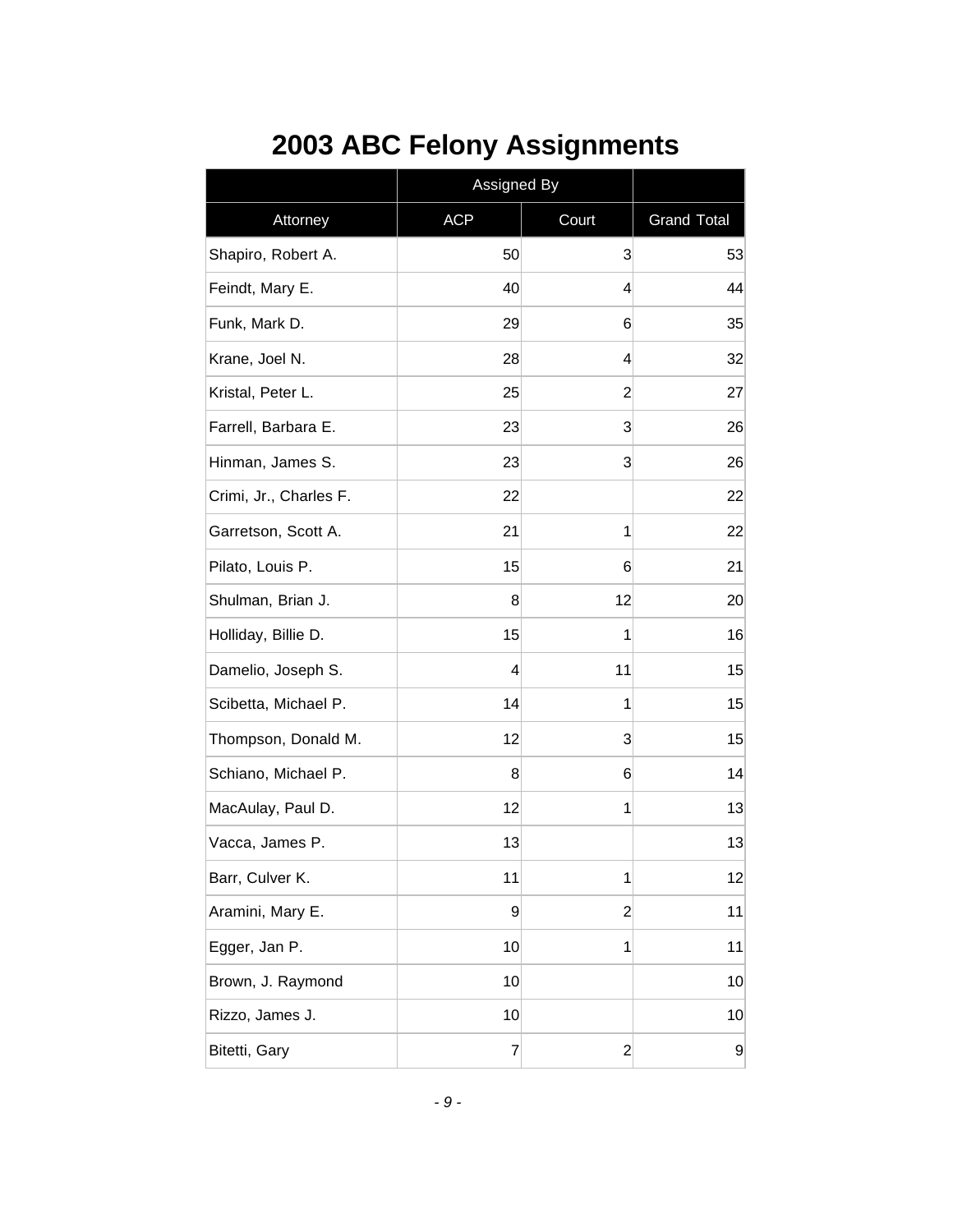|                           | Assigned By    |                |                    |
|---------------------------|----------------|----------------|--------------------|
| Attorney                  | <b>ACP</b>     | Court          | <b>Grand Total</b> |
| Cocuzzi, Thomas J.        | 3              | 6              | 9                  |
| Kasperek, Lawrence L.     | 6              | 2              | 8                  |
| Morabito, David R.        | 7              | 1              | 8                  |
| Perez, Gilbert R.         | 7              | 1              | 8                  |
| DiSalvo, Thomas J.        | 7              |                | 7                  |
| Zimmermann, Jr., Clark J. | 5              | $\overline{2}$ | $\overline{7}$     |
| Aureli, Daniel L.         | 4              | $\overline{2}$ | 6                  |
| Cianca, Julie A.          | 5              | 1              | 6                  |
| Pullano, Peter J.         | 5              | 1              | 6                  |
| Schiano, Christopher      | $\overline{2}$ | 4              | 6                  |
| Brown, James E.           |                | 5              | 5                  |
| Hurwitz, Phillip R.       | 4              | 1              | 5                  |
| Rose, Angelo A.           | $\overline{2}$ | 3              | 5                  |
| LaPine, Felix V.          | 3              | 1              | 4                  |
| Solomon, R. Adrian        | 4              |                | 4                  |
| Walsh, Jr., James E.      | 1              | 3              | $\overline{4}$     |
| Annechino, John A.        | 3              |                | 3                  |
| Leegant, Jo Anne          | $\overline{2}$ | 1              | 3                  |
| Lewis, Herbert J.         | 3              |                | 3                  |
| Schiano, Jr., Charles A.  |                | 3              | 3                  |
| Tuohey, Michael J.        | $\mathbf{3}$   |                | 3                  |
| Daniele, Anthony          | 2              |                | $\overline{2}$     |
| Merante, Vincent E.       | 1              | 1              | $\overline{2}$     |
| Murante, David A.         | $\overline{2}$ |                | $\overline{2}$     |
| Napier, James A.          | $\overline{2}$ |                | $\overline{2}$     |
| Obiorah, Edwin S.C.       | 1              | 1              | $\overline{2}$     |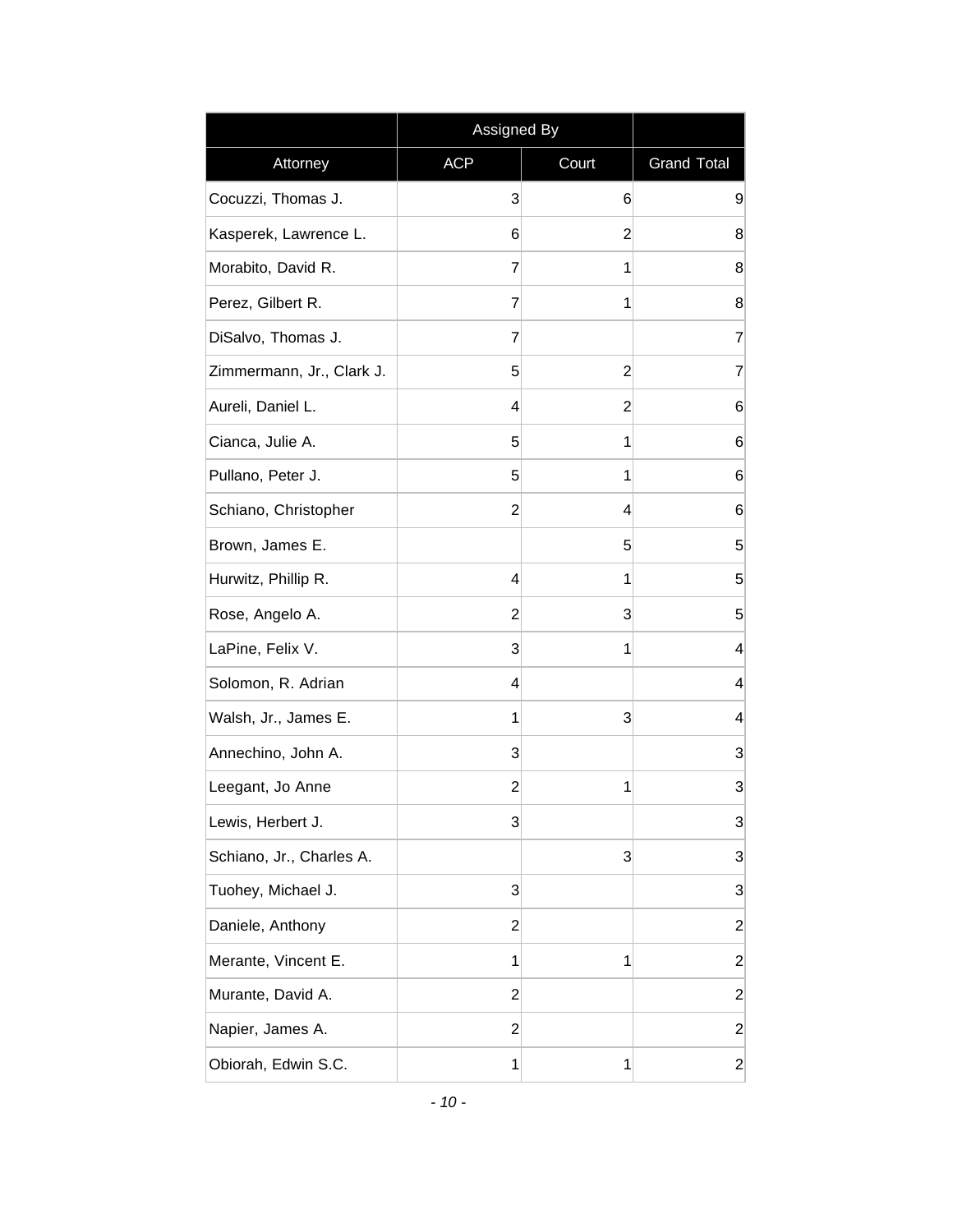|                      | Assigned By |       |                    |
|----------------------|-------------|-------|--------------------|
| Attorney             | <b>ACP</b>  | Court | <b>Grand Total</b> |
| Robb, Lori Ann       |             | 2     | 2                  |
| Chait, Mitchell A.   | 1           |       | 1                  |
| DeMarco, John L.     |             | 1     | 1                  |
| Dever, Richard       |             | 1     | 1                  |
| Green, Scott M.      |             | 1     | 1                  |
| Mastrella, Daniel J. |             | 1     | 1                  |
| Parks, Anthony       | 1           |       | 1                  |
| Splain, Thomas M.    | 1           |       | 1                  |
| Wood, Robert W.      | 1           |       | 1                  |
| Zaretsky, Allen J.   | 1           |       | 1                  |
| <b>Grand Total</b>   | 508         | 118   | 626                |

## **2003 DE Felony Assignments**

|                        | Assigned By     |       |                    |
|------------------------|-----------------|-------|--------------------|
| Attorney               | <b>ACP</b>      | Court | <b>Grand Total</b> |
| Feindt, Mary E.        | 20 <sup>°</sup> | 8     | 28                 |
| Krane, Joel N.         | 17              | 4     | 21                 |
| Shapiro, Robert A.     | 19              | 2     | 21                 |
| Crimi, Jr., Charles F. | 14              |       | 14                 |
| Holliday, Billie D.    | 13              | 1     | 14                 |
| Merante, Vincent E.    | 11              | 3     | 14                 |
| Funk, Mark D.          | 10 <sup>1</sup> | 3     | 13                 |
| Owens, David L.        | 13              |       | 13                 |
| Garretson, Scott A.    | 9               | 3     | 12                 |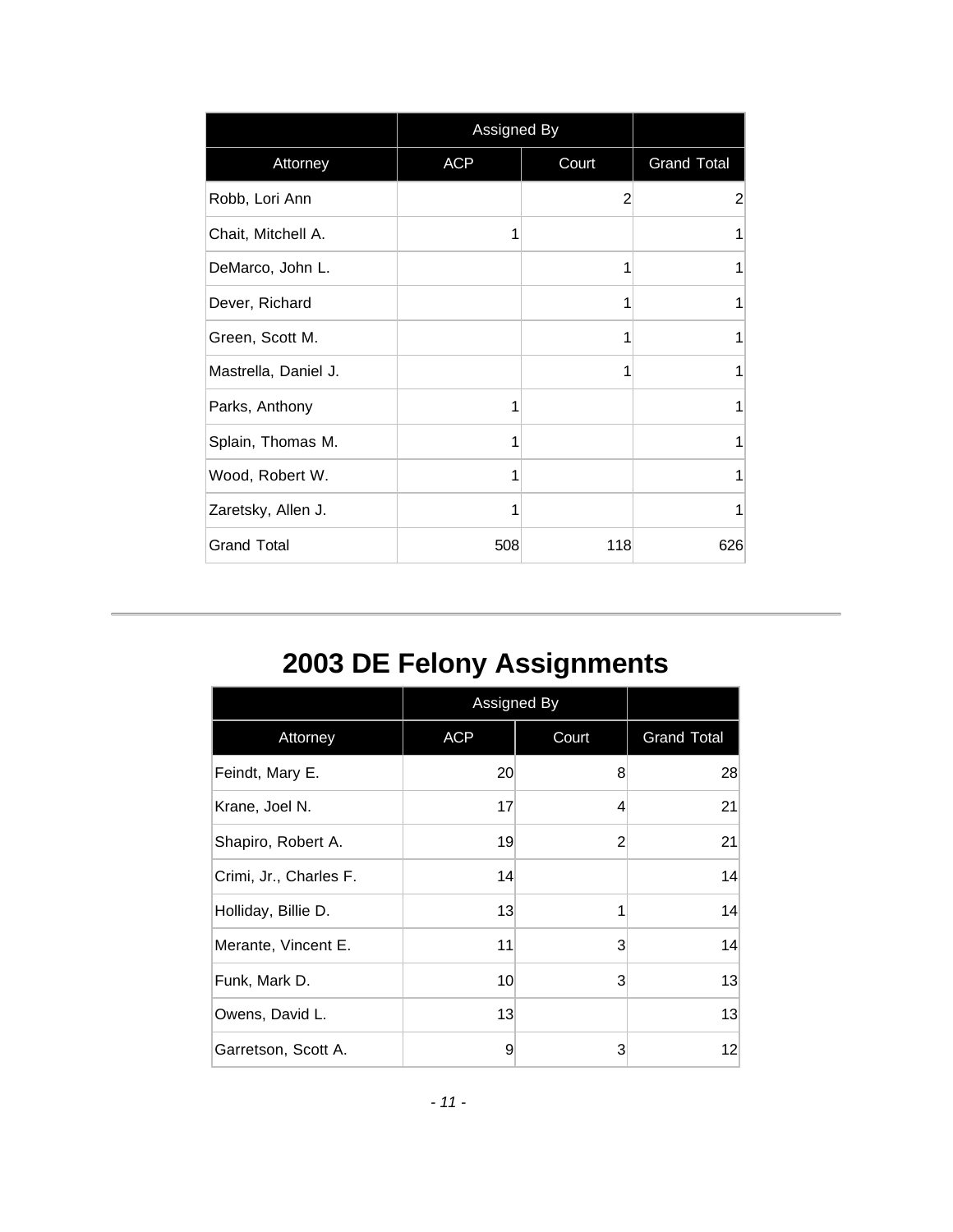|                       | Assigned By             |                |                         |
|-----------------------|-------------------------|----------------|-------------------------|
| Attorney              | <b>ACP</b>              | Court          | <b>Grand Total</b>      |
| Farrell, Barbara E.   | 9                       | 2              | 11                      |
| Hurwitz, Phillip R.   | 8                       | $\overline{2}$ | 10                      |
| Scibetta, Michael P.  | 9                       | 1              | 10                      |
| Vacca, James P.       | 10                      |                | 10                      |
| Egger, Jan P.         | 9                       |                | 9                       |
| Kristal, Peter L.     | 9                       |                | 9                       |
| Hinman, James S.      | 7                       | 1              | 8                       |
| Schiano, Michael P.   | 6                       | 2              | 8                       |
| Shulman, Brian J.     | 3                       | 5              | 8                       |
| MacAulay, Paul D.     | 5                       | $\overline{c}$ | 7                       |
| Murante, David A.     | 5                       | 2              | 7                       |
| Schiano, Christopher  | $\overline{2}$          | 5              | 7                       |
| Anderson, Christopher | 6                       |                | 6                       |
| Barr, Culver K.       | 5                       | 1              | 6                       |
| Brown, J. Raymond     | 6                       |                | 6                       |
| Rose, Angelo A.       |                         | 6              | 6                       |
| Pilato, Louis P.      | 5                       |                | 5                       |
| Walsh, Jr., James E.  | 3                       | $\overline{c}$ | 5                       |
| Aramini, Mary E.      | 4                       |                | 4                       |
| Damelio, Joseph S.    | $\mathbf{3}$            | 1              | 4                       |
| Mix, Matthew J.       | 4                       |                | 4                       |
| Parks, Anthony        | 3                       | 1              | 4                       |
| Perez, Gilbert R.     | $\overline{2}$          | $\overline{2}$ | 4                       |
| Pullano, Peter J.     | $\overline{\mathbf{r}}$ |                | 4                       |
| Thompson, Donald M.   | 3                       | 1              | 4                       |
| Young, Mark A.        | $\mathbf{3}$            | 1              | $\overline{\mathbf{r}}$ |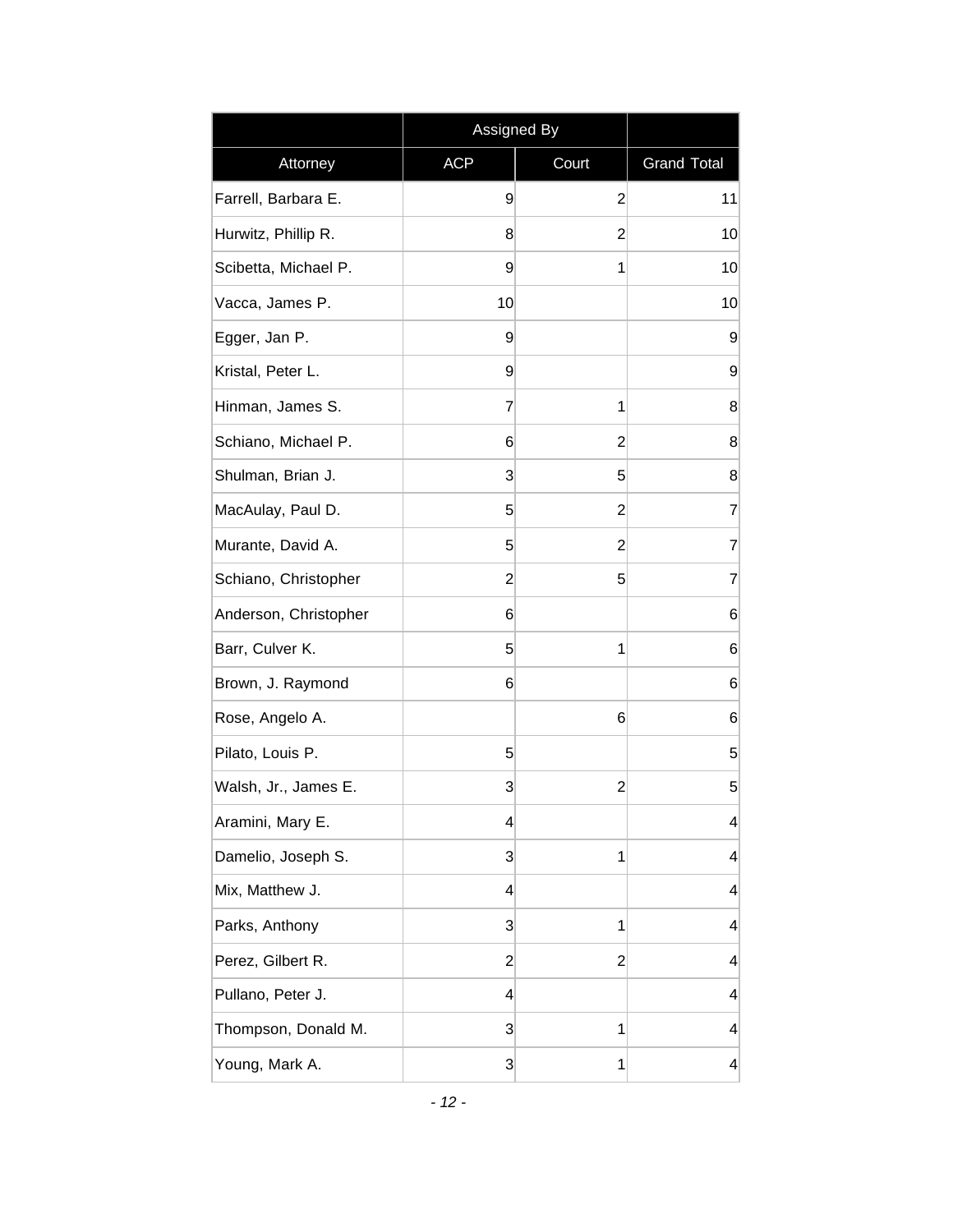|                           | Assigned By    |                |                    |
|---------------------------|----------------|----------------|--------------------|
| Attorney                  | <b>ACP</b>     | Court          | <b>Grand Total</b> |
| Cianca, Julie A.          | 3              |                | 3                  |
| Crimi, Joseph P.          | 3              |                | 3                  |
| DiSalvo, Thomas J.        | 3              |                | 3                  |
| Schiano, Jr., Charles A.  | 3              |                | 3                  |
| Solomon, R. Adrian        | 3              |                | 3                  |
| Wood, Robert W.           | 3              |                | 3                  |
| Zimmermann, Jr., Clark J. | 1              | $\overline{2}$ | 3                  |
| Bitetti, Gary             | 2              |                | $\overline{2}$     |
| Bogulski, Frank           | 2              |                | $\overline{2}$     |
| Brown, James E.           | 1              | 1              | $\overline{c}$     |
| Cocuzzi, Thomas J.        | 1              | 1              | $\overline{2}$     |
| Gangarosa, Edward, C.     |                | 2              | $\overline{2}$     |
| Green, Scott M.           |                | $\overline{2}$ | $\overline{2}$     |
| Kasperek, Lawrence L.     | 1              | 1              | $\overline{2}$     |
| Leegant, Jo Anne          | 2              |                | $\overline{c}$     |
| Lester, Frederick         | 2              |                | $\overline{2}$     |
| Morabito, David R.        | 2              |                | $\overline{c}$     |
| Napier, James A.          | 1              | 1              | $\overline{c}$     |
| Reyes, Miguel A.          | 1              | 1              | $\overline{2}$     |
| Rizzo, James J.           | $\overline{2}$ |                | $\overline{c}$     |
| West, John R.             | 1              | 1              | $\overline{2}$     |
| Zaretsky, Allen J.        | $\overline{2}$ |                | $\overline{c}$     |
| Annechino, John A.        | 1              |                | 1                  |
| Aureli, Daniel L.         | 1              |                | 1                  |
| Bernacki, Jr., John E.    |                | 1              | 1                  |
| Buettner, Brian C.        | 1              |                | 1                  |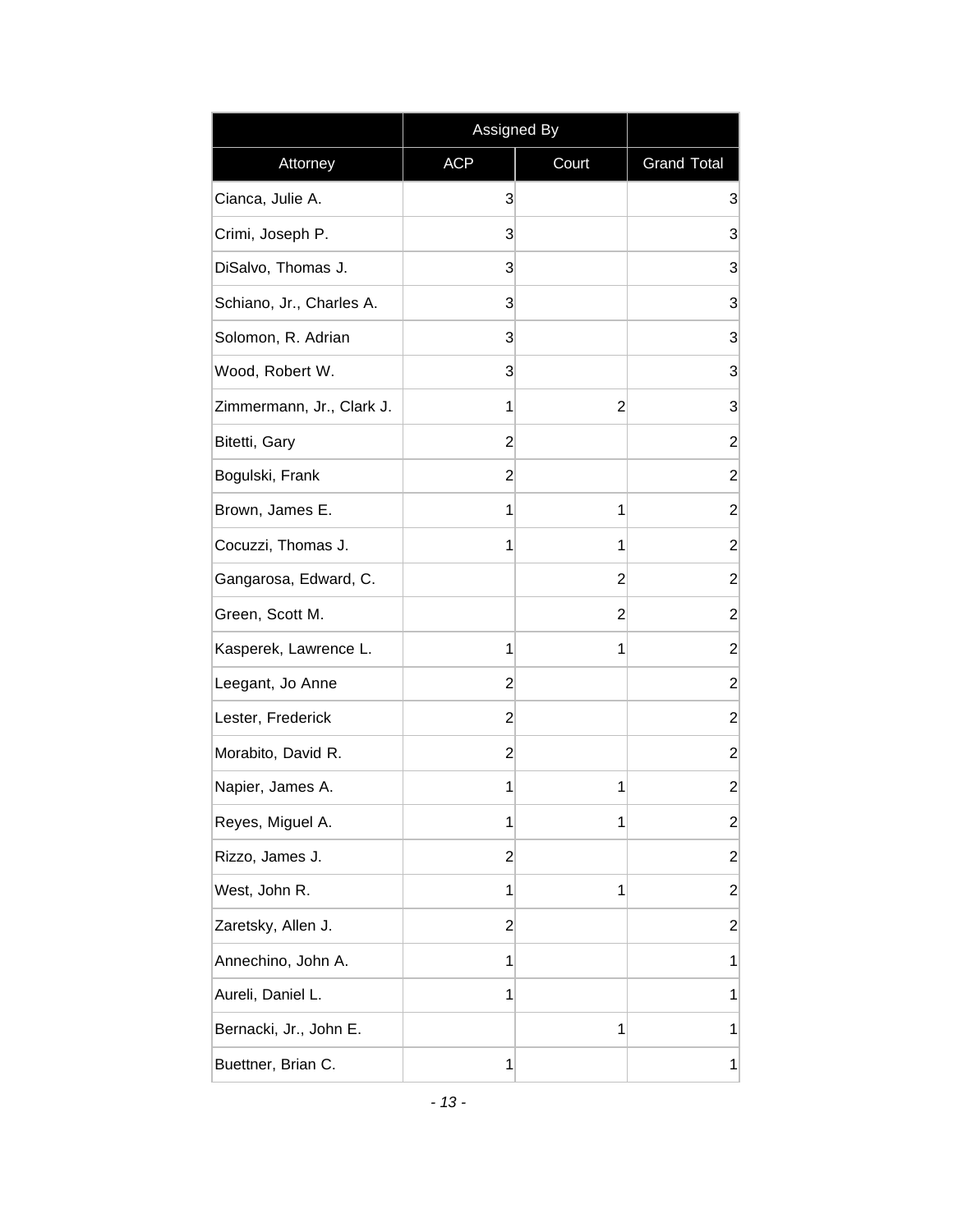|                       | Assigned By |       |                    |
|-----------------------|-------------|-------|--------------------|
| Attorney              | <b>ACP</b>  | Court | <b>Grand Total</b> |
| DeJohn, Timothy W.    | 1           |       | 1                  |
| Infantino, Marc       | 1           |       | 1                  |
| LaDuca, Anthony       |             | 1     | 1                  |
| Lembke, Matthew R.    |             | 1     | 1                  |
| Nobile, Michelle R.   |             | 1     | 1                  |
| Obiorah, Edwin S.C.   | 1           |       | 1                  |
| Reed, Alan            |             | 1     | 1                  |
| Schmitt, Michael D.   | 1           |       | 1                  |
| Servis, Terry M.      |             | 1     | 1                  |
| Siragusa, Lisa Serio  |             | 1     | 1                  |
| Stacy, Michael P.     | 1           |       | 1                  |
| Strazzeri, Francis A. | 1           |       | 1                  |
| Tuohey, Michael J.    | 1           |       | 1                  |
| <b>Grand Total</b>    | 308         | 80    | 388                |

# **2003 Misdemeanor Assignments**

|            |                      | Assigned By |       |                    |
|------------|----------------------|-------------|-------|--------------------|
| Agency     | Attorney             | <b>ACP</b>  | Court | <b>Grand Total</b> |
| <b>ACP</b> | Feindt, Mary E.      | 15          | 28    | 43                 |
|            | Merante, Vincent E.  | 32          | 10    | 42                 |
|            | Garretson, Scott A.  | 27          | 6     | 33                 |
|            | Schiano, Christopher | 10          | 20    | 30                 |
|            | Krane, Joel N.       | 21          | 5     | 26                 |
|            | Walsh, Jr., James E. | 5           | 21    | 26                 |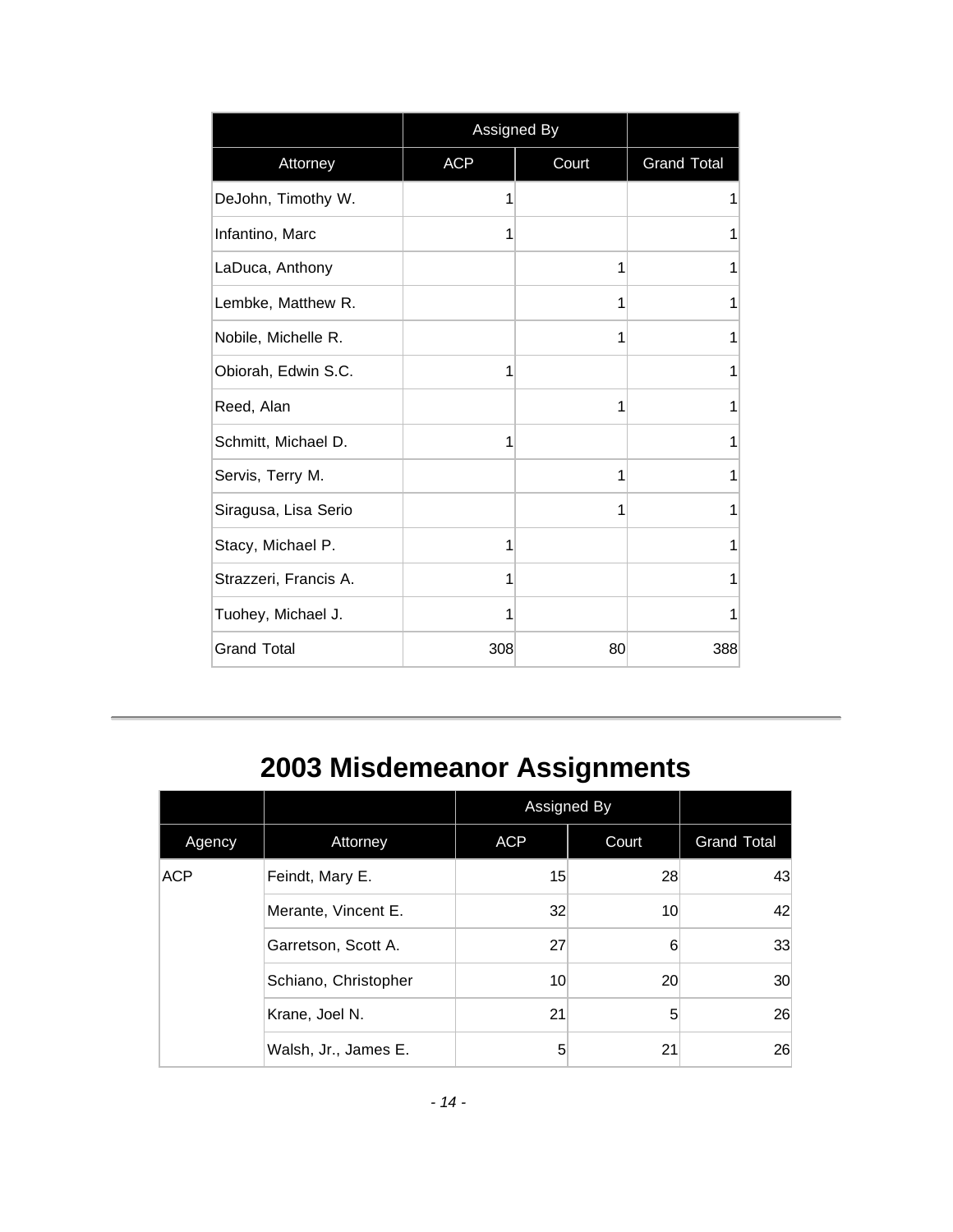|        |                          | Assigned By    |                |                    |
|--------|--------------------------|----------------|----------------|--------------------|
| Agency | Attorney                 | <b>ACP</b>     | Court          | <b>Grand Total</b> |
|        | Anderson, Christopher    | 21             | 1              | 22                 |
|        | Shulman, Brian J.        | 15             | 7              | 22                 |
|        | Hinman, James S.         | 19             | $\overline{2}$ | 21                 |
|        | Parks, Anthony           | 13             | 8              | 21                 |
|        | Scibetta, Michael P.     | 21             |                | 21                 |
|        | Rose, Angelo A.          | $\overline{2}$ | 17             | 19                 |
|        | Owens, David L.          | 16             | $\overline{2}$ | 18                 |
|        | Vacca, James P.          | 15             | $\overline{2}$ | 17                 |
|        | Farrell, Barbara E.      | 12             | 4              | 16                 |
|        | Pilato, Louis P.         | $\overline{9}$ | 6              | 15                 |
|        | Mix, Matthew J.          | 10             | 4              | 14                 |
|        | Chait, Mitchell A.       | 11             | $\overline{2}$ | 13                 |
|        | Holliday, Billie D.      | 10             | $\overline{3}$ | 13                 |
|        | Aureli, Daniel L.        | 6              | $6\phantom{1}$ | 12                 |
|        | DiSalvo, Thomas J.       | 12             |                | 12                 |
|        | Crimi, Jr., Charles F.   | 10             | 1              | 11                 |
|        | Funk, Mark D.            | 7              | 4              | 11                 |
|        | Redmond, Gregg H.        | 11             |                | 11                 |
|        | Rizzo, James J.          | 8              | 3              | 11                 |
|        | Buettner, Brian C.       | 10             |                | 10                 |
|        | Dedes, William C.        | 4              | $6\phantom{1}$ | 10                 |
|        | Goldman, Ronald S.       | 8              | $\overline{2}$ | 10                 |
|        | Hurwitz, Phillip R.      | $\overline{9}$ | 1              | 10                 |
|        | Maggio, Frank G.         | 8              | $\overline{2}$ | 10                 |
|        | Perez, Gilbert R.        | 10             |                | 10                 |
|        | Schiano, Jr., Charles A. | $\overline{9}$ | 1              | 10                 |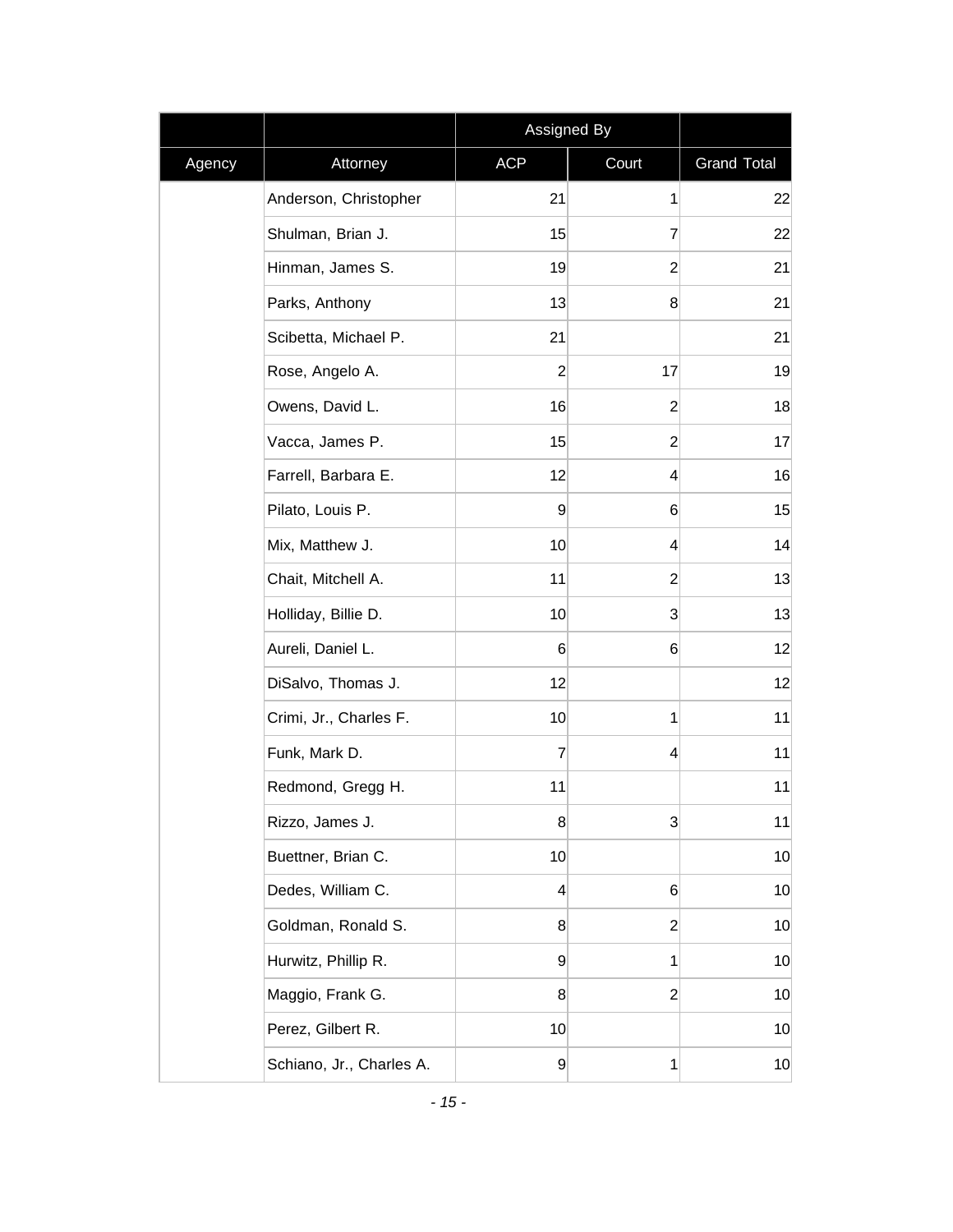|        |                        | Assigned By     |                |                         |
|--------|------------------------|-----------------|----------------|-------------------------|
| Agency | Attorney               | <b>ACP</b>      | Court          | <b>Grand Total</b>      |
|        | Shapiro, Robert A.     | 8               | $\overline{2}$ | 10                      |
|        | Napier, James A.       | $\vert 4 \vert$ | 5              | 9                       |
|        | Annechino, John A.     | 8               |                | 8                       |
|        | Egger, Jan P.          | $\overline{2}$  | 6              | 8                       |
|        | Flowerday, Michael D.  | 6               | $\overline{2}$ | 8                       |
|        | Jain, Rekha            | 7               |                | $\overline{7}$          |
|        | Aramini, Mary E.       | $\vert 4 \vert$ | $\overline{2}$ | $6\phantom{.}6$         |
|        | Bernacki, Jr., John E. | 1               | 5              | 6                       |
|        | Bitetti, Gary          | 5               | 1              | $6\phantom{.}6$         |
|        | Bourtis, Eftihia       | $6 \mid$        |                | 6                       |
|        | Cocuzzi, Thomas J.     | $\overline{2}$  | 4              | 6                       |
|        | Dimassimo, James D.    | 5 <sup>1</sup>  | 1              | $6\phantom{.}6$         |
|        | Infantino, Marc        | $6 \mid$        |                | 6                       |
|        | Karatas, Nigos         | 5 <sup>1</sup>  |                | 5 <sup>1</sup>          |
|        | LaCelle, Erik C.       | 4               | 1              | 5                       |
|        | Pennica, Kenneth L.    | $\overline{4}$  | 1              | $\overline{5}$          |
|        | Robb, Lori Ann         | 1               | $\overline{4}$ | 5                       |
|        | Sekharan, Raja N.      | 4               | 1              | 5                       |
|        | Solomon, R. Adrian     | 4               | 1              | 5 <sup>5</sup>          |
|        | Ajaka, Maroun          | $\vert 4 \vert$ |                | $\overline{\mathbf{4}}$ |
|        | Bogulski, Frank        | $\mathbf{2}$    | $\overline{2}$ | 4                       |
|        | Cianca, Mark F.        | $\vert 4 \vert$ |                | 4                       |
|        | Gangarosa, Edward, C.  |                 | 4              | $\vert 4 \vert$         |
|        | Hirtelen, Lori A.      |                 | 4              | $\overline{\mathbf{r}}$ |
|        | Kristal, Peter L.      | $\mathbf{3}$    | 1              | 4                       |
|        | Lester, Frederick      | $\vert 4 \vert$ |                | $\vert 4 \vert$         |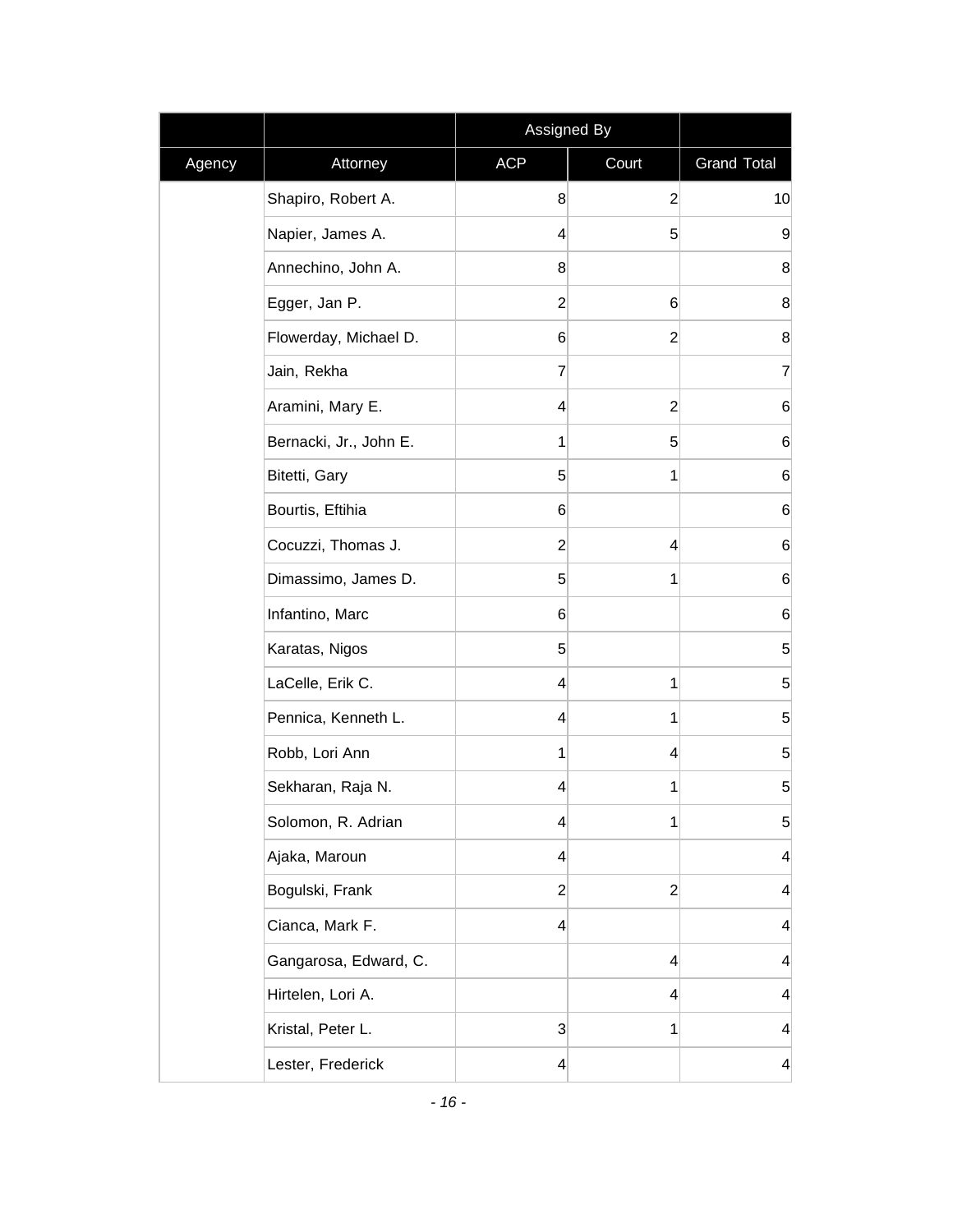|        |                          | Assigned By    |                |                    |
|--------|--------------------------|----------------|----------------|--------------------|
| Agency | Attorney                 | <b>ACP</b>     | Court          | <b>Grand Total</b> |
|        | O'Toole, Keith           | 4              |                | 4                  |
|        | Schiano, Michael P.      | $\overline{4}$ |                | 4                  |
|        | Siragusa, Lisa Serio     |                | 4              | $\overline{4}$     |
|        | Colombo, Jeanne M.       | $\overline{c}$ | 1              | 3                  |
|        | Cooper, Jennie M.        | $\overline{c}$ | 1              | 3                  |
|        | Crimi, Joe               | $\mathbf{3}$   |                | $\overline{3}$     |
|        | Daniele, Anthony         | $\overline{2}$ | 1              | 3                  |
|        | Khuns, Kevin M.          | $\mathbf{3}$   |                | 3                  |
|        | LaDuca, John J.          | 3              |                | 3                  |
|        | Lahman, Janice A.        | $\overline{3}$ |                | $\mathbf{3}$       |
|        | MacAulay, Paul D.        | 1              | $\overline{2}$ | 3                  |
|        | Morabito, David R.       | $\overline{2}$ | 1              | 3                  |
|        | O'Neill, Jr., Raymond B. | $\mathbf{3}$   |                | $\mathbf{3}$       |
|        | Proano, Galo M.          | 3              |                | 3                  |
|        | Pullano, Peter J.        | $\mathbf{3}$   |                | 3                  |
|        | Sadinsky, Lisa A.        | 3              |                | 3                  |
|        | Splain, Thomas M.        | 1              | $\overline{c}$ | $\mathbf{3}$       |
|        | Thompson, Donald M.      |                | 3              | 3                  |
|        | Tuohey, Michael J.       | $\overline{c}$ | 1              | 3                  |
|        | West, John R.            |                | 3              | $\mathbf{3}$       |
|        | Wood, Robert W.          | $\mathbf{3}$   |                | $\mathbf{3}$       |
|        | Young, Mark A.           | 1              | $\overline{c}$ | $\mathbf{3}$       |
|        | Bartus, Gregory J.       | $\overline{2}$ |                | $\overline{2}$     |
|        | Burke, Adrian J.         | 1              | 1              | $\mathbf{2}$       |
|        | Cianca, Julie            | 1              | 1              | $\mathbf{2}$       |
|        | DeJohn, Timothy W.       | $\mathbf{2}$   |                | $\mathbf{2}$       |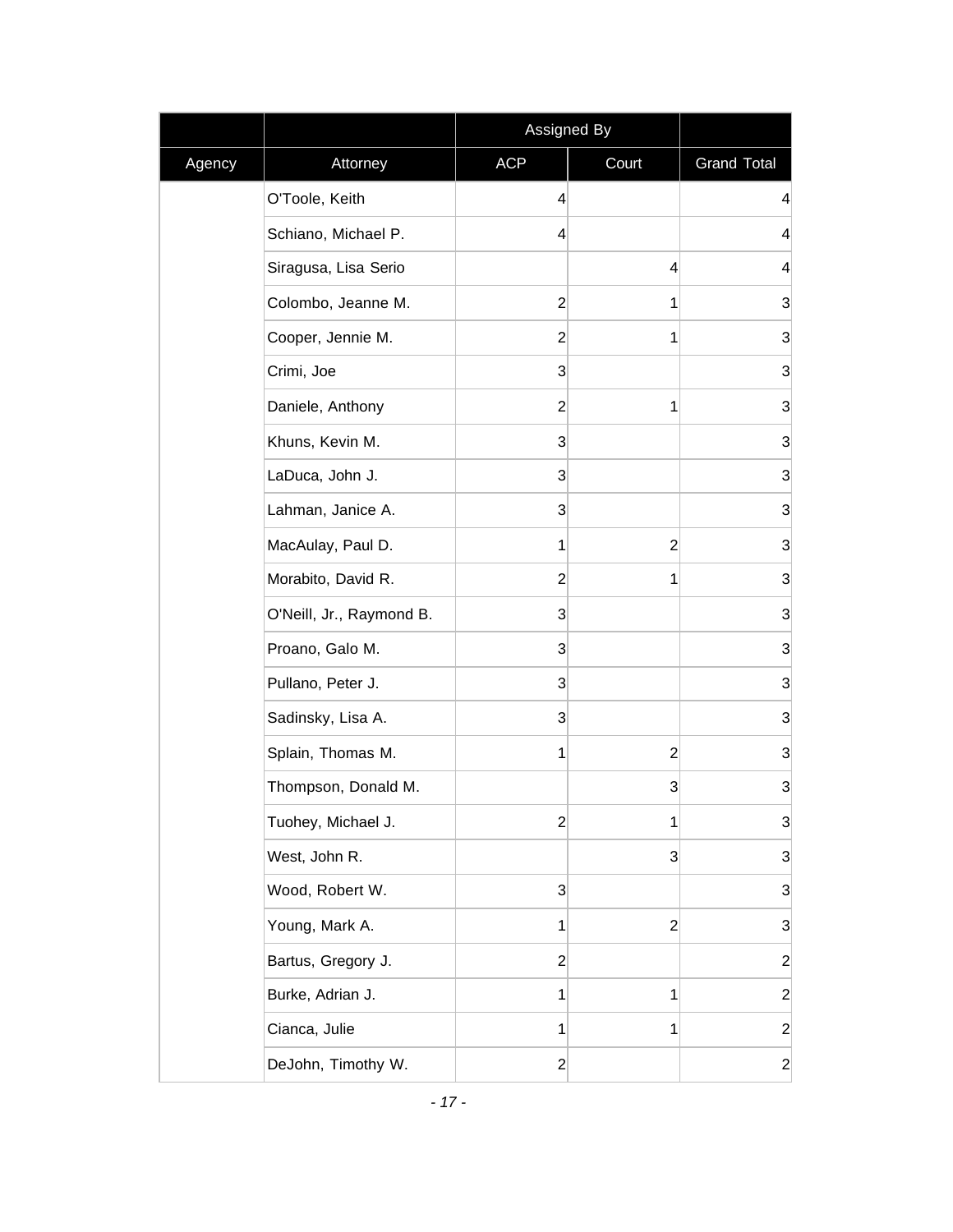|        |                           | Assigned By    |                |                    |
|--------|---------------------------|----------------|----------------|--------------------|
| Agency | Attorney                  | <b>ACP</b>     | Court          | <b>Grand Total</b> |
|        | Gladstone, Katherine      | $\overline{2}$ |                | $\overline{c}$     |
|        | Gross, Bryon W.           | 1              | 1              | $\overline{2}$     |
|        | Hardies, Robert M.        | $\overline{2}$ |                | $\overline{c}$     |
|        | Kosoff-Roth, Karen L.     | $\overline{2}$ |                | $\overline{2}$     |
|        | LaBue, Eugene P.          | $\overline{2}$ |                | $\overline{2}$     |
|        | LaDuca, Anthony           |                | $\overline{2}$ | $\overline{2}$     |
|        | Leegant, Jo Anne          | $\overline{2}$ |                | $\overline{2}$     |
|        | Lewis, Herbert J.         |                | $\overline{2}$ | $\overline{2}$     |
|        | Schell, Jr., George A.    |                | $\overline{2}$ | $\overline{2}$     |
|        | Stacy, Michael P.         | $\overline{2}$ |                | $\overline{2}$     |
|        | Wisner, Todd J.W.         | $\overline{2}$ |                | $\overline{c}$     |
|        | Zaretsky, Allen J.        | 1              | 1              | $\overline{2}$     |
|        | Zimmermann, Jr., Clark J. | 1              | 1              | $\overline{2}$     |
|        | Brown, J. Raymond         |                | 1              | $\mathbf 1$        |
|        | Christie, Tamara B.       |                | 1              | 1                  |
|        | Coletti, David R.         |                | $\mathbf 1$    | 1                  |
|        | Damelio, Joseph S.        |                | $\mathbf{1}$   | 1                  |
|        | Dinolfo, Joseph F.        |                | 1              | 1                  |
|        | Handelman, Eric D.        | 1              |                | 1                  |
|        | Hilderbrandt, Randall D.  | 1              |                | 1                  |
|        | King, Jr., William H.     | 1              |                | 1                  |
|        | Muldoon, Gary             |                | 1              | 1                  |
|        | Murante, David A.         | 1              |                | 1                  |
|        | Obiorah, Edwin S.C.       | 1              |                | 1                  |
|        | Palmiere, David M.        | 1              |                | 1                  |
|        | Parrinello, J. Matthew    | 1              |                | 1                  |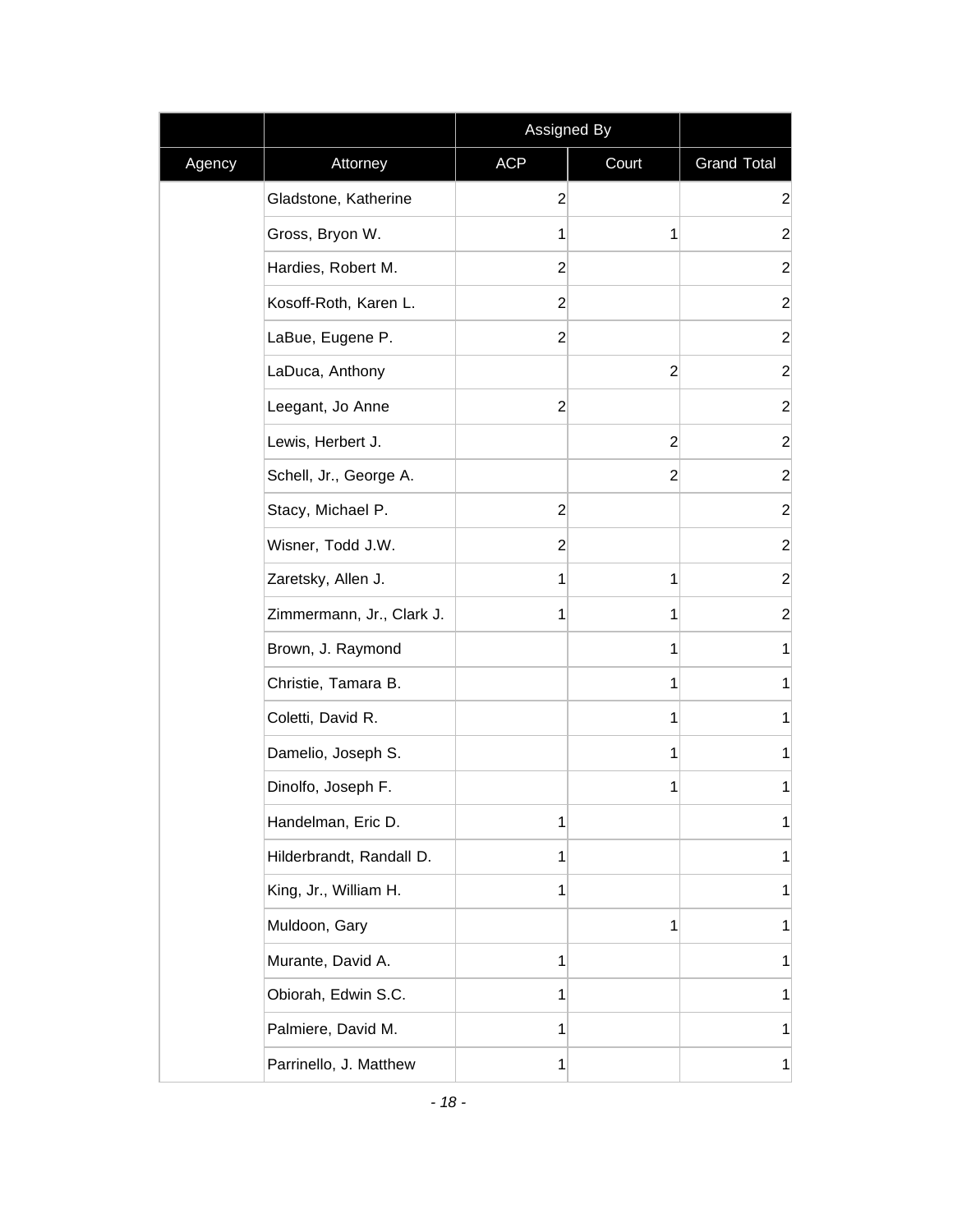|                    |                         |            | Assigned By |                    |
|--------------------|-------------------------|------------|-------------|--------------------|
| Agency<br>Attorney |                         | <b>ACP</b> | Court       | <b>Grand Total</b> |
|                    | Reyes, Miguel A.        |            | 1           |                    |
|                    | Scatigno, John M.       |            | 1           | 1                  |
|                    | Shukoff, Igor           | 1          |             | 1                  |
| <b>ACP Total</b>   |                         | 578        | 261         | 839                |
| CDO                | Schmitt, Michael D.     | 271        | 4           | 275                |
|                    | Cianca, Julie A.        | 258        | 6           | 264                |
|                    | Czapranski, Kimberly J. | 238        | 1           | 239                |
|                    | Crimi, Joseph P.        | 3          |             | 3                  |
|                    | Lester, Fred            | 1          |             | 1                  |
|                    | Proano, Galo            |            | 1           | 1                  |
| <b>CDO Total</b>   |                         | 771        | 12          | 783                |
| <b>Grand Total</b> |                         | 1349       | 273         | 1622               |

## **2003 Family Court Assignments**

|            |                       |                | Assigned By     |                    |
|------------|-----------------------|----------------|-----------------|--------------------|
| Agency     | Attorney              | <b>ACP</b>     | Court           | <b>Grand Total</b> |
| <b>ACP</b> | Leavy, Anthony        | 1              | 72              | 73                 |
|            | Chait, Mitchell A.    | 3              | 66              | 69                 |
|            | DiSalvo, Thomas J.    | $\overline{2}$ | 27              | 29                 |
|            | Lester, Frederick     | 4              | 25              | 29                 |
|            | Callanan, Karen Smith | 1              | 27              | 28                 |
|            | Hinman, James S.      | 8              | 20 <sup>°</sup> | 28                 |
|            | Martin, Thomas N.     |                | 27              | 27                 |
|            | Farrell, Barbara E.   | $\overline{2}$ | 22              | 24                 |
|            | Holliday, Billie D.   | 4              | 20 <sup>°</sup> | 24                 |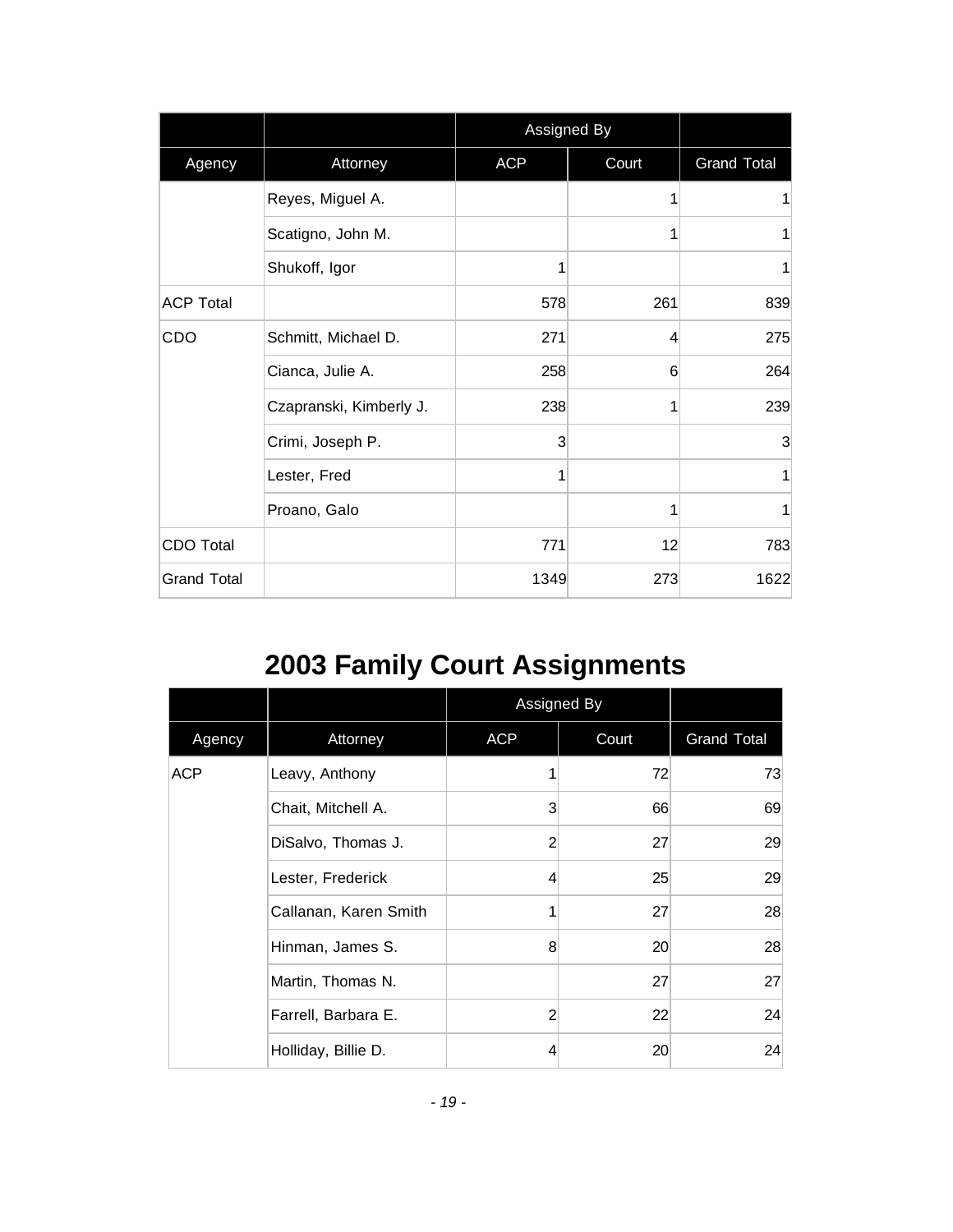|        |                          | Assigned By    |                 |                         |
|--------|--------------------------|----------------|-----------------|-------------------------|
| Agency | Attorney                 | <b>ACP</b>     | Court           | <b>Grand Total</b>      |
|        | King, Jr., William H.    | $\overline{2}$ | 18              | 20                      |
|        | Funk, Mark D.            | 1              | 17              | 18                      |
|        | Feindt, Mary E.          | 3              | 14              | 17                      |
|        | Perez, Gilbert R.        | $\overline{2}$ | 15              | 17                      |
|        | Ajaka, Maroun            | 3              | 12              | 15                      |
|        | Buettner, Brian C.       | 5 <sup>5</sup> | 10              | 15                      |
|        | Hilderbrandt, Randall D. | $\overline{2}$ | 13              | 15                      |
|        | Karatas, Nigos           |                | 15              | 15                      |
|        | Sadinsky, Lisa A.        |                | 15              | 15                      |
|        | Gladstone, Katherine     | 1              | 13              | 14                      |
|        | Schell, Jr., George A.   | $\overline{2}$ | 11              | 13                      |
|        | Jain, Rekha              | 4              | 8               | 12                      |
|        | Proano, Galo             |                | 11              | 11                      |
|        | Shulman, Brian J.        | $\overline{2}$ | $\overline{9}$  | 11                      |
|        | Crimi, Joe               | 3              | 7               | 10                      |
|        | Annechino, John A.       |                | $\overline{9}$  | 9                       |
|        | Laragy, Christopher J.   |                | 8 <sup>°</sup>  | 8                       |
|        | Dimassimo, James D.      | $\overline{c}$ | $\sqrt{5}$      | 7                       |
|        | Robb, Lori Ann           |                | 7               | 7                       |
|        | Nesser, Joseph G.        |                | $\mathbf{5}$    | 5                       |
|        | Owens, David L.          | 4              | 1               | 5                       |
|        | Brown, James E.          |                | $\vert 4 \vert$ | 4                       |
|        | Gibbons, Patricia Ann    |                | $\vert 4 \vert$ | $\overline{\mathbf{r}}$ |
|        | Kristal, Peter L.        |                | $\vert 4 \vert$ | $\overline{\mathbf{r}}$ |
|        | Mix, Matthew J.          | $\overline{2}$ | $\mathbf{2}$    | $\overline{4}$          |
|        | Sekharan, Raja N.        |                | $\vert 4 \vert$ | 4                       |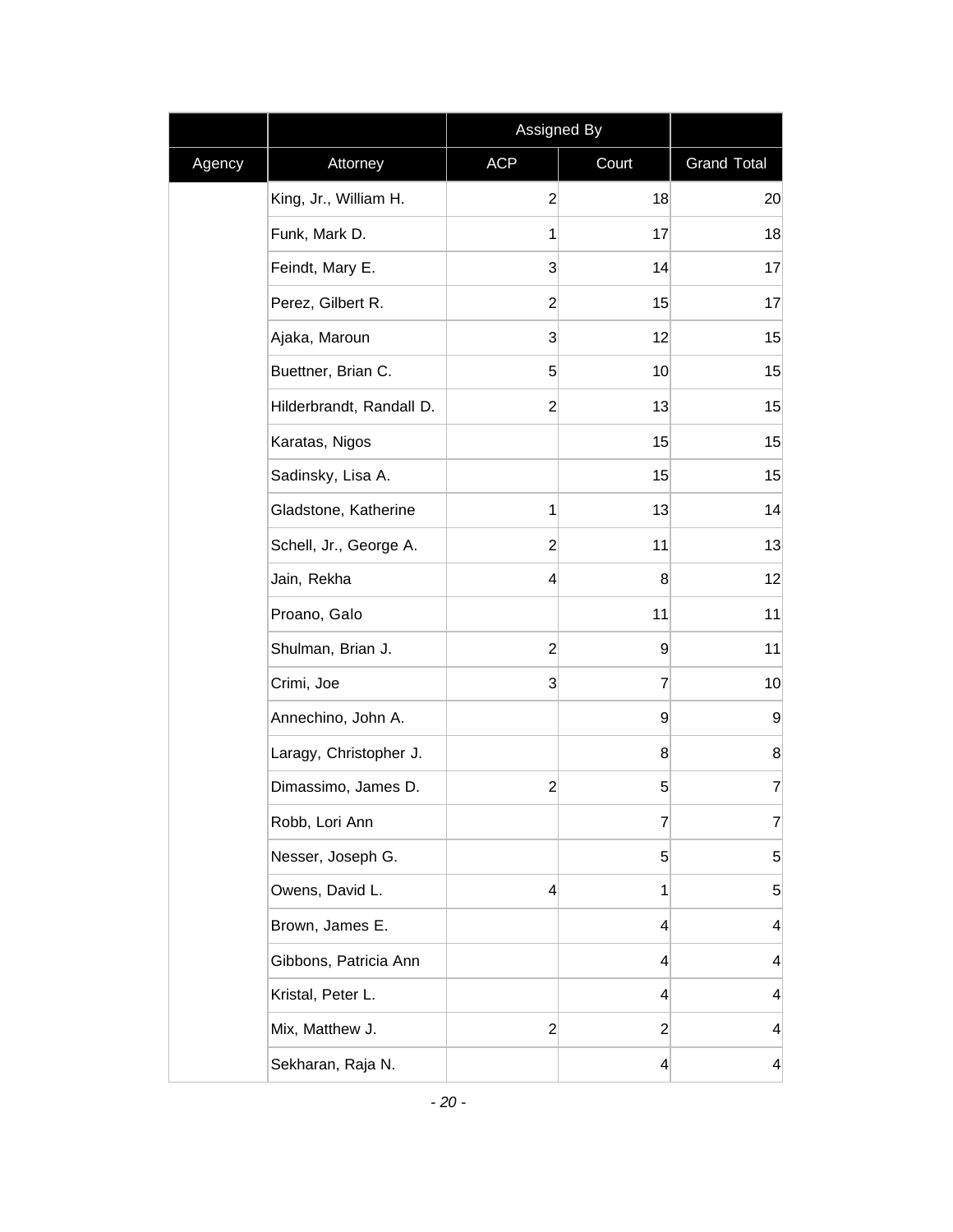|        |                        | Assigned By    |                |                    |
|--------|------------------------|----------------|----------------|--------------------|
| Agency | Attorney               | <b>ACP</b>     | Court          | <b>Grand Total</b> |
|        | Tirone, Gregg M.       |                | $\overline{4}$ | $\overline{4}$     |
|        | Rose, Angelo A.        |                | 3              | 3                  |
|        | Shoolman, Carl         | 1              | $\overline{2}$ | 3                  |
|        | Snodgrass, Cynthia L.  |                | 3              | 3                  |
|        | Vacca, James P.        | $\overline{2}$ | 1              | 3                  |
|        | Bitetti, Gary          |                | $\overline{2}$ | $\overline{2}$     |
|        | DeJohn, Timothy W.     |                | $\overline{2}$ | $\overline{2}$     |
|        | Dentino, Anthony A.    |                | $\mathbf{2}$   | $\overline{2}$     |
|        | Howard, Frank Jesse    |                | $\overline{2}$ | $\overline{2}$     |
|        | Jackson, LaMarr J.     |                | $\mathbf{2}$   | $\overline{c}$     |
|        | Lahman, Janice A.      | 1              | 1              | $\overline{c}$     |
|        | Leichtner, Edward J.   |                | $\overline{2}$ | $\overline{2}$     |
|        | Obiorah, Edwin S.C.    |                | $\mathbf{2}$   | $\mathbf{2}$       |
|        | Palmiere, David M.     | 1              | 1              | $\overline{2}$     |
|        | Pappalardo, Fauna M.   |                | $\overline{2}$ | $\mathbf{2}$       |
|        | Sammons, Elizabeth A.  |                | $\overline{2}$ | $\mathbf{2}$       |
|        | Barr, Culver K.        |                | 1              | 1                  |
|        | Beretta, Frank         |                | 1              | 1                  |
|        | Berkowitz, Joyce B.    |                | 1              | 1                  |
|        | Bernacki, Jr., John E. | 1              |                | 1                  |
|        | Ciccone, Kelly M.      |                | 1              | 1                  |
|        | Costello, Paul Keely   | 1              |                | 1                  |
|        | Flowerday, Michael D.  |                | $\mathbf{1}$   | 1                  |
|        | Goldberg, Richard A.   |                | 1              | 1                  |
|        | Lester, Frederick      |                | 1              | 1                  |
|        | McBride, Robert J.     |                | 1              | 1                  |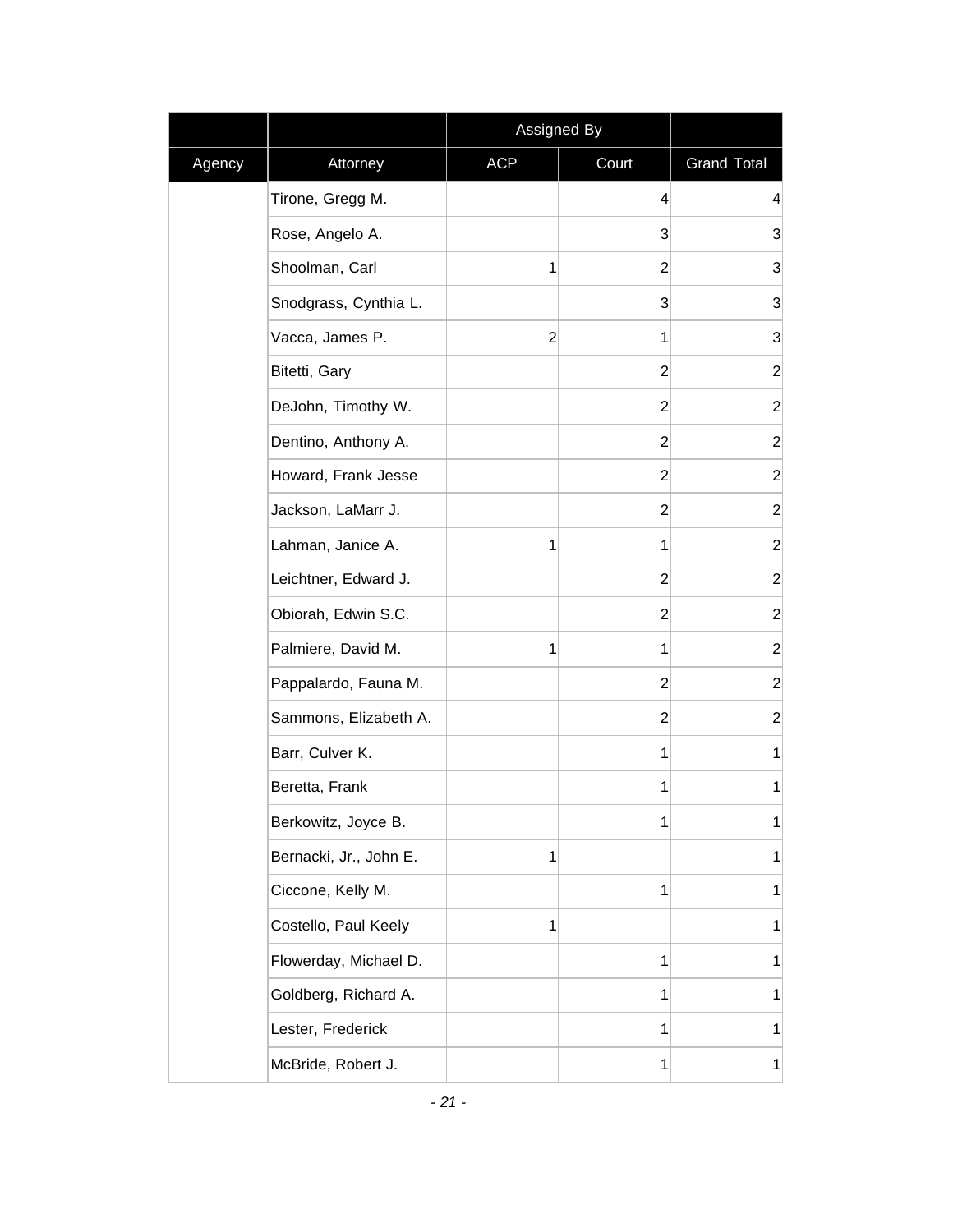|                    |                        |            | <b>Assigned By</b> |                    |
|--------------------|------------------------|------------|--------------------|--------------------|
| Agency             | Attorney               | <b>ACP</b> | Court              | <b>Grand Total</b> |
|                    | Reyes, Miguel A.       |            | 1                  | 1                  |
|                    | Rizzo, James J.        |            | 1                  | $\mathbf{1}$       |
|                    | Schell, Sr., George A. |            | 1                  | 1                  |
|                    | Schiano, Christopher   |            | 1                  | $\mathbf{1}$       |
|                    | Schiano, Margaret A.   |            | 1                  | 1                  |
|                    | St. George, Robert J.  | 1          |                    | 1                  |
|                    | Stewart, Henry S.      |            | 1                  | 1                  |
|                    | Walsh, Jr., James E.   | 1          |                    | 1                  |
| <b>ACP Total</b>   |                        | 72         | 594                | 666                |
| CDO                | Crimi, Joseph P.       | 135        | 57                 | 192                |
|                    | Proano, Galo M.        | 99         | 64                 | 163                |
|                    | Jones, Rhian D.        | 114        | 22                 | 136                |
|                    | Lester, Fred           | 104        | 32                 | 136                |
|                    | Milliken, David        | 13         | 1                  | 14                 |
| <b>CDO Total</b>   |                        | 465        | 176                | 641                |
| <b>Grand Total</b> |                        | 537        | 770                | 1307               |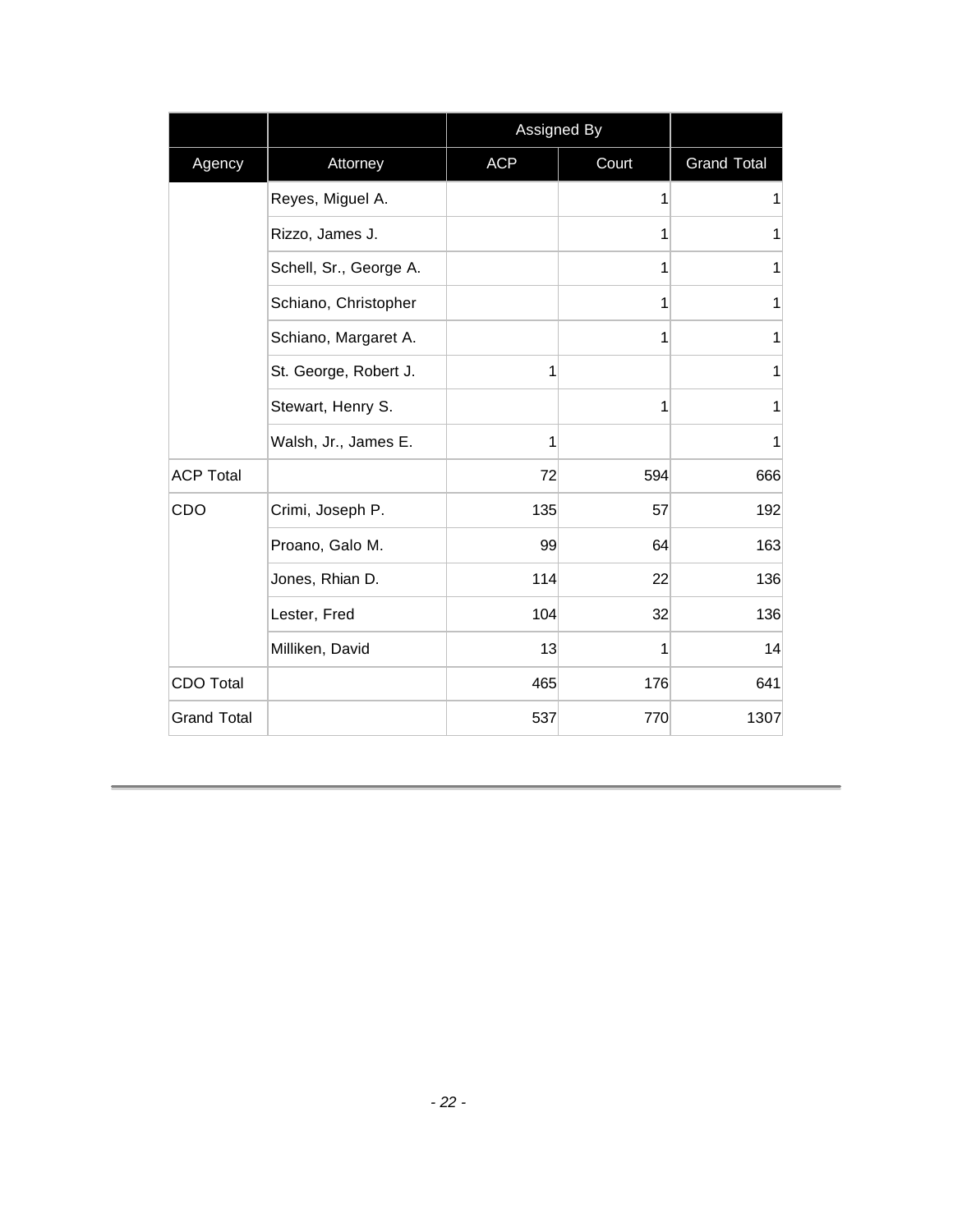# **2003 Case Distribution Graphs<sup>1</sup>**









*1. In interpreting these graphs, keep in mind that new panel members, non-approved attorneys, attorneys declining assignments and attorneys temporarily removed from the panels skew the results.*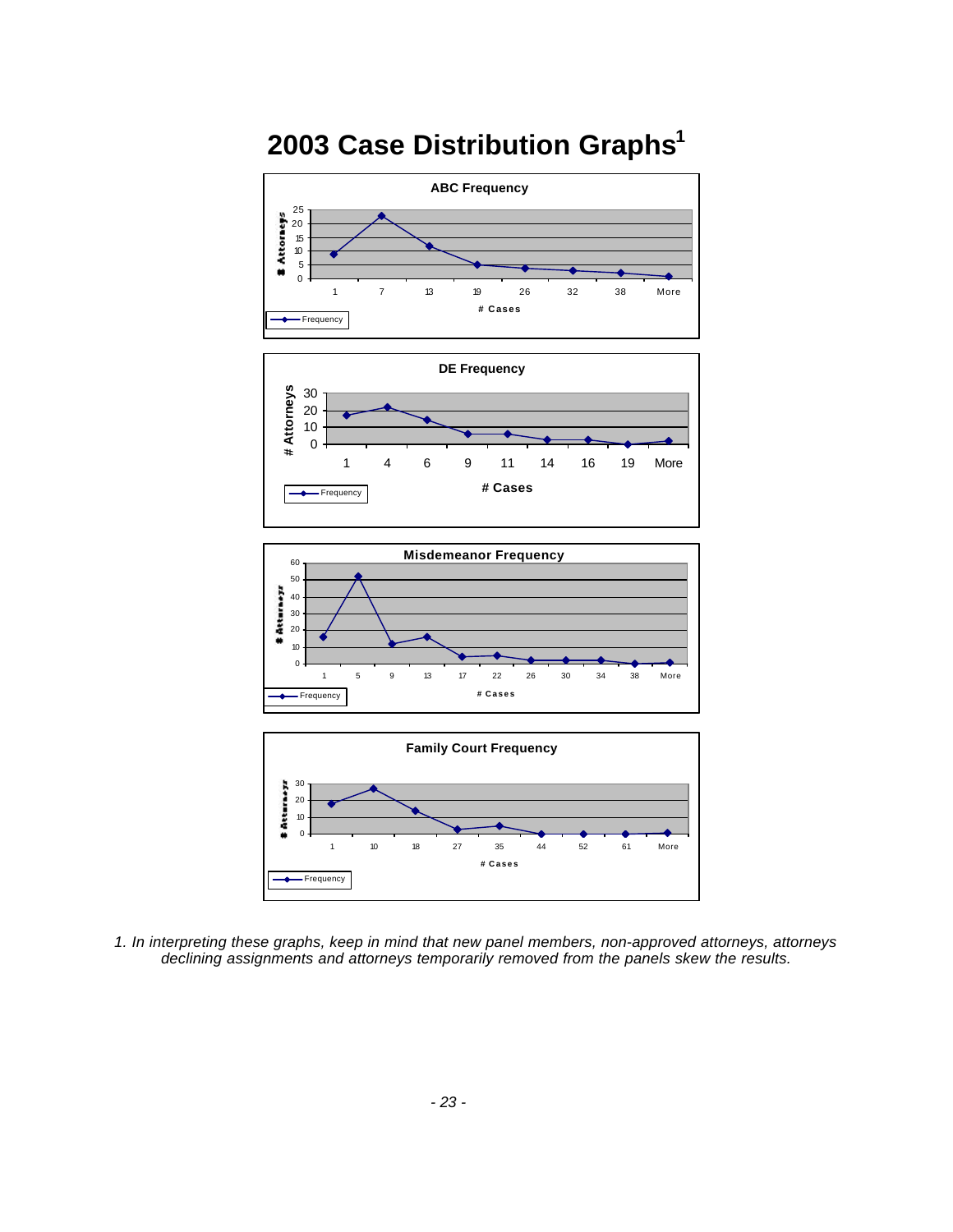## **2003 Table of Program Use by Judiciary**

The table below shows the number of assignments for each Judge making at least one assignment during 2003. The table divides the assignments between those made through the Assigned Counsel Program and those made directly by the Judge. The last column shows the percentage of the total assignments that the Judge made through the Assigned Counsel Program. The statistics clearly show that Rochester City Court, which assigns the greatest number of cases in the County, is very high in percentage of cases assigned through the Assigned Counsel Program. Increasingly in 2003, the Local Criminal Courts assigned exclusively through the Assigned Counsel Program. These facts directly correlate to the fact that the distribution of cases among the attorneys is greatest for criminal cases. Conversely, the statistics show that Family Court has a very low percentage of cases assigned through the Assigned Counsel Program. Therefore, Family Court has a very uneven distribution of cases among the attorneys.

|                                     |                            |            | Referral       |                |                    |  |
|-------------------------------------|----------------------------|------------|----------------|----------------|--------------------|--|
| Court                               | Judge                      | Agency     | <b>ACP</b>     | Court          | <b>Grand Total</b> |  |
| Appellate Division                  | Appellate Division, Hon.   | <b>ACP</b> | 8              | 1              | 9                  |  |
|                                     |                            | CDO        | 12             | $\Omega$       | 12                 |  |
| Appellate Division Total            |                            |            | 20             | 1              | 21                 |  |
| <b>Brighton Town Court</b>          | Morris, Hon. James E.      | <b>ACP</b> | 15             | 1              | 16                 |  |
|                                     | Morris, Hon. Karen         | <b>ACP</b> | 13             | 0              | 13                 |  |
| <b>Brighton Town Court Total</b>    |                            |            | 28             | 1              | 29                 |  |
| Chili Town Court                    | Olver, Hon. Melvin L.      | <b>ACP</b> | 7              | 0              | 7                  |  |
|                                     | Pietropaoli, Hon. Patrick  | <b>ACP</b> | 4              | 6              | 10                 |  |
| Chili Town Court Total              |                            |            | 11             | 6              | 17                 |  |
| <b>Clarkson Town Court</b>          | Alexander, Hon. Richard F. | <b>ACP</b> | 1              | 0              | 1                  |  |
|                                     | Hammel, Hon. Allyn S.      | <b>ACP</b> | 1              | 0              | 1                  |  |
| <b>Clarkson Town Court Total</b>    |                            |            | $\overline{2}$ | $\Omega$       | $\overline{2}$     |  |
| E. Rochester Town Court             | Argento, Hon. Victoria M.  | <b>ACP</b> | 0              | $\overline{2}$ | $\overline{2}$     |  |
|                                     | Odorisi, Hon. J. Scott     | <b>ACP</b> | 4              | 9              | 13                 |  |
| E. Rochester Town Court Total       |                            |            | 4              | 11             | 15                 |  |
| Fairport Village Court              | Barone, Hon. Vincent M.    | <b>ACP</b> | 5              | 0              | 5                  |  |
| <b>Fairport Village Court Total</b> |                            |            | 5              | 0              | 5                  |  |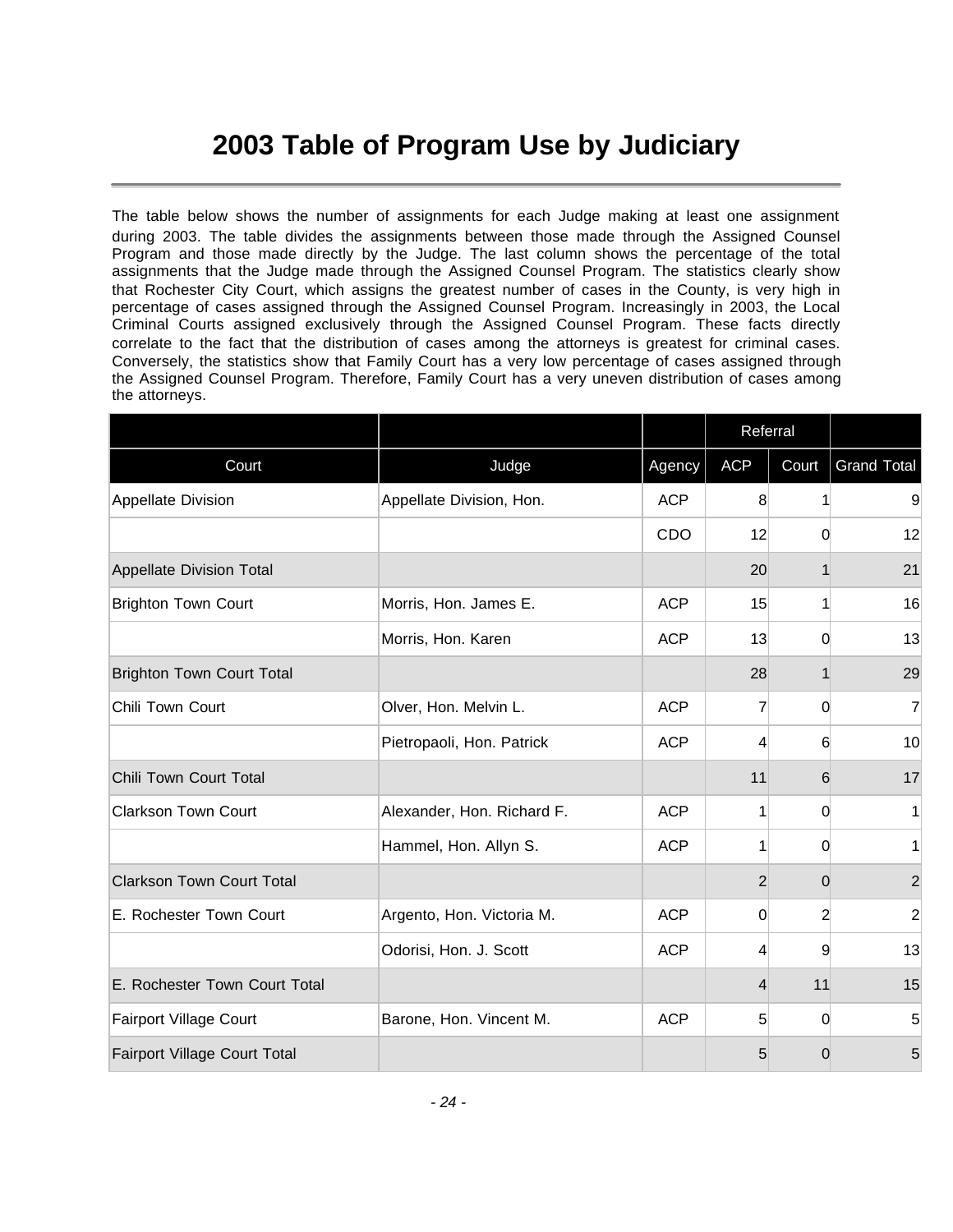|                                      |                               |            | Referral        |                |                    |
|--------------------------------------|-------------------------------|------------|-----------------|----------------|--------------------|
| Court                                | Judge                         | Agency     | <b>ACP</b>      | Court          | <b>Grand Total</b> |
| <b>Family Court Hearing Examiner</b> | Boldt, Hon. Margaret M.       | CDO        | $\overline{3}$  | 0              | 3                  |
|                                      | Ciaccio, Hon. Arnold F.       | <b>ACP</b> | 0               | 1              | 1                  |
|                                      | Farber, Hon. Sidney T.        | <b>ACP</b> | 8               | 9              | 17                 |
|                                      |                               | CDO        | 28              | 5              | 33                 |
|                                      | Gordon, Hon. Julie Anne       | <b>ACP</b> | $6\phantom{1}$  | 56             | 62                 |
|                                      |                               | CDO        | 65              | 9              | 74                 |
|                                      | Maloy, Hon. Charles T.        | <b>ACP</b> | 5               | 14             | 19                 |
|                                      |                               | CDO        | 37              | 4              | 41                 |
|                                      | Miller, Hon. Michael J.       | <b>ACP</b> | $\overline{c}$  | 0              | $\overline{2}$     |
|                                      | Morton, Hon. Glenn R.         | <b>ACP</b> | 1               | 14             | 15                 |
|                                      |                               | CDO        | 17              | $\mathbf{1}$   | 18                 |
|                                      | Polito, Hon. Thomas W.        | <b>ACP</b> | 3               | 33             | 36                 |
|                                      |                               | CDO        | 41              | 7              | 48                 |
|                                      | Rao, Hon. Michael G.          | CDO        | $\overline{2}$  | 0              | $\overline{c}$     |
|                                      | Strobridge, Hon. Maurice E.   | <b>ACP</b> | 1               | 19             | 20                 |
|                                      |                               | CDO        | 23              | 5              | 28                 |
| Family Court Hearing Examiner Total  |                               |            | 242             | 177            | 419                |
| <b>Gates Town Court</b>              | Pisaturo, Hon. John J.        | <b>ACP</b> | 22              | 11             | 33                 |
|                                      | Pupatelli, Hon. Peter P.      | <b>ACP</b> | 17              | 15             | 32                 |
| <b>Gates Town Court Total</b>        |                               |            | 39              | 26             | 65                 |
| <b>Greece Town Court</b>             | Campbell, Hon. Vincent        | <b>ACP</b> | 39              | $\overline{4}$ | 43                 |
|                                      |                               | CDO        | $\overline{0}$  | 1              | 1                  |
|                                      | Diraddo, Hon. Raymond S.      | <b>ACP</b> | 30 <sup>°</sup> | 1              | 31                 |
|                                      | Schiano, Jr., Hon. Charles A. | <b>ACP</b> | 20              | 1              | 21                 |
| <b>Greece Town Court Total</b>       |                               |            | 89              | $\overline{7}$ | 96                 |
| Hamlin Town Court                    | Moffett, Hon. Richard W.      | <b>ACP</b> | $\mathbf{3}$    | 0              | 3                  |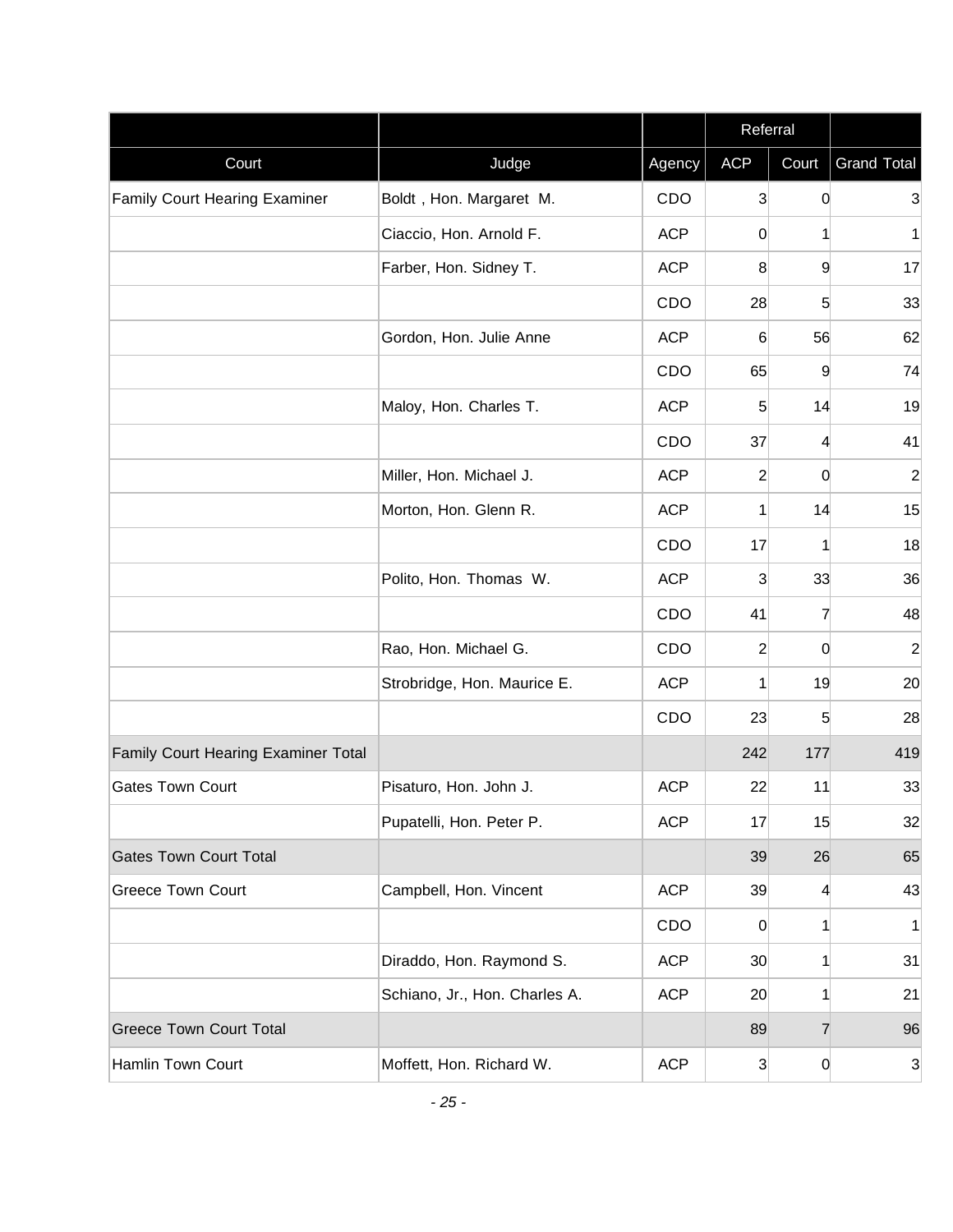|                              |                            |            | Referral       |                |                    |
|------------------------------|----------------------------|------------|----------------|----------------|--------------------|
| Court                        | Judge                      | Agency     | <b>ACP</b>     | Court          | <b>Grand Total</b> |
|                              | Rath, Hon. Paul W.         | <b>ACP</b> | $\mathbf{1}$   | $\overline{0}$ | $\mathbf{1}$       |
| Hamlin Town Court Total      |                            |            | $\overline{4}$ | $\Omega$       | 4                  |
| Henrietta Town Court         | Donsky, Hon. Steven M.     | <b>ACP</b> | 7              | 13             | 20                 |
|                              | Kopacki, Hon. John         | <b>ACP</b> | $\mathbf{2}$   | 33             | 35                 |
|                              | Pericak, Hon. John G.      | <b>ACP</b> | 13             | 10             | 23                 |
| Henrietta Town Court Total   |                            |            | 22             | 56             | 78                 |
| Irondequoit Town Court       | DeMarco, Hon. John L.      | <b>ACP</b> | 17             | 31             | 48                 |
|                              | Dinolfo, Hon. Vincent M.   | <b>ACP</b> | 6              | 34             | 40                 |
|                              | Genier, Hon. Joseph T.     | <b>ACP</b> | 21             | 8              | 29                 |
| Irondequoit Town Court Total |                            |            | 44             | 73             | 117                |
| Monroe County Court          | Bellini, Hon. Elma A.      | <b>ACP</b> | 35             | 25             | 60                 |
|                              |                            | CDO        | $\overline{c}$ | 0              | $\overline{2}$     |
|                              | Connell, Hon. John J.      | <b>ACP</b> | 13             | 38             | 51                 |
|                              |                            | CDO        | $\overline{c}$ | 1              | 3                  |
|                              | Geraci, Jr., Hon. Frank P. | <b>ACP</b> | 19             | 4              | 23                 |
|                              |                            | CDO        | 3              | $\Omega$       | 3                  |
|                              | Keenan, Hon. Richard A.    | <b>ACP</b> | 9              | 13             | 22                 |
|                              |                            | CDO        | 0              |                | $\mathbf{1}$       |
|                              | Maloy, Hon. Charles T.     | <b>ACP</b> | 0              | $\overline{a}$ | $\overline{2}$     |
|                              |                            | CDO        | $\mathbf{2}$   | $\overline{0}$ | $\overline{2}$     |
|                              | Marks, Hon. Patricia D.    | <b>ACP</b> | 26             | 26             | 52                 |
|                              | Schwartz, Hon. John R.     | <b>ACP</b> | 21             | $\overline{4}$ | 25                 |
|                              |                            | CDO        | 1              | $\Omega$       | $\mathbf{1}$       |
| Monroe County Court Total    |                            |            | 133            | 114            | 247                |
| Monroe County Family Court   | Donofrio, Hon. Gail        | <b>ACP</b> | 3              | 124            | 127                |
|                              |                            | CDO        | 66             | 52             | 118                |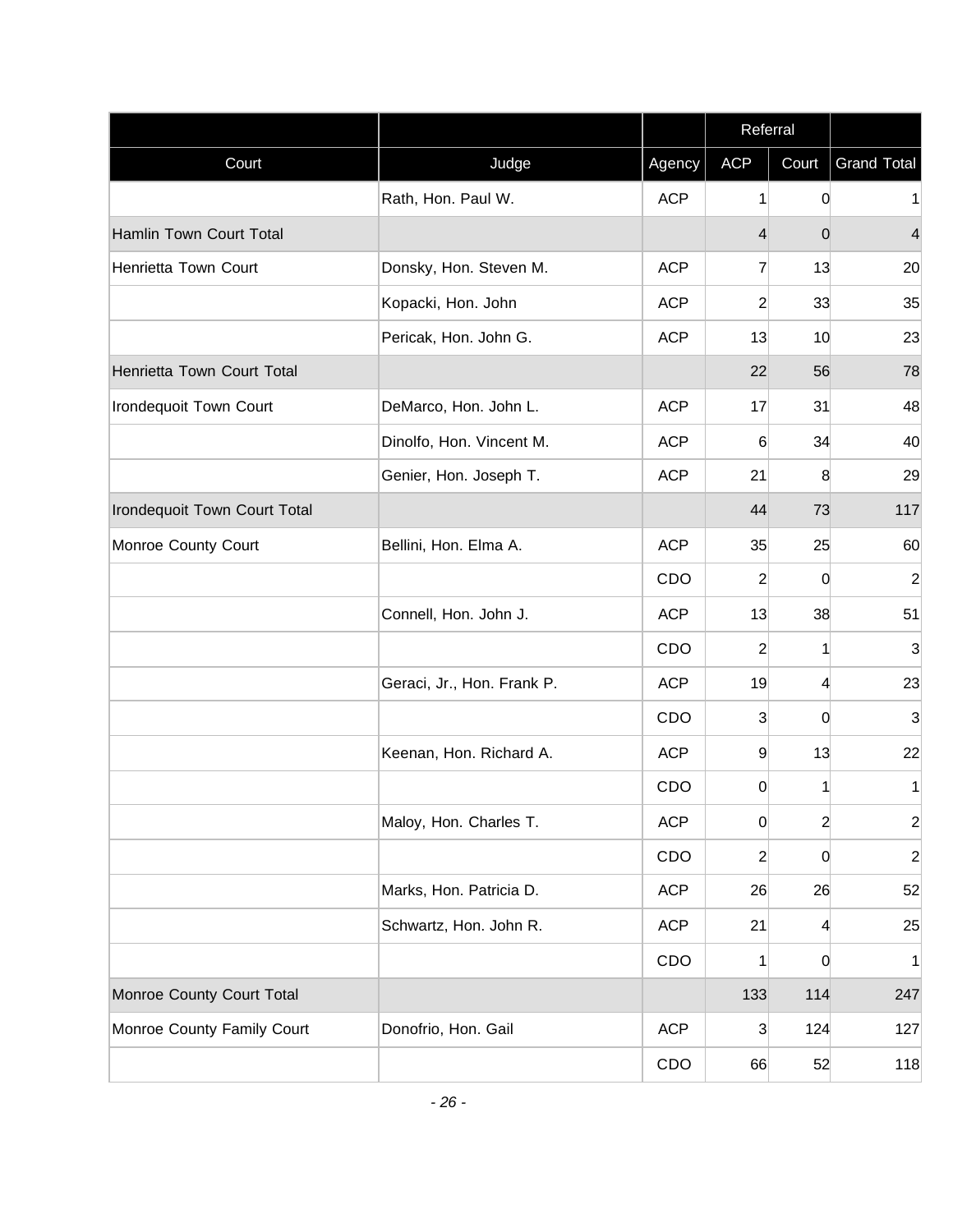|                                  |                               |            | Referral        |                |                    |
|----------------------------------|-------------------------------|------------|-----------------|----------------|--------------------|
| Court                            | Judge                         | Agency     | <b>ACP</b>      | Court          | <b>Grand Total</b> |
|                                  | Keenan, Hon. Richard A.       | <b>ACP</b> | 0               | $\overline{2}$ | $\overline{2}$     |
|                                  | Kohout, Hon. Joan S.          | <b>ACP</b> | 39              | 121            | 160                |
|                                  |                               | CDO        | 59              | 55             | 114                |
|                                  | O'Connor, Hon. Marilyn L.     | <b>ACP</b> | 1               | 56             | 57                 |
|                                  |                               | CDO        | 40              | 12             | 52                 |
|                                  | Rivoli, Hon. John J.          | <b>ACP</b> | 1               | 62             | 63                 |
|                                  |                               | CDO        | 28              | 11             | 39                 |
|                                  | Ruhlmann, Hon. Dandrea L.     | CDO        | $\overline{0}$  | 1              | 1                  |
|                                  | Schwartz, Hon. John R.        | <b>ACP</b> | 1               | 14             | 15                 |
|                                  |                               | CDO        | $\overline{2}$  | 0              | $\overline{2}$     |
|                                  | Sciolino, Hon. Anthony J.     | <b>ACP</b> | $\vert 4 \vert$ | 47             | 51                 |
|                                  |                               | CDO        | 55              | 13             | 68                 |
|                                  | Taddeo, Hon. Ann Marie        | <b>ACP</b> | $\overline{c}$  | 20             | 22                 |
|                                  |                               | CDO        | 5               | 1              | 6                  |
| Monroe County Family Court Total |                               |            | 306             | 591            | 897                |
| Ogden Town Court                 | Murante, Hon. David A.        | <b>ACP</b> | 3               | $\overline{2}$ | 5                  |
|                                  | Schiano, Hon. Michael Patrick | <b>ACP</b> | 8               | 0              | 8                  |
| Ogden Town Court Total           |                               |            | 11              | $\overline{2}$ | 13                 |
| Parma Town Court                 | Farber, Hon. Sidney T.        | <b>ACP</b> | 1               | 0              | 1                  |
|                                  | Maley, Jr., Hon. James E.     | <b>ACP</b> | 5               | 0              | 5                  |
|                                  | Sciortino, Hon. Michael A.    | <b>ACP</b> | $\overline{7}$  | 0              | $\overline{7}$     |
| Parma Town Court Total           |                               |            | 13              | $\overline{0}$ | 13                 |
| Penfield Town Court              | Farber, Hon. Sidney T.        | <b>ACP</b> | 13              | 0              | 13                 |
|                                  | Lomenzo, Jr., Hon. John P.    | <b>ACP</b> | 10              | 0              | 10                 |
| Penfield Town Court Total        |                               |            | 23              | $\mathbf 0$    | 23                 |
| Perinton Town Court              | Arnold, Hon. Michael H.       | <b>ACP</b> | 5               | $\mathbf{2}$   | 7                  |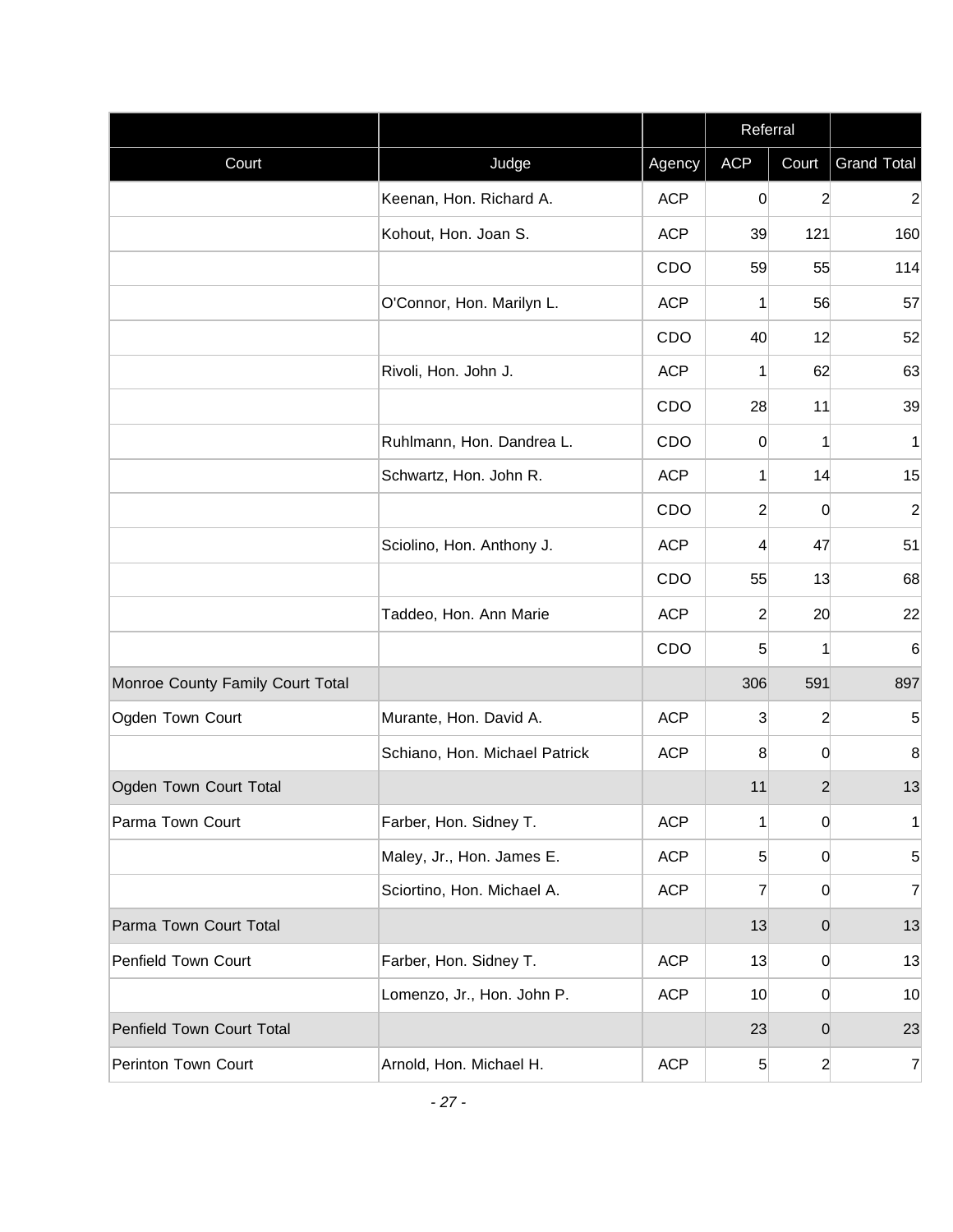|                                   |                            |            | Referral        |                |                    |
|-----------------------------------|----------------------------|------------|-----------------|----------------|--------------------|
| Court                             | Judge                      | Agency     | <b>ACP</b>      | Court          | <b>Grand Total</b> |
|                                   | Klonick, Hon. Thomas A     | <b>ACP</b> | 1               | $\overline{2}$ | 3                  |
| Perinton Town Court Total         |                            |            | 6               | 4              | 10                 |
| Pittsford Town Court              | Gallina, Hon. Fred S.      | <b>ACP</b> | 9               | $\mathbf{3}$   | 12                 |
|                                   | Michel, Hon. F. Robert     | <b>ACP</b> | 3               | 0              | 3                  |
| <b>Pittsford Town Court Total</b> |                            |            | 12              | 3              | 15                 |
| Rochester City Court              | Byrnes, Hon. Marjorie L.   | <b>ACP</b> | 138             | 26             | 164                |
|                                   |                            | CDO        | 84              | 0              | 84                 |
|                                   | Castro, Hon. Melchor E.    | <b>ACP</b> | 205             | 40             | 245                |
|                                   |                            | CDO        | 105             | $\overline{2}$ | 107                |
|                                   | Farber, Hon. Sidney T.     | <b>ACP</b> | $\overline{0}$  | 1              | 1                  |
|                                   | Johnson, Hon. Teresa D.    | <b>ACP</b> | 198             | 16             | 214                |
|                                   |                            | CDO        | 168             | 0              | 168                |
|                                   | King, Hon. Roy Wheatley    | <b>ACP</b> | 7               | 4              | 11                 |
|                                   |                            | CDO        | 8               | 0              | 8                  |
|                                   | Lindley, Hon. Stephen K.   | <b>ACP</b> | 232             | 49             | 281                |
|                                   |                            | CDO        | 95              | $\mathbf{2}$   | 97                 |
|                                   | Morse, Hon. Thomas Rainbow | <b>ACP</b> | 203             | 57             | 260                |
|                                   |                            | CDO        | 121             | $\overline{4}$ | 125                |
|                                   | Pfeiffer, Hon. Ann E.      | <b>ACP</b> | 192             | 25             | 217                |
|                                   |                            | CDO        | 82              | 3              | 85                 |
|                                   | Schwartz, Hon. John R.     | <b>ACP</b> | 30 <sub>2</sub> | $\overline{7}$ | 37                 |
|                                   |                            | CDO        | 8 <sup>°</sup>  | 0              | 8                  |
|                                   | Yacknin, Hon. Ellen M.     | <b>ACP</b> | 192             | 22             | 214                |
|                                   |                            | CDO        | 142             | 1              | 143                |
| Rochester City Court Total        |                            |            | 2210            | 259            | 2469               |
| Rush Town Court                   | Anderson, Hon. Paula       | <b>ACP</b> | 1               | $\overline{0}$ | 1                  |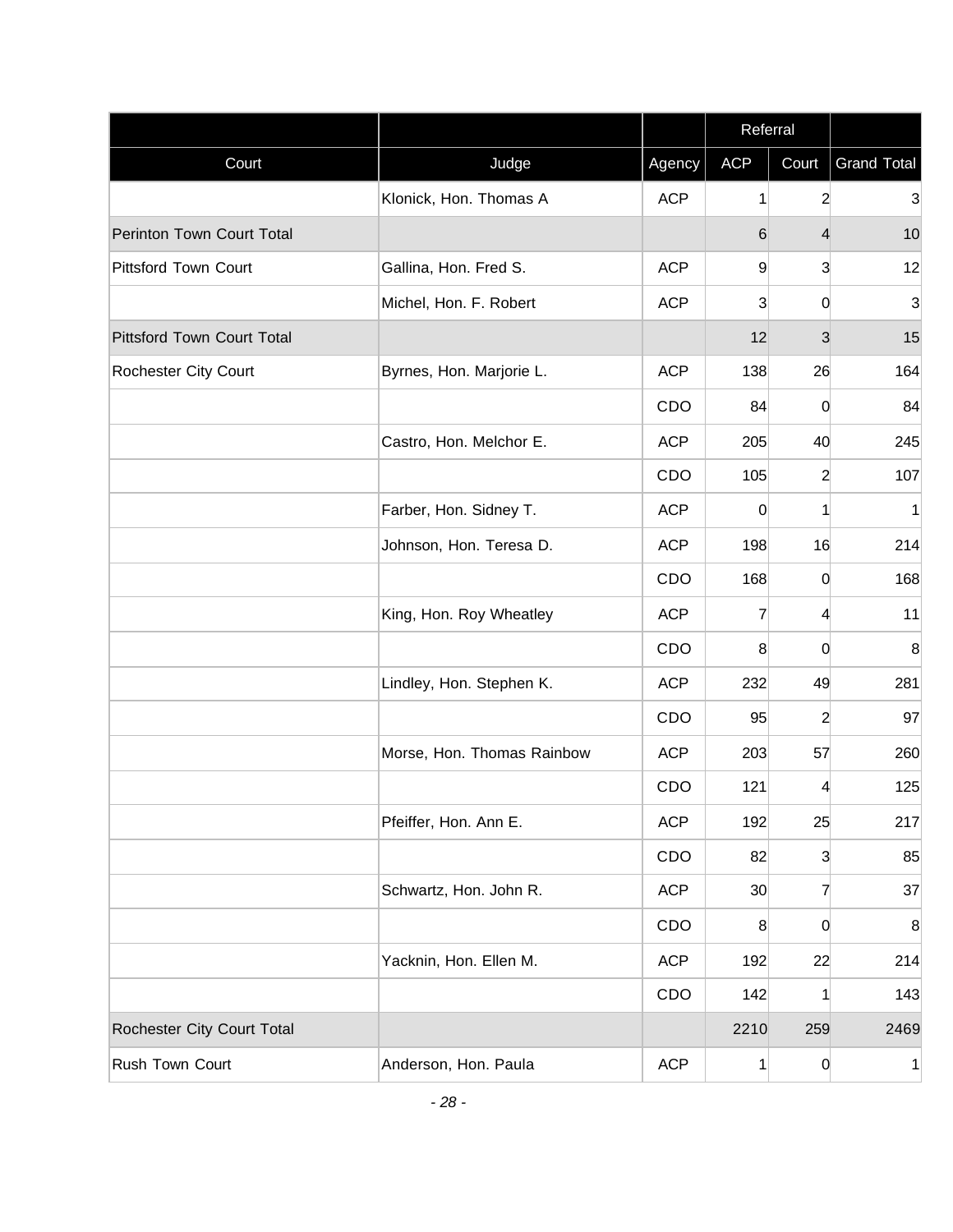|                                   |                              |            | Referral       |                |                    |
|-----------------------------------|------------------------------|------------|----------------|----------------|--------------------|
| Court                             | Judge                        | Agency     | <b>ACP</b>     | Court          | <b>Grand Total</b> |
| Rush Town Court Total             |                              |            | 1              | $\Omega$       | 1                  |
| Supreme Court                     | Affronti, Hon. Francis A.    | <b>ACP</b> | 6              | $\Omega$       | 6                  |
|                                   | Bellini, Hon. Elma A.        | <b>ACP</b> | 0              |                | $\mathbf{1}$       |
|                                   |                              | CDO        | $\mathbf{1}$   | 1              | $\overline{2}$     |
|                                   | Egan, Hon. David D.          | <b>ACP</b> | 12             | $\Omega$       | 12                 |
|                                   | Fisher, Hon. Kenneth R.      | <b>ACP</b> | 8              | 11             | 19                 |
|                                   | Siracuse, Hon. Andrew V.     | <b>ACP</b> | $\overline{0}$ | $\overline{2}$ | $\overline{2}$     |
|                                   | Sirkin, Hon. Stephen R.      | <b>ACP</b> | $\Omega$       |                | $\mathbf{1}$       |
| <b>Supreme Court Total</b>        |                              |            | 27             | 16             | 43                 |
| Sweden Town Court                 | Coapman, Hon. Carl A.        | <b>ACP</b> | 4              | 1              | 5                  |
|                                   | Cody, Hon. William J.        | <b>ACP</b> | 14             |                | 15                 |
|                                   | Depferd, Hon. Mark R.        | <b>ACP</b> | 4              | $\Omega$       | $\overline{4}$     |
| Sweden Town Court Total           |                              |            | 22             | $\overline{2}$ | 24                 |
| <b>Webster Town Court</b>         | Corretore, Hon. David        | <b>ACP</b> | 9              | 0              | 9                  |
|                                   | DiSalvo, Hon. Thomas J.      | <b>ACP</b> | 19             | $\overline{0}$ | 19                 |
| <b>Webster Town Court Total</b>   |                              |            | 28             | $\Omega$       | 28                 |
| <b>Wheatland Town Court</b>       | Litteer, Jr., Hon. Harold H. | <b>ACP</b> | $\mathbf{1}$   | $\Omega$       | $\mathbf{1}$       |
| <b>Wheatland Town Court Total</b> |                              |            | 1              | $\Omega$       | 1                  |
| <b>Grand Total</b>                |                              |            | 3303           | 1349           | 4652               |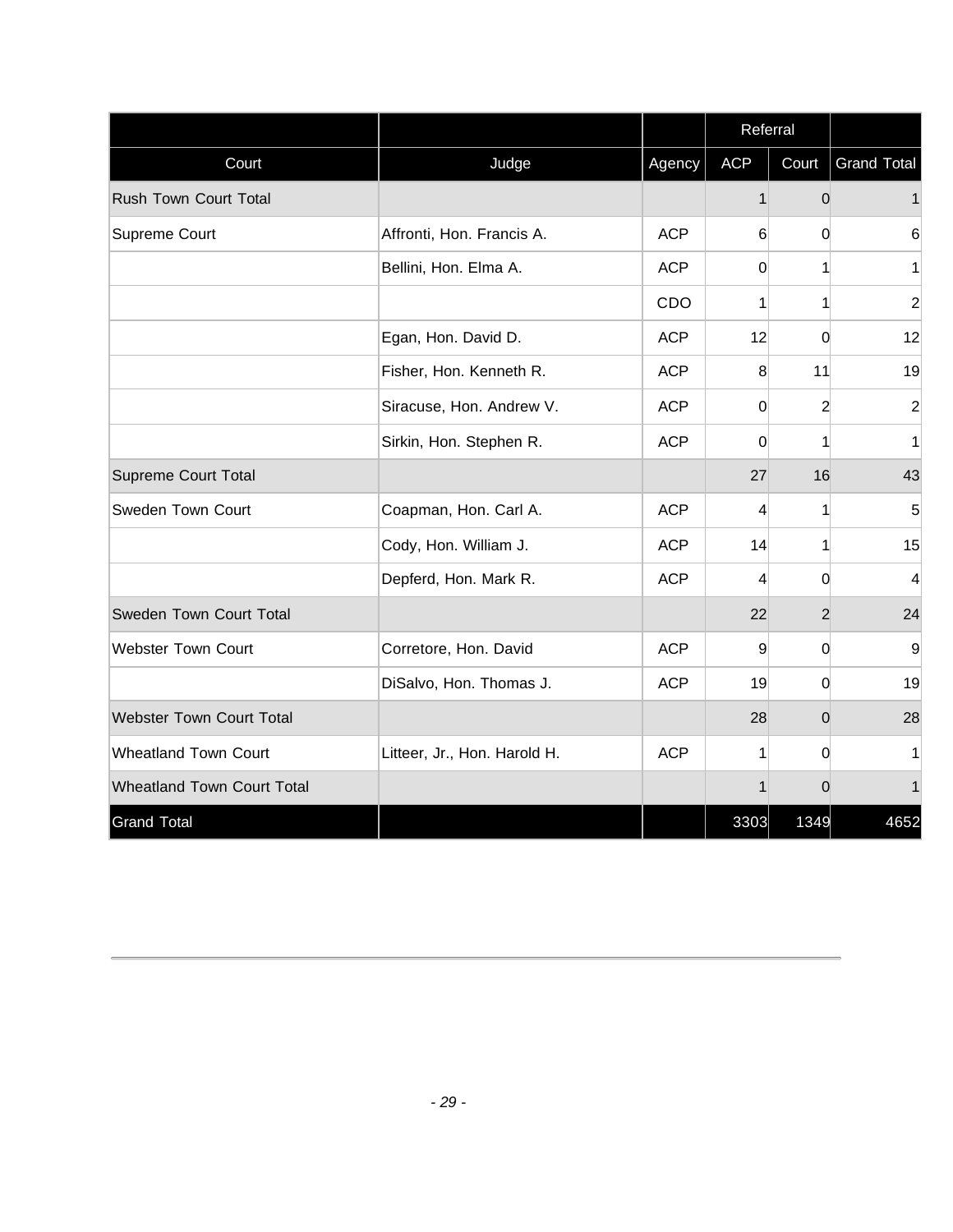

## **Graphs of Program Use by Judiciary**



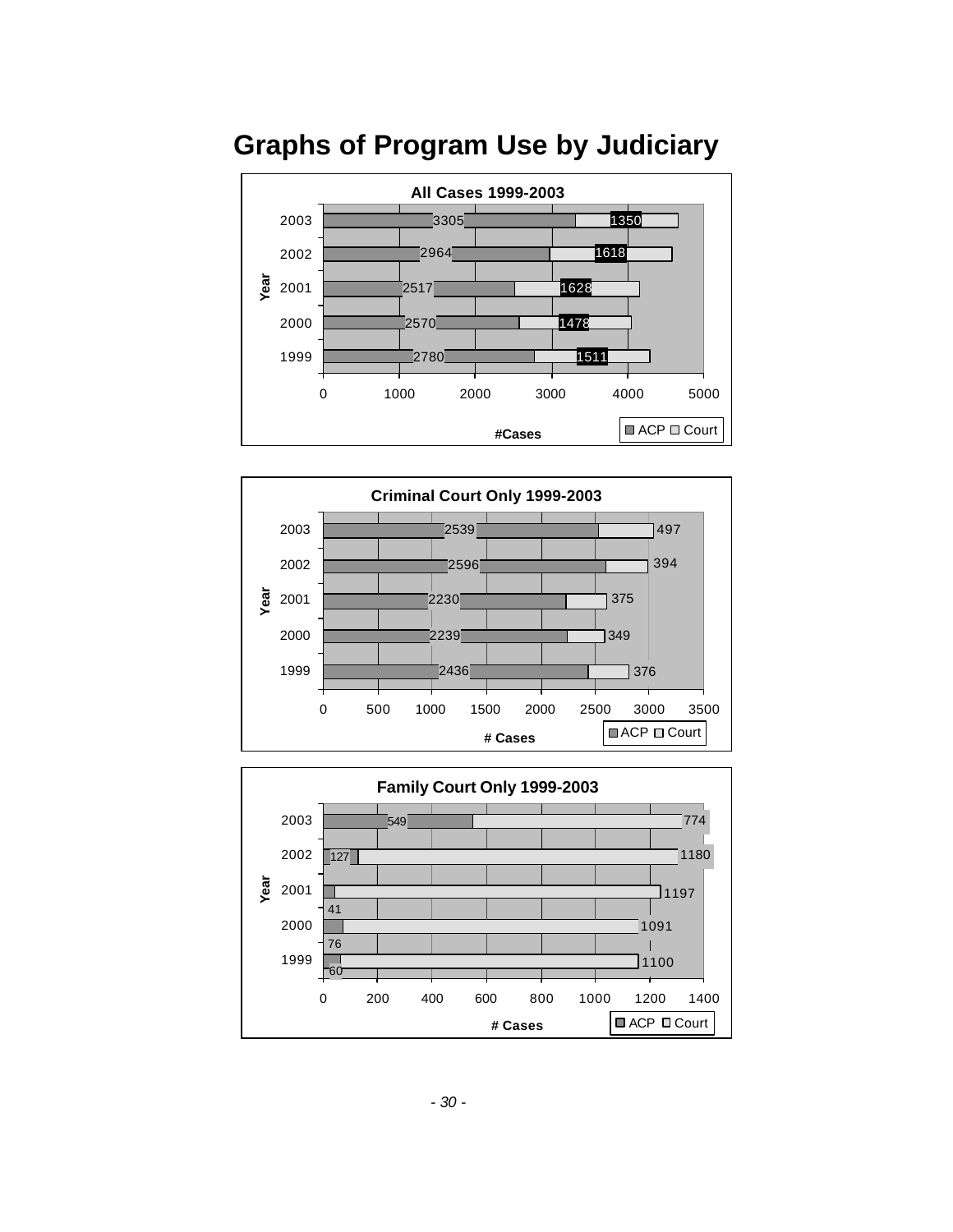# **Types of Cases Assigned in 2003<sup>2</sup>**

| <b>Type of Case</b>                  | <b>Total</b> |
|--------------------------------------|--------------|
| <b>Child Protective Proceeding</b>   | 481          |
| Custody/Visitation                   | 461          |
| Petit Larceny                        | 198          |
| Crim. Poss. Controlled Substance 3   | 191          |
| Assault 3                            | 149          |
| <b>Family Offense</b>                | 144          |
| <b>Violation Probation</b>           | 126          |
| Harassment 2                         | 119          |
| <b>Criminal Mischief 4</b>           | 102          |
| Crim. Poss. Controlled Substance 7   | 97           |
| Robbery 1                            | 84           |
| <b>Parole Violation</b>              | 78           |
| Unauthorized Use Motor Vehicle 3     | 71           |
| Crim. Poss. Stolen Property 4        | 67           |
| Assault 2                            | 66           |
| Loitering 1                          | 59           |
| Crim. Poss. Weapon 2                 | 59           |
| <b>Criminal Contempt 2</b>           | 57           |
| Crim. Sale of Controlled Substance 3 | 52           |
| <b>Criminal Contempt 1</b>           | 47           |
| <b>Burglary 2</b>                    | 47           |

<sup>2</sup> *Based on cases referred to ACP for assignment. Assignment numbers are higher because during the pendency of a referred case, more than one attorney may be assigned to that case.*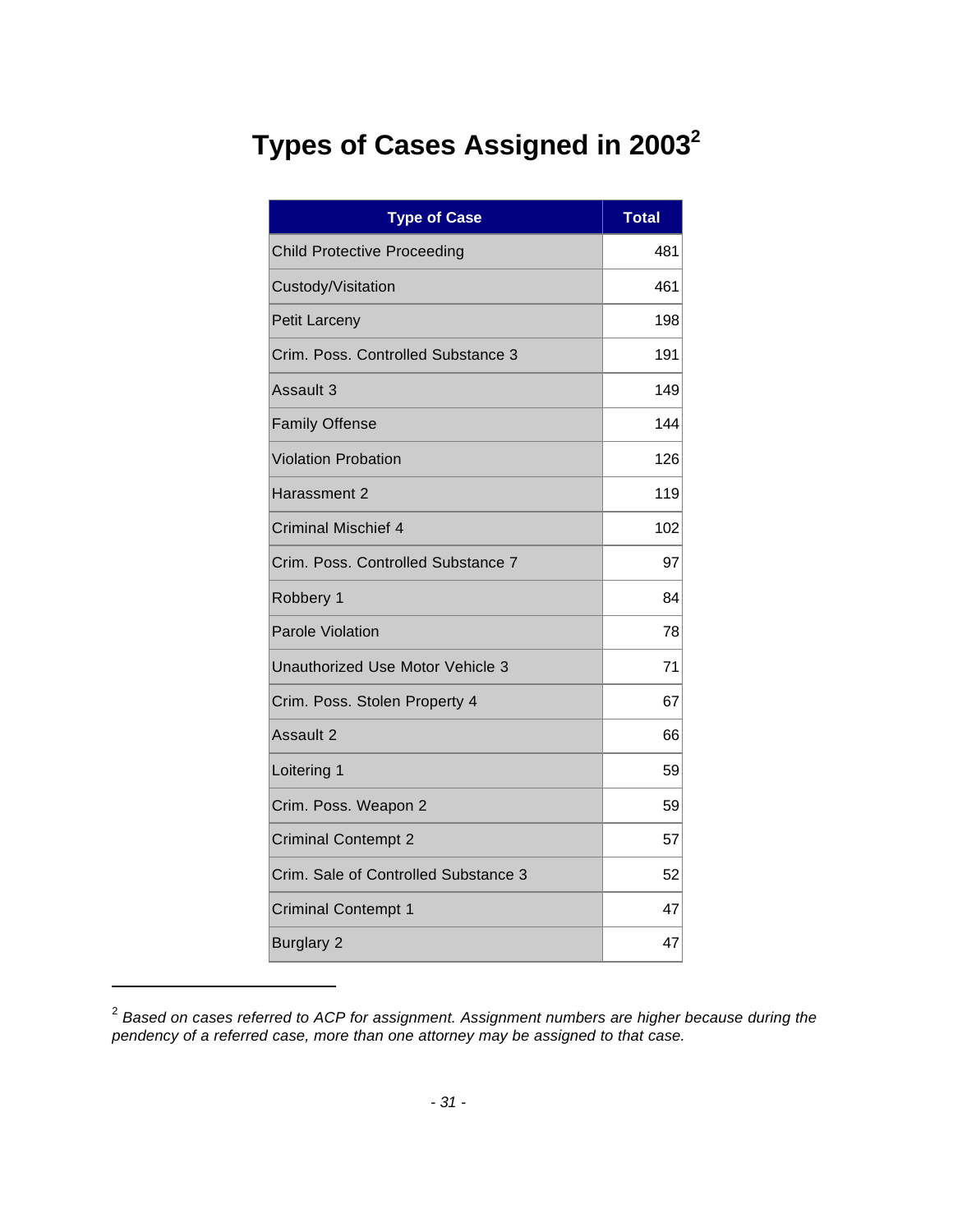| <b>Type of Case</b>             | <b>Total</b> |
|---------------------------------|--------------|
| <b>Menacing 2</b>               | 43           |
| <b>Disorderly Conduct</b>       | 42           |
| <b>Grand Larceny 4</b>          | 41           |
| Agg. Unlicensed Operation 2     | 40           |
| Robbery 2                       | 38           |
| Agg. Unlicensed Operation 3     | 33           |
| Agg. Harassment 2               | 33           |
| Crim. Poss. Marihuana 5         | 33           |
| Crim. Poss. Stolen Property 5   | 28           |
| <b>Criminal Mischief 3</b>      | 27           |
| Appeal-Criminal Court (Fel.)    | 27           |
| Unlawful Poss, Marihuana        | 27           |
| <b>Burglary 3</b>               | 27           |
| Crim. Poss. Weapon 3            | 25           |
| Crim. Poss. Forged Instrument 2 | 25           |
| Witness                         | 24           |
| Forgery 2                       | 24           |
| Rape 1                          | 23           |
| Driving While Intoxicated       | 22           |
| <b>Burglary 1</b>               | 21           |
| Murder <sub>2</sub>             | 19           |
| <b>Resisting Arrest</b>         | 18           |
| <b>False Personation</b>        | 17           |
| Paternity                       | 17           |
| Crim. Poss. Marihuana 4         | 16           |
| <b>Foster Care</b>              | 15           |
| Crim. Sale Marihuana 4          | 15           |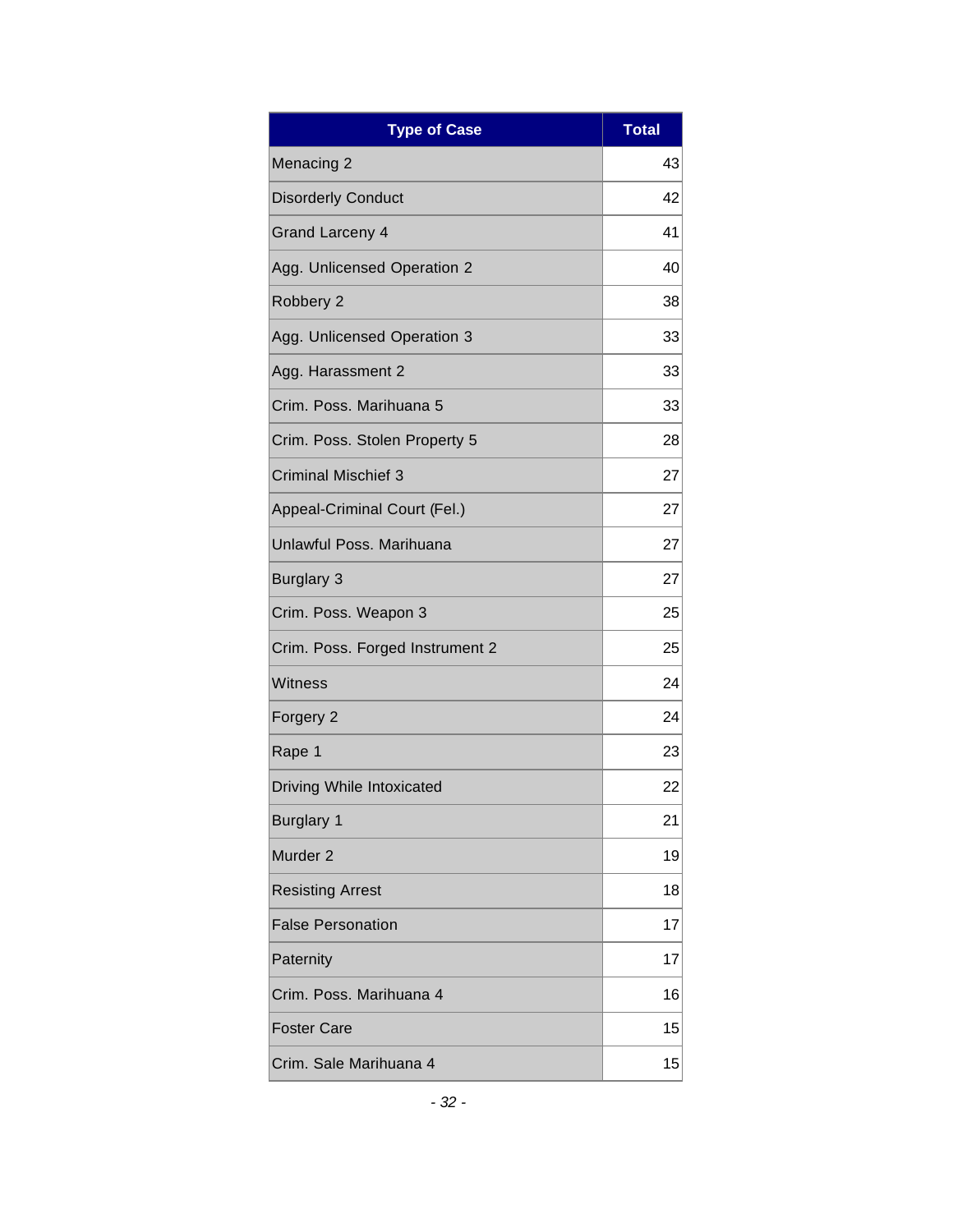| <b>Type of Case</b>                         | <b>Total</b> |
|---------------------------------------------|--------------|
| <b>Poss. Imitation Controlled Substance</b> | 15           |
| Crim. Poss. Weapon 4                        | 14           |
| <b>Grand Larceny 3</b>                      | 14           |
| Assault 1                                   | 13           |
| <b>Reckless Endangerment 1</b>              | 13           |
| Crim. Poss. Stolen Property 3               | 13           |
| Guardianship                                | 12           |
| End. Welfare Child                          | 12           |
| <b>Obstructing Govt'l Administration 2</b>  | 11           |
| Crim. Trespass 2                            | 10           |
| Crim. Trespass 3                            | 10           |
| Robbery 3                                   | 9            |
| <b>Reckless Endangerment 2</b>              | 9            |
| <b>Appeal-Family Court</b>                  | 9            |
| <b>Theft of Services</b>                    | 8            |
| Criminal Impersonation 2                    | 8            |
| Prostitution                                | 8            |
| Trespass                                    | 7            |
| Robbery 1, Att.                             | 7            |
| Issuing a Bad Check                         | 7            |
| Driving While Intoxicated (Fel.)            | 6            |
| Sexual Abuse 1                              | 6            |
| <b>Criminal Facilitation 4</b>              | 6            |
| Crim. Sale of Controlled Substance 2        | 6            |
| Poss. Burglar's Tools                       | 6            |
| Crim. Poss. Controlled Substance 1          | 5            |
| Crim. Sale of Controlled Substance 1        | 5            |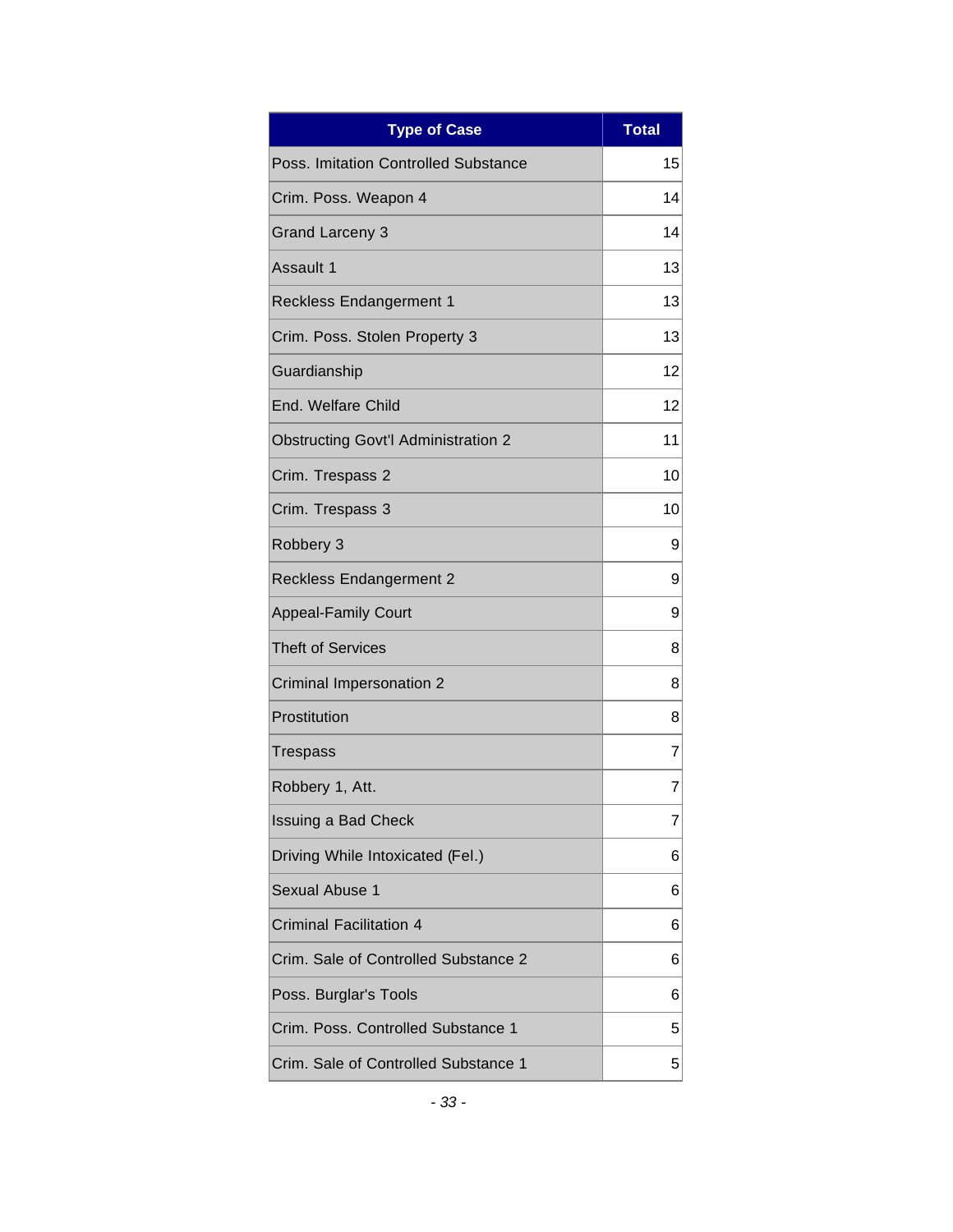| <b>Type of Case</b>                 | <b>Total</b>   |
|-------------------------------------|----------------|
| 722-c Order                         | 5              |
| Crim. Use Drug Paraphernalia 2      | 4              |
| <b>Falsely Reporting Incident 3</b> | 4              |
| Adoption                            | 4              |
| Crim. Poss. Marihuana 3             | 4              |
| Support                             | 4              |
| Sodomy 1                            | 4              |
| Promoting Prison Contraband 2       | 4              |
| Rape 2                              | 3              |
| Welfare Fraud - Fel.                | 3              |
| Agg. Unlicensed Operation 1         | 3              |
| <b>Tampering Physical Evidence</b>  | 3              |
| Crim. Poss. Controlled Substance 2  | 3              |
| Selling Tobacco to Mino - 2         | 3              |
| Robbery 2, Att.                     | 3              |
| <b>Public Lewdness</b>              | 3              |
| Prohibited Use of Weapon            | 3              |
| Crim. Use Firearm 2                 | 3              |
| Criminal Contempt 1, Aggravated     | 3              |
| Fail Exercise Control of            | 3              |
| Loitering to Promote Prostitution   | 3              |
| Burglary 2, Att.                    | 2              |
| <b>Suspended Registration</b>       | $\overline{2}$ |
| <b>Sexual Abuse 2</b>               | 2              |
| Conspiracy 2                        | $\overline{c}$ |
| Murder 1                            | 2              |
| Crim. Use Firearm 1                 | 2              |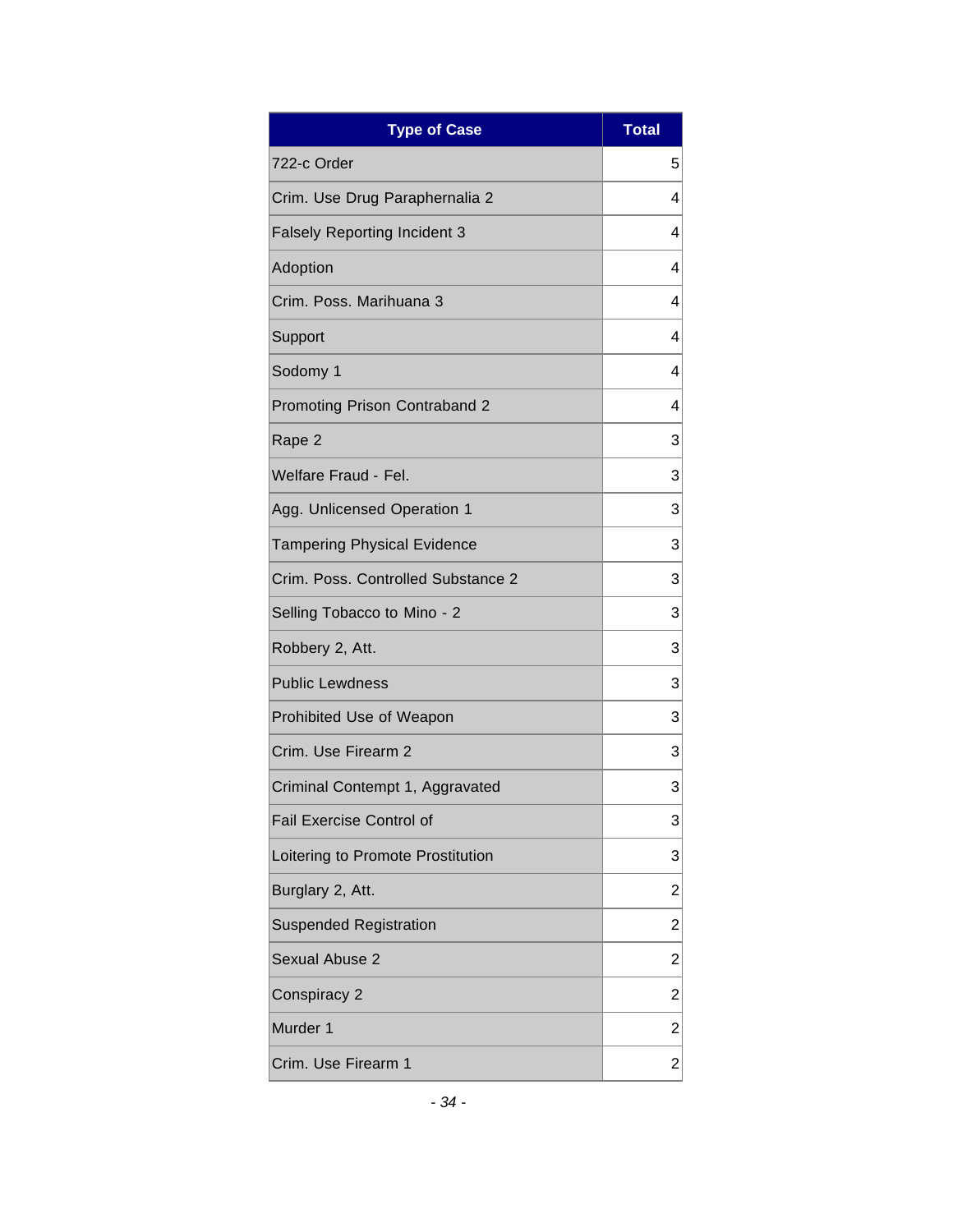| <b>Type of Case</b>                  | <b>Total</b>   |
|--------------------------------------|----------------|
| Alcoholic Beverage Control           | $\overline{2}$ |
| Harassment                           | 2              |
| <b>File False Written Statment</b>   | $\overline{c}$ |
| Petit Larceny, Att.                  | $\overline{2}$ |
| Driving While Ability Impaired-Drugs | 2              |
| Escape 2                             | 1              |
| Burglary 1, Att.                     | 1              |
| <b>Bail Jumping 3</b>                | 1              |
| Fugitive                             | 1              |
| Tampering with Witness 3             | 1              |
| Sexual Abuse 3                       | 1              |
| Conspiracy 4                         | 1              |
| Conspiracy 6                         | 1              |
| Stalking 4                           | 1              |
| <b>Bail Jumping 2</b>                | 1              |
| Auto Strip 2                         | 1              |
| Assault 1, Att.                      | 1              |
| Arson 4                              | 1              |
| Arson 3                              | 1              |
| Tampering With Witness 4             | 1              |
| Appeal-Criminal Court (Misd.)        | 1              |
| Unlawful Imprisonment 2              | 1              |
| Appeal - Parole Violation            | 1              |
| Unlawfully Dealing With Child        | 1              |
| <b>Unlicensed Operator</b>           | 1              |
| <b>Unregistered Vehicle</b>          | 1              |
| Forgery 3                            | 1              |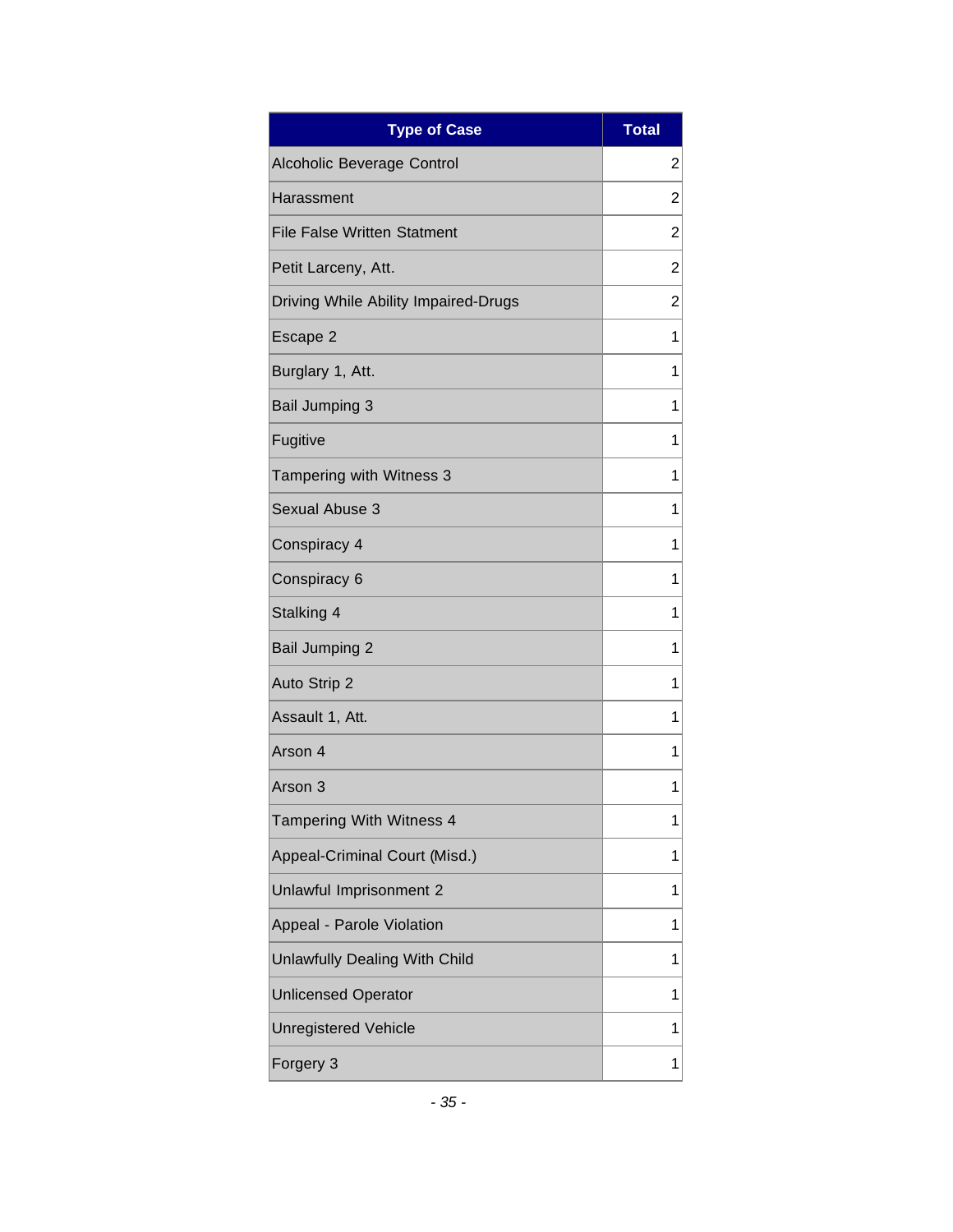| <b>Type of Case</b>                    | <b>Total</b> |
|----------------------------------------|--------------|
| <b>Exposure of Person</b>              | 1            |
| <b>Post-Conviction Motion</b>          | 1            |
| Menacing                               | 1            |
| Mental Health - Article 81             | 1            |
| <b>Criminal Facilitation 3</b>         | 1            |
| <b>Mental Health Retention</b>         | 1            |
| Loitering                              | 1            |
| Murder 1, Att.                         | 1            |
| Crim. Use Drug Paraphernalia 1         | 1            |
| Non-Support of a Child                 | 1            |
| Offering False Instrument for Filing 1 | 1            |
| Crim. Tamp 2                           | 1            |
| Patronizing a Prostitute 4             | 1            |
| Pins-Intervenor/FC                     | 1            |
| Sex Offender Registration              | 1            |
| Crim. Sale Marihuana 2                 | 1            |
| <b>Course of Sexual Conduct 1st</b>    | 1            |
| Custodial Interference 2               | 1            |
| Promoting Prison Contraband 1          | 1            |
| Leaving Scene Incident-PD              | 1            |
| Judicial Contempt (Judiciary Sec. 750) | 1            |
| Rape 1, Att.                           | 1            |
| <b>Falsely Reporting Incident 1</b>    | 1            |
| Crim. Poss. Marihuana 2                | 1            |
| Crim. Poss. Hypodermic Instrument      | 1            |
| Robbery 3, Att.                        | 1            |
| <b>Hindering Prosecution 1</b>         | 1            |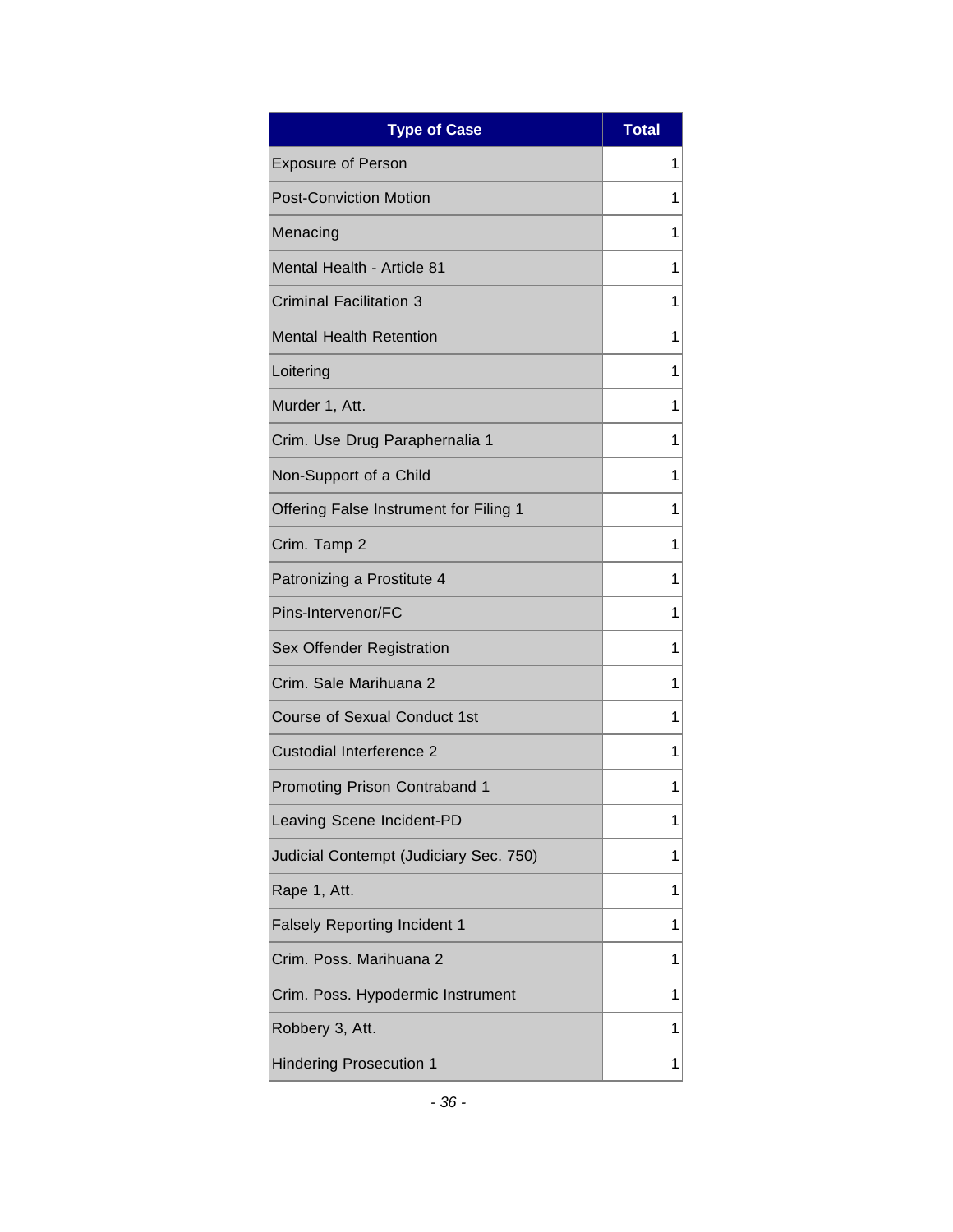| <b>Type of Case</b>                | <b>Total</b> |
|------------------------------------|--------------|
| Criminal Mischief 1, ATT           |              |
| Crim. Poss. Controlled Substance 5 |              |
| <b>Rioting 2</b>                   |              |
| Poss. Alcohol By Minor             |              |

# **2003 Case Costs by Panel<sup>3</sup>**

| <b>Panel</b>        |         | <b>Attorney Expenses</b> | <b>Fees</b> | <b>Vendor Expenses</b> | <b>Totals</b> |
|---------------------|---------|--------------------------|-------------|------------------------|---------------|
| <b>ABC Felony</b>   | Total   | \$3,336                  | \$344,852   | \$57,864               | \$406,052     |
|                     | Average | \$6                      | \$579       | \$97                   | \$682         |
|                     | # Cases | 596                      | 596         | 596                    | 596           |
| Appellate           | Total   | \$4,023                  | \$85,037    | \$10,261               | \$99,320      |
|                     | Average | \$58                     | \$1,232     | \$149                  | \$1,439.00    |
|                     | # Cases | 69                       | 69          | 69                     | 69            |
| <b>DE Felony</b>    | Total   | \$570                    | \$145,980   | \$8,943                | \$155,493     |
|                     | Average | \$2                      | \$398       | \$24                   | \$424         |
|                     | # Cases | 367                      | 367         | 367                    | 367           |
| <b>Family Court</b> | Total   | \$3,131                  | \$313,139   | \$7,730                | \$324,000     |
|                     | Average | \$3                      | \$317       | \$8                    | \$328         |
|                     | # Cases | 987                      | 987         | 987                    | 987           |
| Misdemeanor         | Total   | \$1,926                  | \$330,320   | \$7,434                | \$339,680     |
|                     | Average | \$2                      | \$273       | \$6                    | \$281         |
|                     | # Cases | 1209                     | 1209        | 1209                   | 1209          |
| Other               | Total   | \$34                     | \$9,637     | \$3,358                | \$13,029      |
|                     | Average | \$1                      | \$275       | \$96                   | \$372         |
|                     | # Cases | 35                       | 35          | 35                     | 35            |
| Probation/Parole    | Total   | \$166                    | \$44,092    | \$1,160                | \$45,418      |

<sup>3</sup> *Includes all cases closed and paid in 2003 even if assigned in a prior year. Excludes administrative costs.*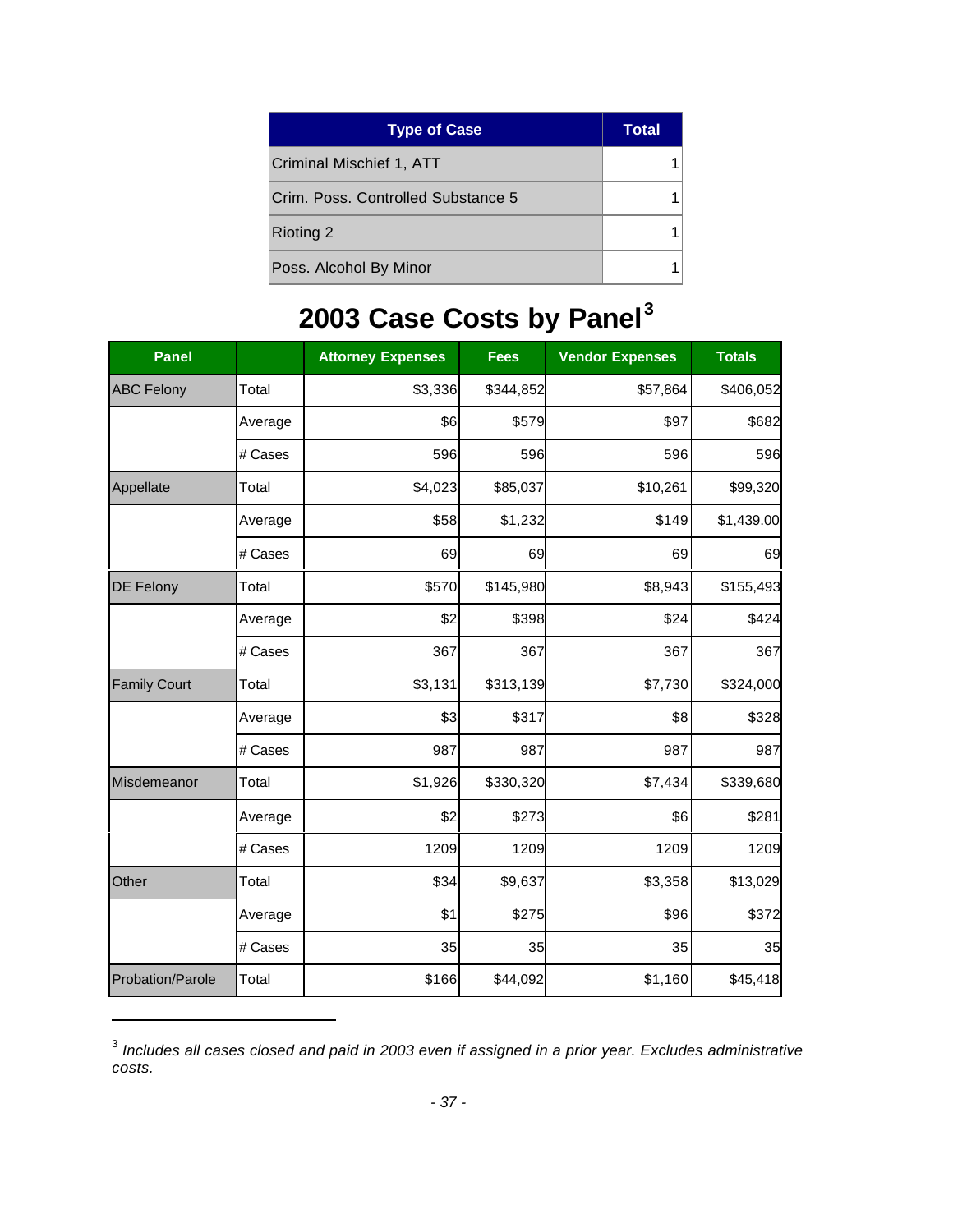|                                  | Average | \$1       | \$264 | \$7 | \$272 |
|----------------------------------|---------|-----------|-------|-----|-------|
|                                  | # Cases | 167       | 167   | 167 | 167   |
|                                  |         |           |       |     |       |
| <b>2003 Administrative Costs</b> |         | \$182,673 |       |     |       |
| <b>Total Cases Closed 2003</b>   |         | 3430      |       |     |       |
| <b>Administrative Cost/Case</b>  |         | \$53.26   |       |     |       |

# **2003 Costs by Case Disposition**

|                   |                                      |             | <b>Attorney</b>  |             | Vendor          | Grand            |
|-------------------|--------------------------------------|-------------|------------------|-------------|-----------------|------------------|
| <b>Panel</b>      | <b>Disposition</b>                   | <b>Data</b> | <b>Expenses</b>  | <b>Fees</b> | <b>Expenses</b> | <b>Total</b>     |
| <b>ABC Felony</b> | <b>Bench Trial - Acquittal</b>       | Fees        | \$70             | \$11,594    | \$1,926         | \$13,589         |
|                   |                                      | # Cases     | 1                | 5           | 3               | $\boldsymbol{9}$ |
|                   | <b>Bench Trial - Guilty Original</b> | Fees        |                  | \$3,115     | \$622           | \$3,737          |
|                   |                                      | # Cases     |                  |             | 1               | $\boldsymbol{2}$ |
|                   | <b>Bench Warrant</b>                 | Fees        | \$17             | \$6,368     | \$952           | \$7,337          |
|                   |                                      | # Cases     | 4                | 10          | 1               | 15               |
|                   | <b>Client Retained Own Counsel</b>   | Fees        | \$256            | \$6,247     | \$1,039         | \$7,543          |
|                   |                                      | # Cases     | 10               | 34          | $\overline{2}$  | 46               |
|                   | Consolidated - Other Charges         | Fees        | \$2              | \$1,416     | \$1,712         | \$3,129          |
|                   |                                      | # Cases     | 3                | 10          | 1               | 14               |
|                   | Dismissed - CPL 30.30                | Fees        | \$22             | \$4,098     | \$352           | \$4,472          |
|                   |                                      | # Cases     | $\overline{2}$   | 14          | 2               | 18               |
|                   | Dismissed - Felony Complaint         | Fees        | \$20             | \$2,599     | \$522           | \$3,141          |
|                   |                                      | # Cases     | $\overline{4}$   | 12          | 1               | 17               |
|                   | Dismissed - Indictment               | Fees        | \$248            | \$7,599     | \$310           | \$8,157          |
|                   |                                      | # Cases     | $\boldsymbol{2}$ | 5           | 1               | 8                |
|                   | Dismissed - Information              | Fees        | \$21             | \$2,823     |                 | \$2,844          |
|                   |                                      | # Cases     | $\boldsymbol{2}$ | 5           |                 | $\overline{7}$   |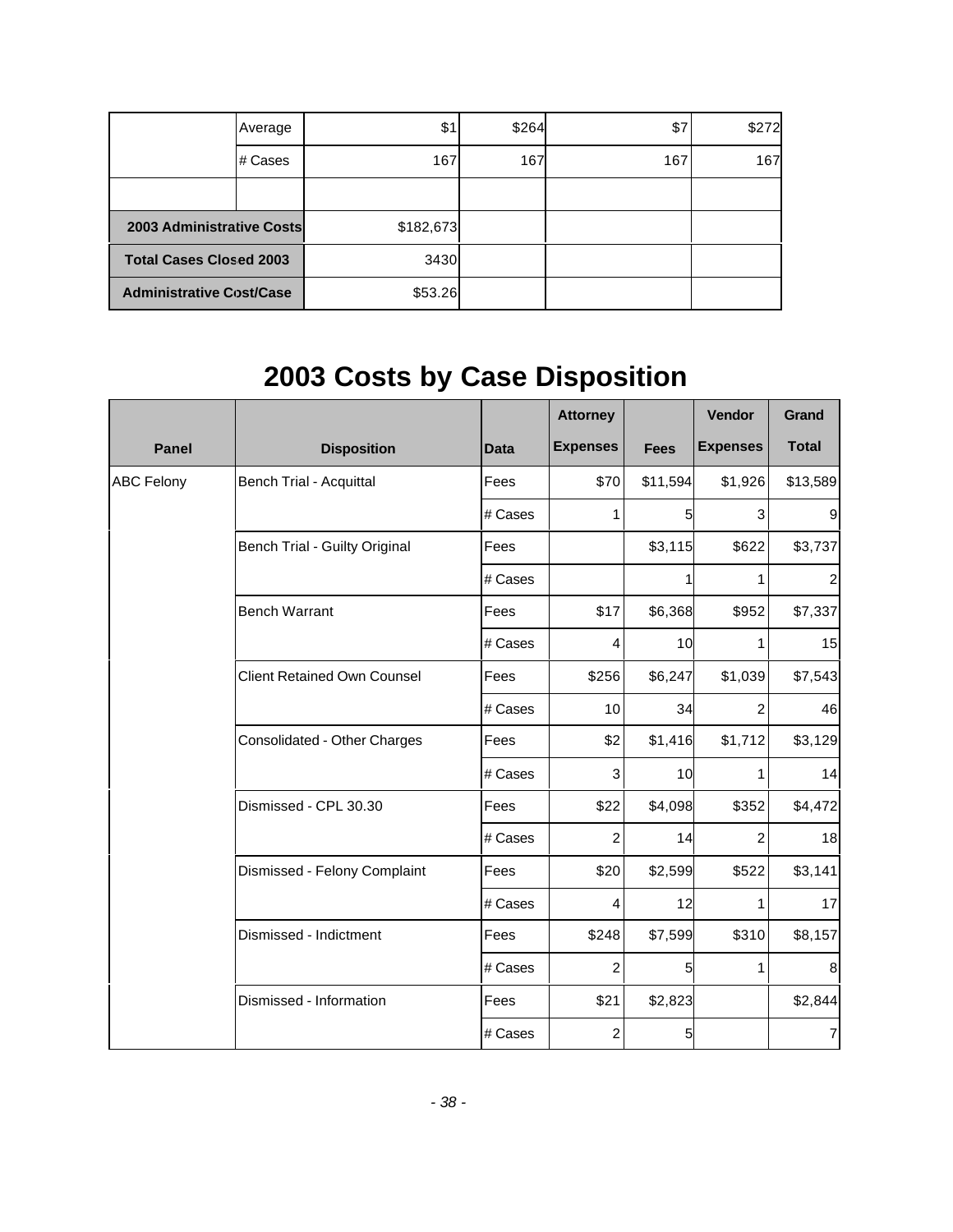|              |                                 |             | <b>Attorney</b>  |                | Vendor          | Grand            |
|--------------|---------------------------------|-------------|------------------|----------------|-----------------|------------------|
| <b>Panel</b> | <b>Disposition</b>              | <b>Data</b> | <b>Expenses</b>  | <b>Fees</b>    | <b>Expenses</b> | <b>Total</b>     |
|              | Dismissed - Plea in Other Court | Fees        | \$10             | \$4,237        |                 | \$4,247          |
|              |                                 | # Cases     | 1                | 13             |                 | 14               |
|              | Jury Trial - Acquittal          | Fees        | \$329            | \$15,472       | \$5,400         | \$21,202         |
|              |                                 | # Cases     | 3                | 6              | 9               | 18               |
|              | Jury Trial - Guilty Lesser      | Fees        | \$375            | \$14,655       | \$4,447         | \$19,477         |
|              |                                 | # Cases     | $\overline{7}$   | 7              | 7               | 21               |
|              | Jury Trial - Guilty Original    | Fees        | \$287            | \$52,147       | \$16,617        | \$69,051         |
|              |                                 | # Cases     | $\overline{7}$   | 18             | 15              | 40               |
|              | No Bill - Grand Jury            | Fees        | \$197            | \$33,373       | \$2,490         | \$36,059         |
|              |                                 | # Cases     | 36               | 140            | 17              | 193              |
|              | No Conflict - PD Continued      | Fees        |                  | \$327          |                 | \$327            |
|              |                                 | # Cases     |                  | 2              |                 | 2                |
|              | Not Indigent                    | Fees        | \$15             | \$591          |                 | \$606            |
|              |                                 | # Cases     | 1                | 1              |                 | 2                |
|              | Other                           | Fees        |                  | \$608          |                 | \$608            |
|              |                                 | # Cases     |                  | 1              |                 | 1                |
|              | Plea To Reduced Charge          | Fees        | \$651            | \$123,623      | \$6,965         | \$131,239        |
|              |                                 | # Cases     | 63               | 214            | 29              | 306              |
|              | Plea To Top Charge              | Fees        | \$543            | \$34,652       | \$4,077         | \$39,272         |
|              |                                 | # Cases     | 18               | 37             | 12              | 67               |
|              | <b>Transfer to Family Court</b> | Fees        | \$3              | \$509          |                 | \$511            |
|              |                                 | # Cases     | 1                | 1              |                 | $\boldsymbol{2}$ |
|              | Y.O. Adjudication               | Fees        | \$93             | \$11,392       | \$310           | \$11,794         |
|              |                                 | # Cases     | $\boldsymbol{7}$ | 22             | 3               | 32               |
| Appellate    | Appeal Judgement - Discontinued | Fees        |                  | \$956          |                 | \$956            |
|              |                                 | # Cases     |                  | $\overline{a}$ |                 | $\mathbf{2}$     |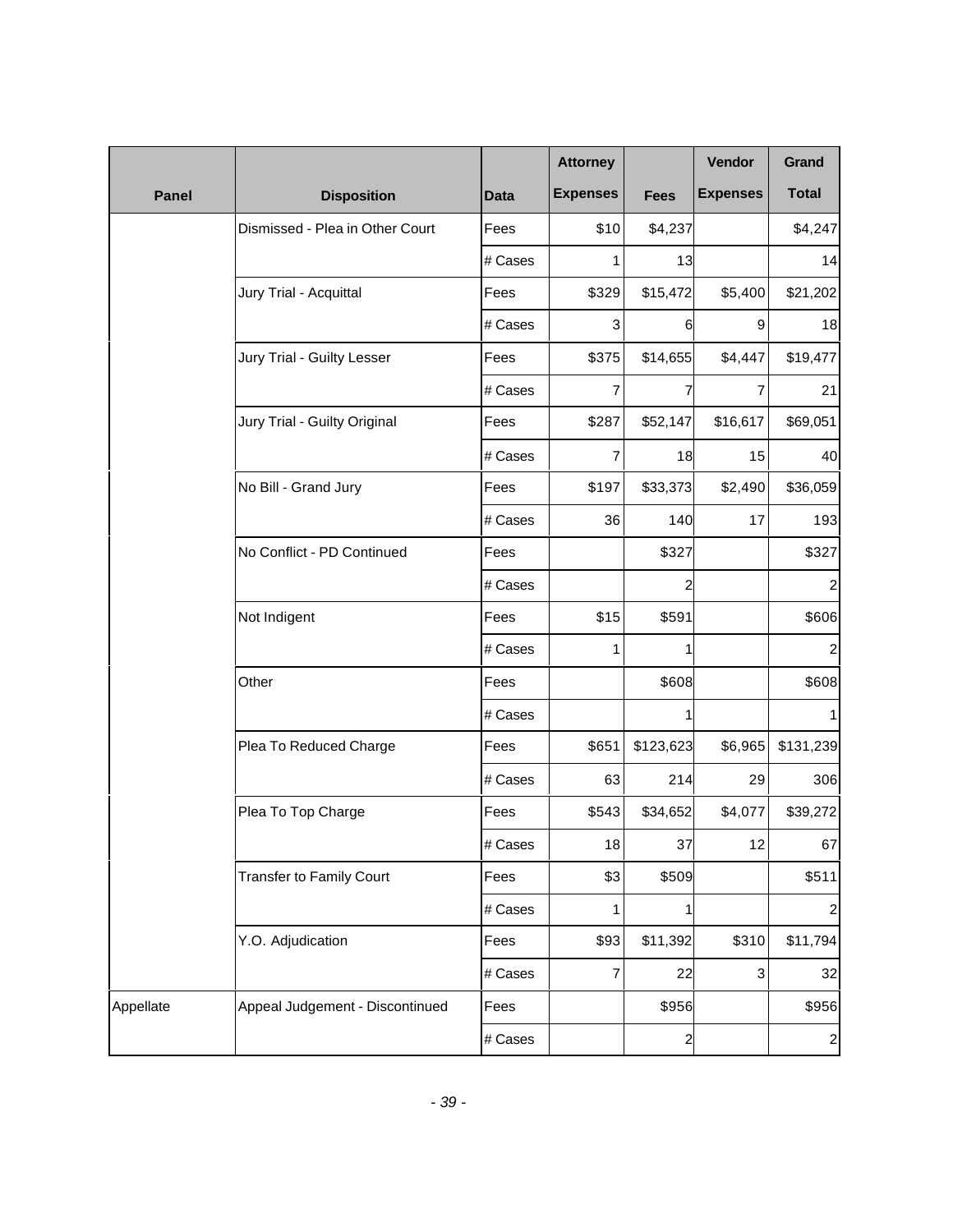|              |                                    |             | <b>Attorney</b> |                 | <b>Vendor</b>   | Grand        |
|--------------|------------------------------------|-------------|-----------------|-----------------|-----------------|--------------|
| <b>Panel</b> | <b>Disposition</b>                 | <b>Data</b> | <b>Expenses</b> | <b>Fees</b>     | <b>Expenses</b> | <b>Total</b> |
|              | Appeal Judgment - Affirmed         | Fees        | \$3,508         | \$69,611        | \$1,900         | \$75,019     |
|              |                                    | # Cases     | 36              | 44              | 9               | 89           |
|              | Appeal Judgment - Modified         | Fees        | \$115           | \$2,810         |                 | \$2,925      |
|              |                                    | # Cases     | 1               | 2               |                 | 3            |
|              | Appeal Judgment - Reversed         | Fees        | \$55            | \$6,172         | \$484           | \$6,711      |
|              |                                    | # Cases     | 1               | 3               | 1               | 5            |
|              | Appeal Sentence - Affirmed         | Fees        | \$345           | \$2,012         | \$282           | \$2,639      |
|              |                                    | # Cases     | 3               | 1               | 2               | 6            |
|              | <b>Petition Dismissed</b>          | Fees        |                 | \$1,300         | \$375           | \$1,674      |
|              |                                    | # Cases     |                 | 3               | 1               | 4            |
| DE Felony    | A.C.D.                             | Fees        | \$11            | \$1,156         |                 | \$1,167      |
|              |                                    | # Cases     | $\overline{c}$  | 3               |                 | 5            |
|              | Alford Plea                        | Fees        |                 | \$830           |                 | \$830        |
|              |                                    | # Cases     |                 | 1               |                 | 1            |
|              | <b>Bench Trial - Acquittal</b>     | Fees        |                 | \$945           | \$154           | \$1,099      |
|              |                                    | # Cases     |                 |                 | 1               | 2            |
|              | <b>Bench Warrant</b>               | Fees        | \$7             | \$1,936         |                 | \$1,943      |
|              |                                    | # Cases     | 4               | 3               |                 | 7            |
|              | <b>Client Retained Own Counsel</b> | Fees        | \$11            | \$4,913         | \$130           | \$5,055      |
|              |                                    | # Cases     | 3               | 18              | 2               | 23           |
|              | Consolidated - Other Charges       | Fees        |                 | \$724           | \$255           | \$979        |
|              |                                    | # Cases     |                 | $5\overline{)}$ | 1               | 6            |
|              | Dismissed - CPL 30.30              | Fees        | \$23            | \$3,757         | \$90            | \$3,871      |
|              |                                    | # Cases     | 3               | 8               | 1               | 12           |
|              | Dismissed - Felony Complaint       | Fees        | \$23            | \$2,077         |                 | \$2,100      |
|              |                                    | # Cases     | 5               | 8               |                 | 13           |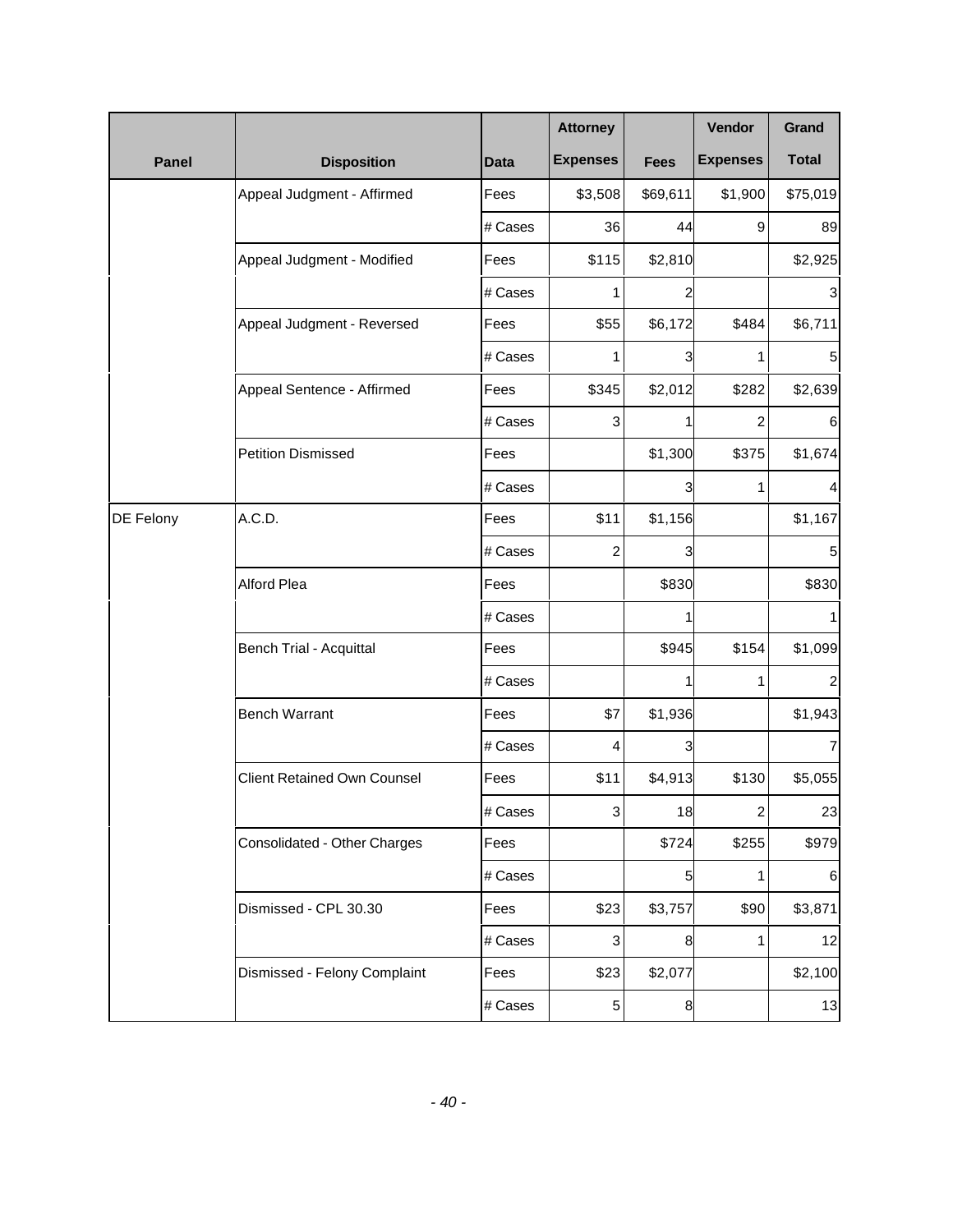|              |                                 |             | <b>Attorney</b> |                | Vendor          | Grand        |
|--------------|---------------------------------|-------------|-----------------|----------------|-----------------|--------------|
| <b>Panel</b> | <b>Disposition</b>              | <b>Data</b> | <b>Expenses</b> | <b>Fees</b>    | <b>Expenses</b> | <b>Total</b> |
|              | Dismissed - Indictment          | Fees        | \$2             | \$778          |                 | \$779        |
|              |                                 | # Cases     | 1               | 1              |                 | 2            |
|              | Dismissed - Information         | Fees        | \$25            | \$1,427        |                 | \$1,452      |
|              |                                 | # Cases     | 2               | 3              |                 | 5            |
|              | Dismissed - Plea in Other Court | Fees        |                 | \$3,414        |                 | \$3,414      |
|              |                                 | # Cases     |                 | 15             |                 | 15           |
|              | Jury Trial - Guilty Lesser      | Fees        | \$11            | \$6,705        | \$394           | \$7,110      |
|              |                                 | # Cases     | $\overline{2}$  | 3              | 1               | 6            |
|              | Jury Trial - Guilty Original    | Fees        | \$32            | \$5,981        | \$1,122         | \$7,134      |
|              |                                 | # Cases     | 2               | 4              | 2               | 8            |
|              | No Bill - Grand Jury            | Fees        | \$75            | \$18,722       | \$1,040         | \$19,838     |
|              |                                 | # Cases     | 16              | 74             | 8               | 98           |
|              | No Conflict - PD Continued      | Fees        |                 | \$430          |                 | \$430        |
|              |                                 | # Cases     |                 | 2              |                 | 2            |
|              | Plea To Reduced Charge          | Fees        | \$219           | \$53,372       | \$642           | \$54,233     |
|              |                                 | # Cases     | 42              | 124            | 6               | 172          |
|              | Plea To Top Charge              | Fees        | \$108           | \$28,919       | \$3,279         | \$32,306     |
|              |                                 | # Cases     | 17              | 50             | 3               | 70           |
|              | Post Conviction - Denied        | Fees        | \$5             | \$148          |                 | \$153        |
|              |                                 | # Cases     | 1               |                |                 | $\mathbf{2}$ |
|              | Relieved By Court               | Fees        |                 | \$120          |                 | \$120        |
|              |                                 | # Cases     |                 | 1              |                 | 1            |
|              | <b>Stipulated Settlement</b>    | Fees        | \$7             | \$1,023        |                 | \$1,029      |
|              |                                 | # Cases     | 1               | $\overline{2}$ |                 | $\mathbf{3}$ |
|              | Transfer to Family Court        | Fees        |                 | \$370          |                 | \$370        |
|              |                                 | # Cases     |                 | 1              |                 | 1            |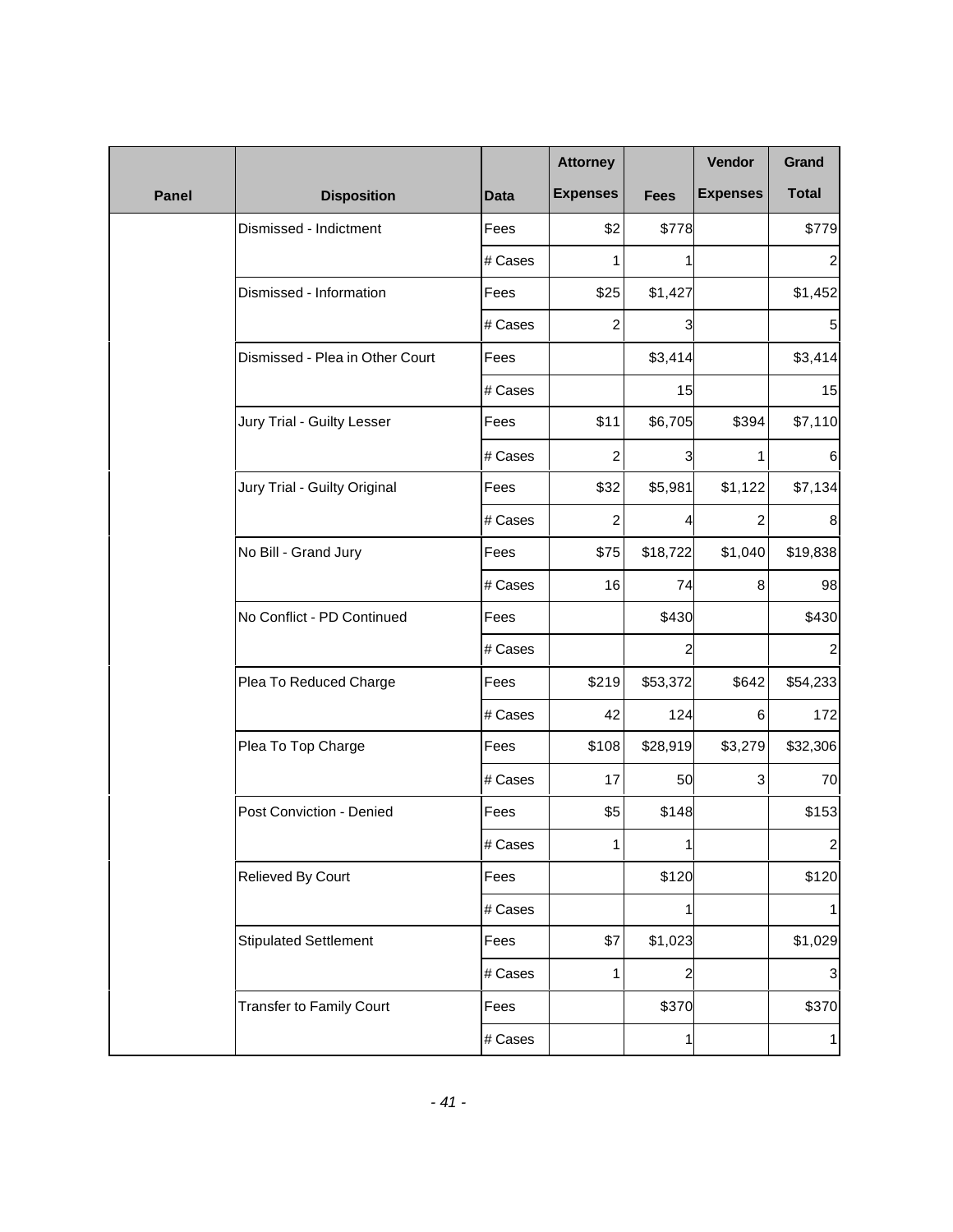|                     |                                    |             | <b>Attorney</b> |                         | Vendor          | Grand          |
|---------------------|------------------------------------|-------------|-----------------|-------------------------|-----------------|----------------|
| <b>Panel</b>        | <b>Disposition</b>                 | <b>Data</b> | <b>Expenses</b> | <b>Fees</b>             | <b>Expenses</b> | <b>Total</b>   |
|                     | Y.O. Adjudication                  | Fees        | \$3             | \$7,057                 | \$22            | \$7,082        |
|                     |                                    | # Cases     | $\overline{c}$  | 20                      | 1               | 23             |
| <b>Family Court</b> | A.C.D.                             | Fees        | \$52            | \$6,834                 | \$258           | \$7,144        |
|                     |                                    | # Cases     | 5               | 18                      | 3               | 26             |
|                     | <b>Admit Petition</b>              | Fees        | \$61            | \$12,204                |                 | \$12,265       |
|                     |                                    | # Cases     | 16              | 40                      |                 | 56             |
|                     | Appeal Judgment - Reversed         | Fees        | \$98            | \$336                   |                 | \$434          |
|                     |                                    | # Cases     | 1               |                         |                 | $\overline{c}$ |
|                     | <b>Bench Warrant</b>               | Fees        |                 | \$1,163                 |                 | \$1,163        |
|                     |                                    | # Cases     |                 | $\overline{\mathbf{3}}$ |                 | 3              |
|                     | <b>Client Retained Own Counsel</b> | Fees        |                 | \$102                   |                 | \$102          |
|                     |                                    | # Cases     |                 | 1                       |                 | 1              |
|                     | Other                              | Fees        |                 | \$230                   |                 | \$230          |
|                     |                                    | # Cases     |                 | 1                       |                 | 1              |
|                     | <b>Petition Dismissed</b>          | Fees        | \$766           | \$54,288                | \$618           | \$55,672       |
|                     |                                    | # Cases     | 71              | 224                     | 4               | 299            |
|                     | Petition Found After Hearing       | Fees        | \$262           | \$18,935                | \$310           | \$19,507       |
|                     |                                    | # Cases     | 16              | 37                      | $\overline{c}$  | 55             |
|                     | Relieved By Court                  | Fees        |                 | \$485                   |                 | \$485          |
|                     |                                    | # Cases     |                 | 1                       |                 | $\mathbf{1}$   |
|                     | <b>Stipulated Settlement</b>       | Fees        | \$1,892         | \$216,089               | \$1,951         | \$219,932      |
|                     |                                    | # Cases     | 179             | 581                     | 16              | 776            |
| Misdemeanor         | A.C.D.                             | Fees        | \$286           | \$49,033                | \$174           | \$49,494       |
|                     |                                    | # Cases     | 52              | 199                     | 3               | 254            |
|                     | <b>Bench Trial - Acquittal</b>     | Fees        | \$58            | \$4,774                 | \$54            | \$4,887        |
|                     |                                    | # Cases     | 5               | 14                      | 1               | 20             |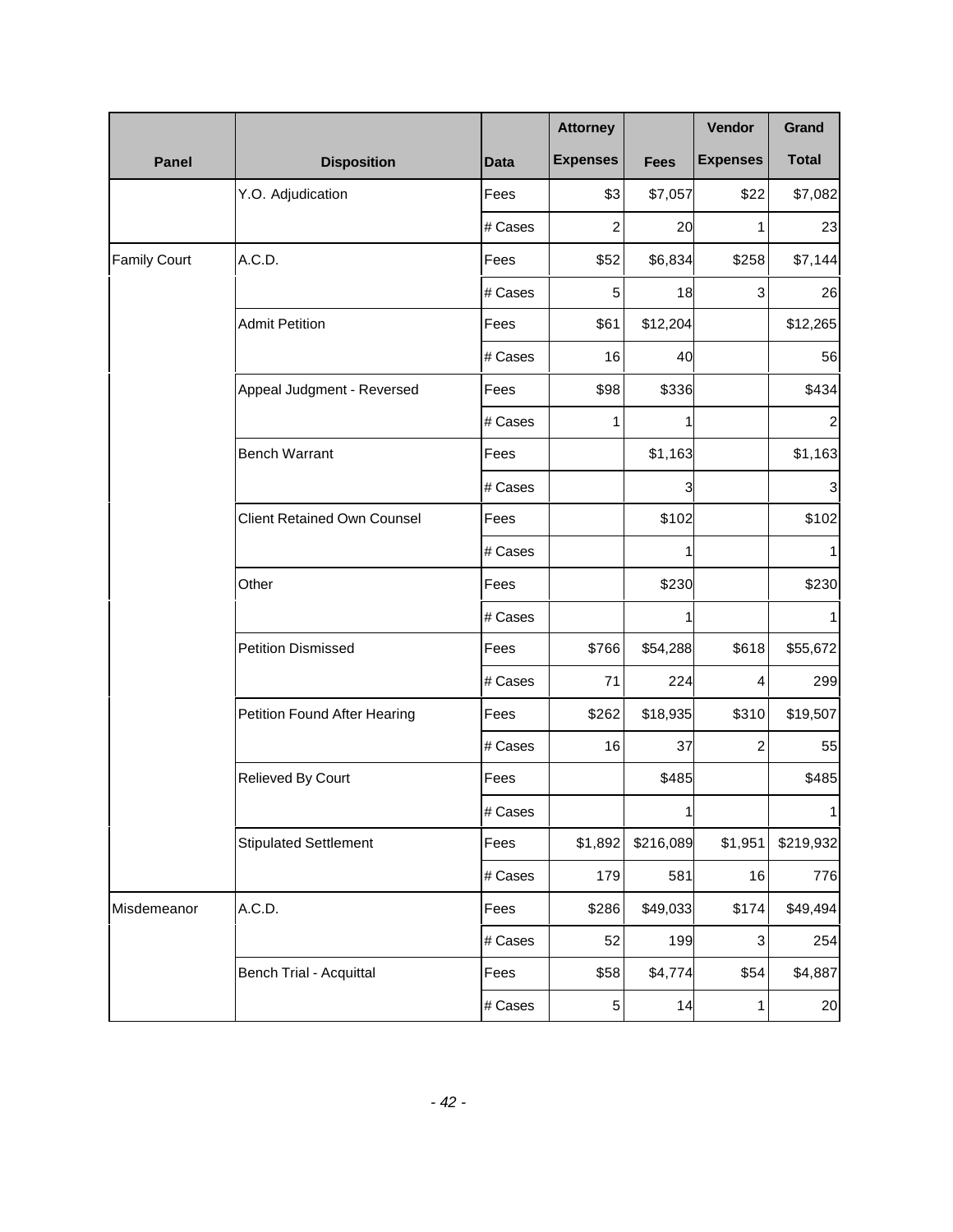|              |                                    |             | <b>Attorney</b> |             | Vendor          | Grand          |
|--------------|------------------------------------|-------------|-----------------|-------------|-----------------|----------------|
| <b>Panel</b> | <b>Disposition</b>                 | <b>Data</b> | <b>Expenses</b> | <b>Fees</b> | <b>Expenses</b> | <b>Total</b>   |
|              | Bench Trial - Guilty Original      | Fees        |                 | \$375       | \$164           | \$539          |
|              |                                    | # Cases     |                 | 1           | 1               | $\overline{c}$ |
|              | <b>Bench Warrant</b>               | Fees        | \$74            | \$10,753    | \$320           | \$11,147       |
|              |                                    | # Cases     | 11              | 39          | 1               | 51             |
|              | <b>Client Retained Own Counsel</b> | Fees        | \$35            | \$1,589     |                 | \$1,624        |
|              |                                    | # Cases     | 6               | 13          |                 | 19             |
|              | Consolidated - Other Charges       | Fees        | \$47            | \$7,707     |                 | \$7,754        |
|              |                                    | # Cases     | 5               | 31          |                 | 36             |
|              | Dismissed - CPL 30.30              | Fees        | \$167           | \$14,606    | \$784           | \$15,556       |
|              |                                    | # Cases     | 23              | 70          | 4               | 97             |
|              | Dismissed - Indictment             | Fees        |                 | \$479       |                 | \$479          |
|              |                                    | # Cases     |                 | 1           |                 | 1              |
|              | Dismissed - Information            | Fees        | \$500           | \$45,942    | \$358           | \$46,800       |
|              |                                    | # Cases     | 68              | 162         | 5               | 235            |
|              | Dismissed - Plea in Other Court    | Fees        | \$16            | \$8,665     |                 | \$8,681        |
|              |                                    | # Cases     | 6               | 44          |                 | 50             |
|              | Jury Trial - Acquittal             | Fees        | \$112           | \$8,754     | \$320           | \$9,186        |
|              |                                    | # Cases     | 4               | 7           | 2               | 13             |
|              | Jury Trial - Guilty Original       | Fees        | \$52            | \$9,930     | \$4,505         | \$14,486       |
|              |                                    | $\#$ Cases  | 2               | ୪           | 4               | 14             |
|              | No Bill - Grand Jury               | Fees        |                 | \$105       |                 | \$105          |
|              |                                    | # Cases     |                 | 1           |                 | 1              |
|              | No Conflict - PD Continued         | Fees        | \$13            | \$537       |                 | \$550          |
|              |                                    | # Cases     | 1               | 4           |                 | 5              |
|              | Plea To Reduced Charge             | Fees        | \$312           | \$96,275    | \$175           | \$96,762       |
|              |                                    | # Cases     | 76              | 350         | 4               | 430            |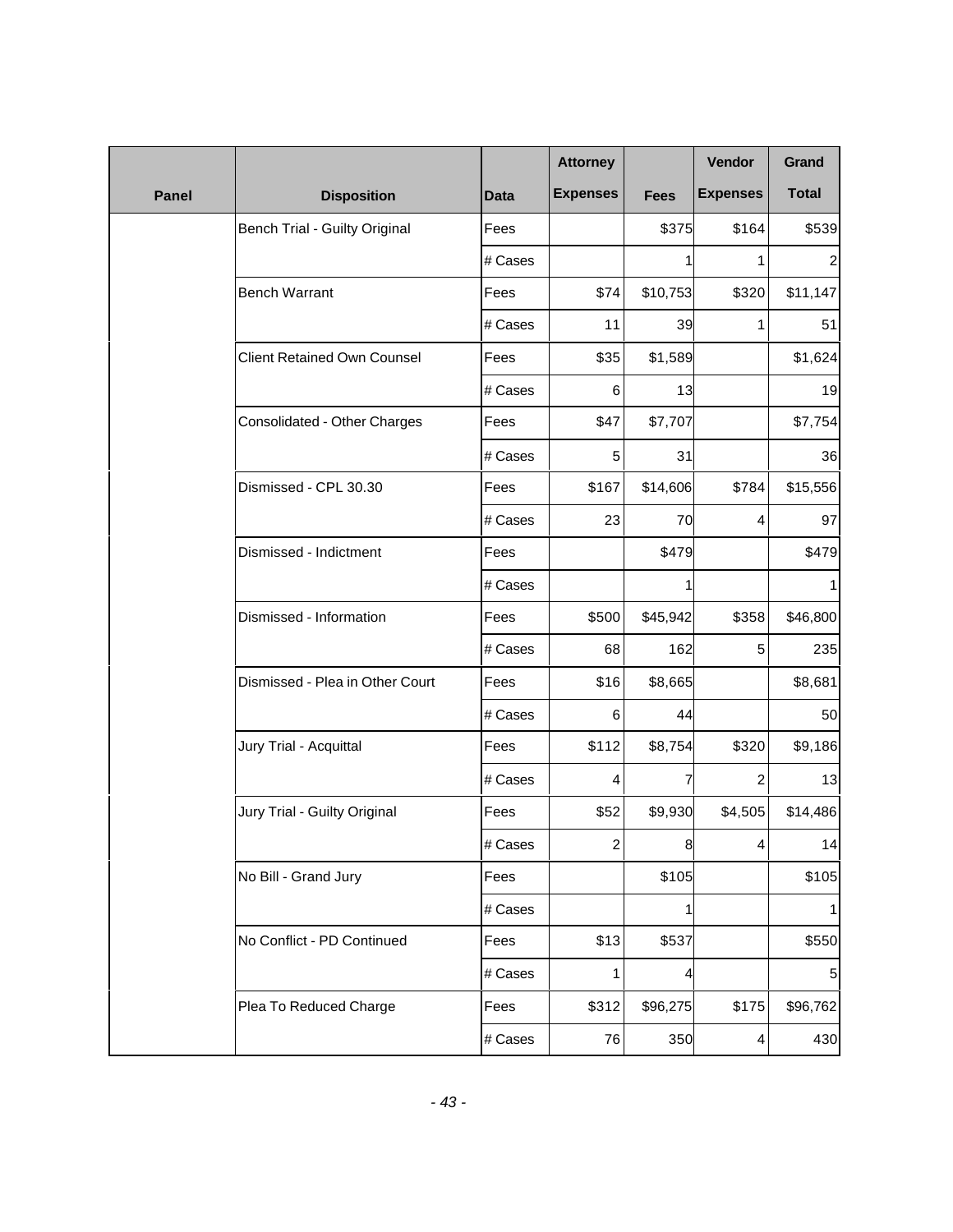|                  |                                    |             | <b>Attorney</b> |                         | Vendor          | Grand                     |
|------------------|------------------------------------|-------------|-----------------|-------------------------|-----------------|---------------------------|
| <b>Panel</b>     | <b>Disposition</b>                 | <b>Data</b> | <b>Expenses</b> | <b>Fees</b>             | <b>Expenses</b> | <b>Total</b>              |
|                  | Plea To Top Charge                 | Fees        | \$213           | \$58,775                | \$102           | \$59,091                  |
|                  |                                    | # Cases     | 40              | 194                     | $\overline{c}$  | 236                       |
|                  | Y.O. Adjudication                  | Fees        | \$9             | \$7,876                 |                 | \$7,886                   |
|                  |                                    | # Cases     | 4               | 27                      |                 | 31                        |
| Other            | A.C.D.                             | Fees        |                 | \$175                   |                 | \$175                     |
|                  |                                    | # Cases     |                 | $\overline{a}$          |                 | $\overline{c}$            |
|                  | Appeal Judgment - Reversed         | Fees        |                 | \$1,540                 |                 | \$1,540                   |
|                  |                                    | # Cases     |                 | 1                       |                 | 1                         |
|                  | <b>Client Retained Own Counsel</b> | Fees        |                 |                         | \$3,358         | \$3,358                   |
|                  |                                    | # Cases     |                 |                         | 4               | 4                         |
|                  | Dismissed - Information            | Fees        |                 | \$935                   |                 | \$935                     |
|                  |                                    | # Cases     |                 | 1                       |                 | 1                         |
|                  | No Conflict - PD Continued         | Fees        |                 | \$96                    |                 | \$96                      |
|                  |                                    | # Cases     |                 | 1                       |                 | 1                         |
|                  | Other                              | Fees        | \$17            | \$3,629                 |                 | \$3,645                   |
|                  |                                    | # Cases     | 4               | 22                      |                 | 26                        |
|                  | Plea To Reduced Charge             | Fees        | \$17            | \$540                   |                 | \$557                     |
|                  |                                    | # Cases     | 1               | 1                       |                 | $\overline{2}$            |
|                  | Post Conviction - Denied           | Fees        |                 | \$2,723                 |                 | \$2,723                   |
|                  |                                    | # Cases     |                 | 3                       |                 | $\mathbf{3}$              |
| Probation/Parole | <b>Admit Petition</b>              | Fees        | \$94            | \$31,285                | \$788           | \$32,167                  |
|                  |                                    | # Cases     | 24              | $111$                   | 5               | 140                       |
|                  | <b>Bench Warrant</b>               | Fees        |                 | \$762                   |                 | \$762                     |
|                  |                                    | # Cases     |                 | 3                       |                 | $\sqrt{3}$                |
|                  | <b>Client Retained Own Counsel</b> | Fees        |                 | \$199                   |                 | \$199                     |
|                  |                                    | # Cases     |                 | $\overline{\mathbf{3}}$ |                 | $\ensuremath{\mathsf{3}}$ |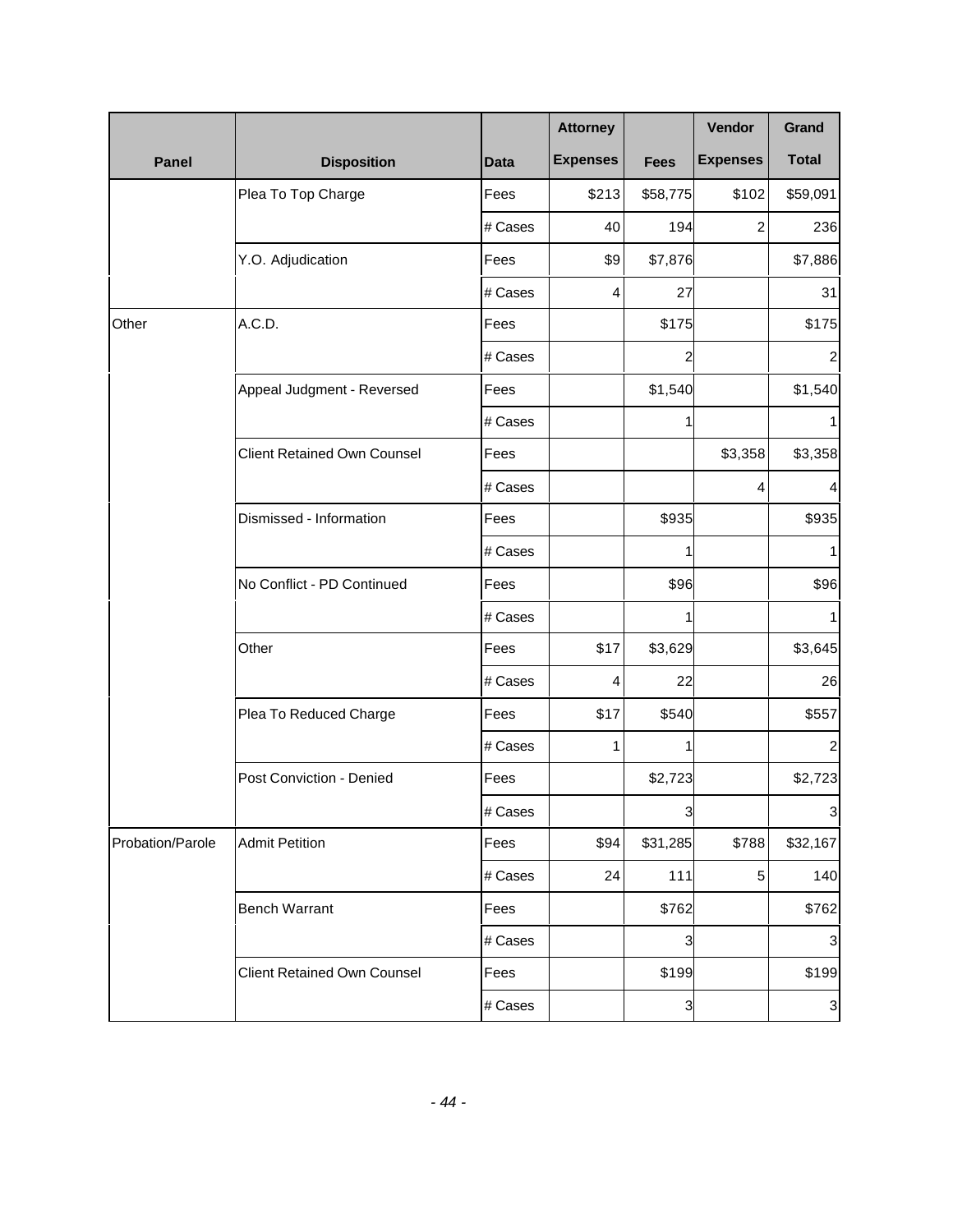|              |                                 |             | <b>Attorney</b> |             | Vendor          | Grand          |
|--------------|---------------------------------|-------------|-----------------|-------------|-----------------|----------------|
| <b>Panel</b> | <b>Disposition</b>              | <b>Data</b> | <b>Expenses</b> | <b>Fees</b> | <b>Expenses</b> | <b>Total</b>   |
|              | Consolidated - Other Charges    | Fees        | \$3             | \$2,071     |                 | \$2,074        |
|              |                                 | # Cases     | $\overline{c}$  | 6           |                 | 8              |
|              | Dismissed - Plea in Other Court | Fees        |                 | \$488       |                 | \$488          |
|              |                                 | # Cases     |                 | 3           |                 | 3              |
|              | No Conflict - PD Continued      | Fees        |                 | \$100       |                 | \$100          |
|              |                                 | # Cases     |                 |             |                 |                |
|              | <b>Petition Dismissed</b>       | Fees        | \$11            | \$3,078     | \$108           | \$3,198        |
|              |                                 | # Cases     | 3               | 13          | 1               | 17             |
|              | Petition Found After Hearing    | Fees        | \$16            | \$1,852     | \$138           | \$2,006        |
|              |                                 | # Cases     | $\overline{c}$  | 5           | $\overline{2}$  | 9              |
|              | Plea To Reduced Charge          | Fees        | \$1             | \$52        |                 | \$54           |
|              |                                 | # Cases     | 1               |             |                 | $\overline{c}$ |
|              | Plea To Top Charge              | Fees        | \$3             | \$1,445     |                 | \$1,448        |
|              |                                 | # Cases     | 3               | 6           |                 | 9              |
|              | <b>Stipulated Settlement</b>    | Fees        | \$24            | \$1,767     |                 | \$1,790        |
|              |                                 | # Cases     | 3               | 9           |                 | 12             |

## **2003 Case Dispostitions**

| Panel                   | <b>Disposition</b>                 | Total |
|-------------------------|------------------------------------|-------|
| <b>ABC Felony</b>       | A.C.D.                             |       |
| Bench Trial - Acquittal |                                    |       |
|                         | Bench Trial - Guilty Original      |       |
|                         | <b>Bench Warrant</b>               | 8     |
|                         | Capital Defender Case              |       |
|                         | <b>Client Retained Own Counsel</b> | 34    |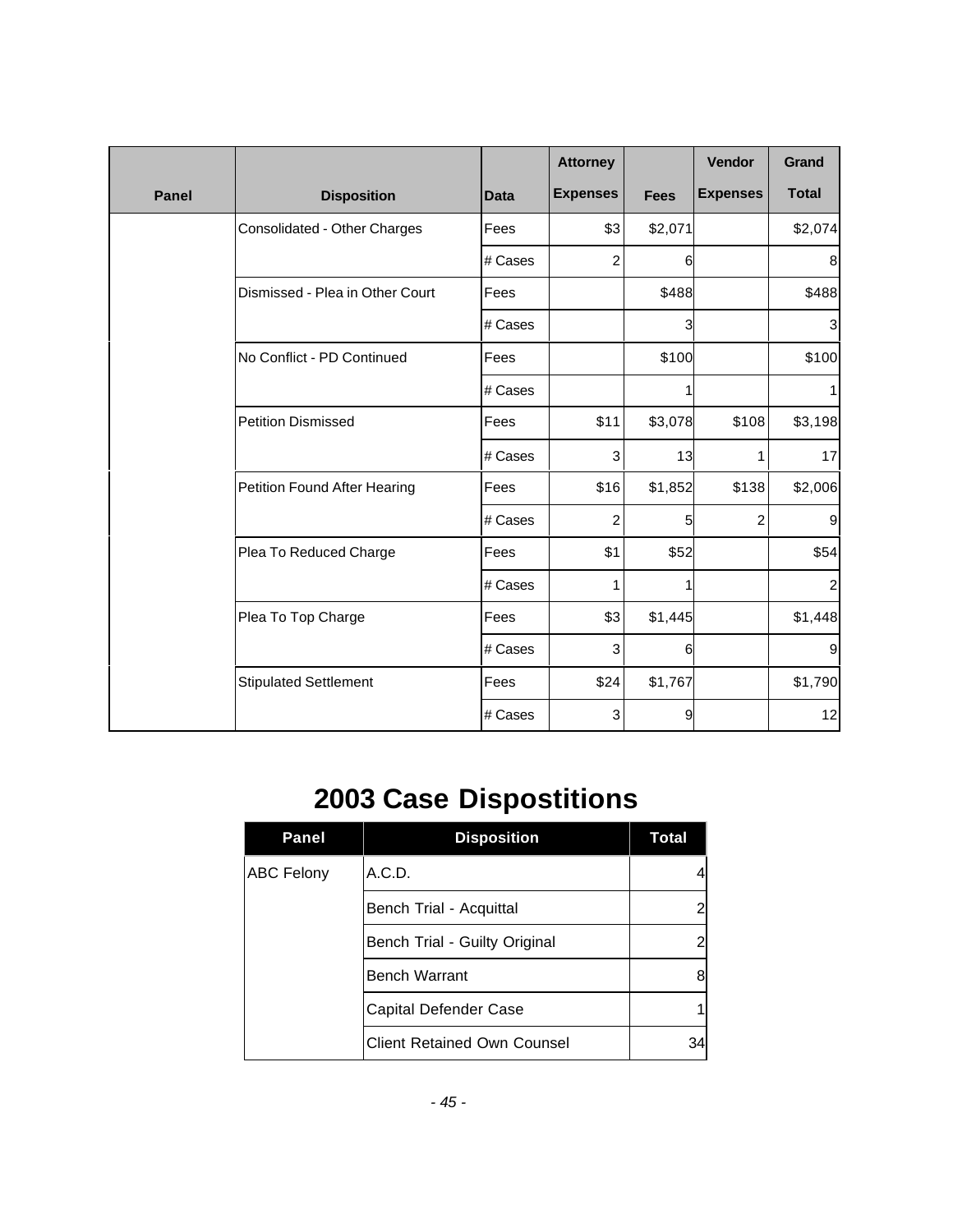| <b>Panel</b>            | <b>Disposition</b>                 | <b>Total</b>   |
|-------------------------|------------------------------------|----------------|
|                         | Dismissed - CPL 30.30              | 3              |
|                         | Dismissed - Felony Complaint       | $\overline{2}$ |
|                         | Dismissed - Indictment             | 5              |
|                         | Dismissed - Information            | 5              |
|                         | Dismissed - Plea in Satisfaction   | 23             |
|                         | Jury Trial - Acquittal             | 5              |
|                         | Jury Trial - Guilty Lesser         | 6              |
|                         | Jury Trial - Guilty Original       | 34             |
|                         | No Bill - Grand Jury               | 122            |
|                         | No Conflict - PD Continued         | 6              |
|                         | Other                              | 6              |
|                         | Plea - Not Responsible             | 1              |
|                         | Plea To Reduced Charge             | 202            |
|                         | Plea To Top Charge                 | 55             |
|                         | <b>Relieved By Court</b>           | 13             |
|                         | <b>Transfer to Family Court</b>    | 7              |
|                         | Y.O. Adjudication                  | 12             |
| <b>ABC Felony Total</b> |                                    | 558            |
| Appellate               | Appeal Judgment - Affirmed         | 22             |
|                         | Appeal Judgment - Discontinued     | 1              |
|                         | Appeal Judgment - Reversed         | 1              |
|                         | Appeal Sentence - Reversed         | 1              |
|                         | <b>Client Retained Own Counsel</b> | 1              |
|                         | Other                              | 2              |
| Appellate Total         |                                    | 28             |
| DE Felony               | A.C.D.                             | 5              |
|                         | Bench Trial - Guilty Original      | 2              |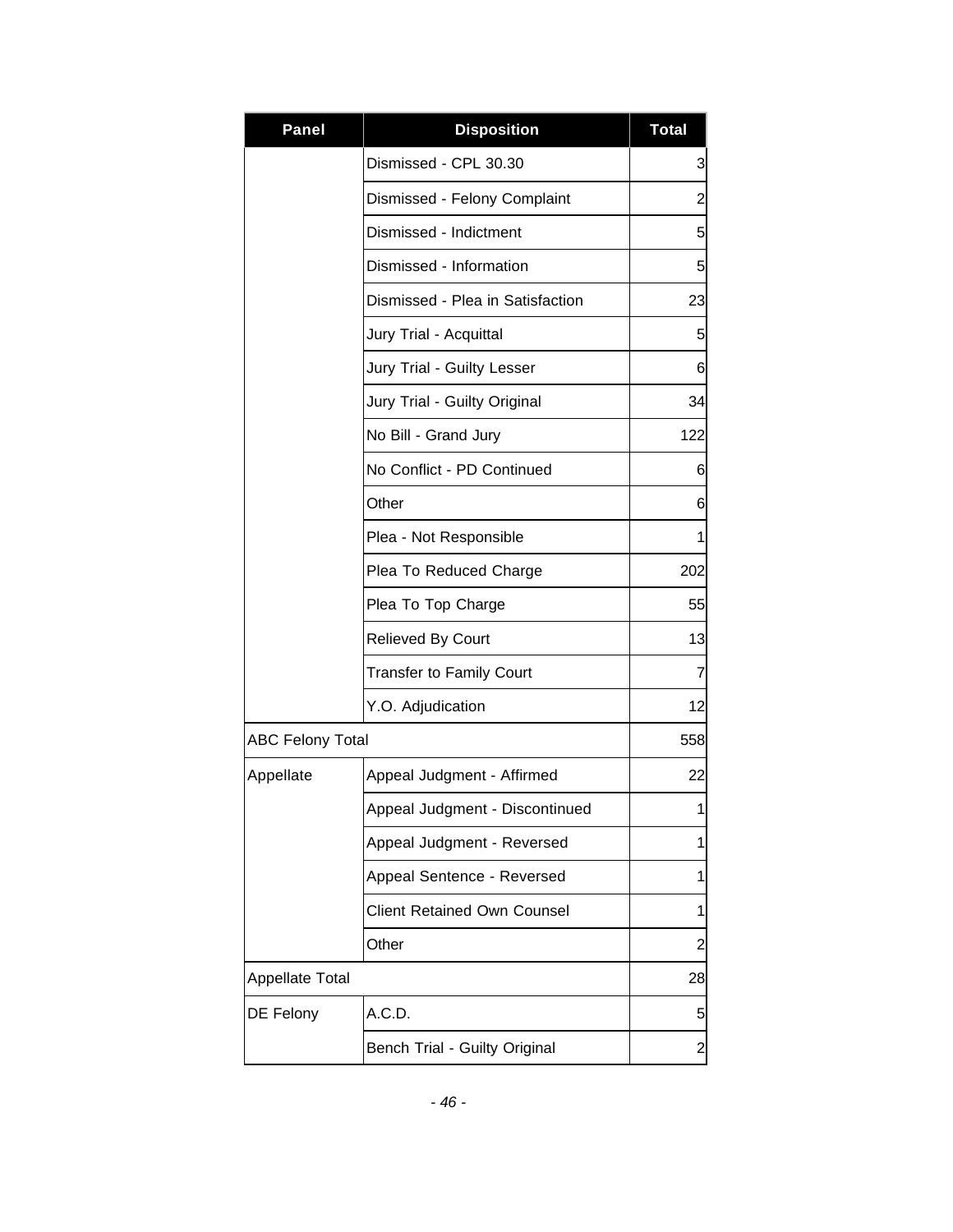| <b>Panel</b>              | <b>Disposition</b>                  | <b>Total</b> |
|---------------------------|-------------------------------------|--------------|
|                           | <b>Bench Warrant</b>                | 11           |
|                           | <b>Client Retained Own Counsel</b>  | 19           |
|                           | Conflict of Interest                | 2            |
|                           | Dismissed - CPL 30.30               | 4            |
|                           | Dismissed - Felony Complaint        | 5            |
|                           | Dismissed - Information             | 4            |
|                           | Dismissed - Plea in Satisfaction    | 23           |
|                           | Jury Trial - Acquittal              | 2            |
|                           | Jury Trial - Guilty Original        | 3            |
|                           | No Bill - Grand Jury                | 88           |
|                           | No Conflict - PD Continued          | 4            |
|                           | Other                               | 4            |
|                           | Plea To Reduced Charge              | 179          |
|                           | Plea To Top Charge                  | 35           |
|                           | Y.O. Adjudication                   | 12           |
| DE Felony Total           |                                     | 402          |
| <b>Family Court</b>       | A.C.D.                              | 21           |
|                           | <b>Admit Petition</b>               | 33           |
|                           | Client Retained Own Counsel         | 8            |
|                           | Conflict of Interest                | 1            |
|                           | No Conflict - PD Continued          | 3            |
|                           | <b>Petition Dismissed</b>           | 211          |
|                           | <b>Petition Found After Hearing</b> | 62           |
|                           | <b>Relieved By Court</b>            | 25           |
|                           | <b>Stipulated Settlement</b>        | 638          |
| <b>Family Court Total</b> |                                     | 1002         |
| Misdemeanor               | A.C.D.                              | 258          |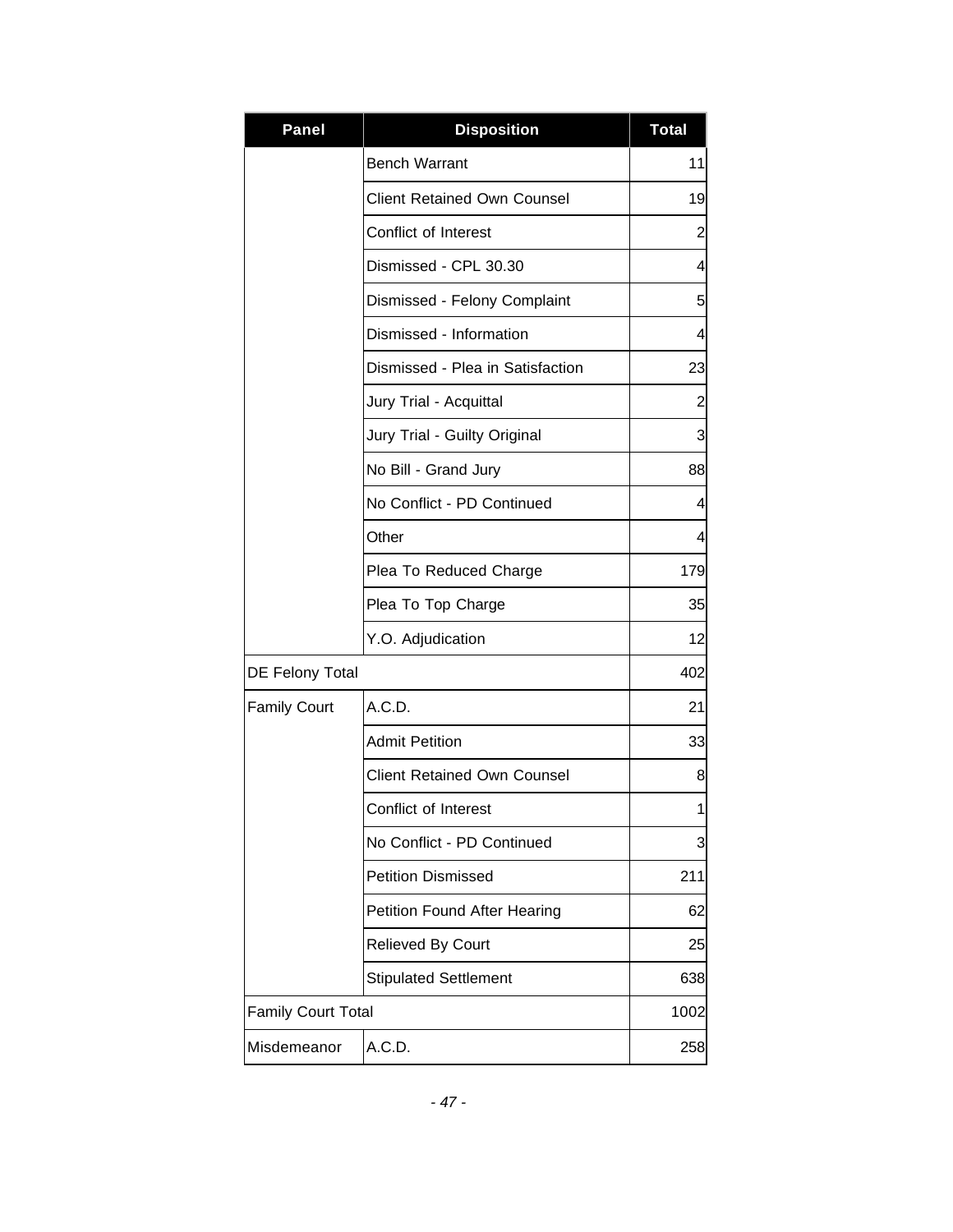| <b>Panel</b>      | <b>Disposition</b>                 | <b>Total</b>   |
|-------------------|------------------------------------|----------------|
|                   | Bench Trial - Acquittal            | 18             |
|                   | Bench Trial - Guilty Lesser        | 1              |
|                   | Bench Trial - Guilty Original      | 8              |
|                   | <b>Bench Warrant</b>               | 46             |
|                   | <b>Client Retained Own Counsel</b> | 16             |
|                   | Dismissed - CPL 30.30              | 148            |
|                   | Dismissed - Information            | 257            |
|                   | Dismissed - Plea in Satisfaction   | 98             |
|                   | Incompetent to Stand Trial         | $\overline{2}$ |
|                   | Jury Trial - Acquittal             | 5              |
|                   | Jury Trial - Guilty Lesser         | $\mathbf 1$    |
|                   | Jury Trial - Guilty Original       | 5              |
|                   | No Bill - Grand Jury               | $\overline{a}$ |
|                   | No Conflict - PD Continued         | 27             |
|                   | Not Indigent                       | $\overline{2}$ |
|                   | Other                              | 17             |
|                   | Plea - Not Responsible             | $\overline{2}$ |
|                   | Plea To Reduced Charge             | 450            |
|                   | Plea To Top Charge                 | 300            |
|                   | Relieved By Court                  | 13             |
|                   | Y.O. Adjudication                  | 11             |
|                   | Jury Trial - Guilty                | 2              |
| Misdemeanor Total |                                    | 1689           |
| Other             | <b>Client Retained Own Counsel</b> | 4              |
|                   | Dismissed - Information            | $\overline{c}$ |
|                   | <b>Extradition Granted</b>         | 2              |
|                   | No Bill - Grand Jury               | $\mathbf 1$    |